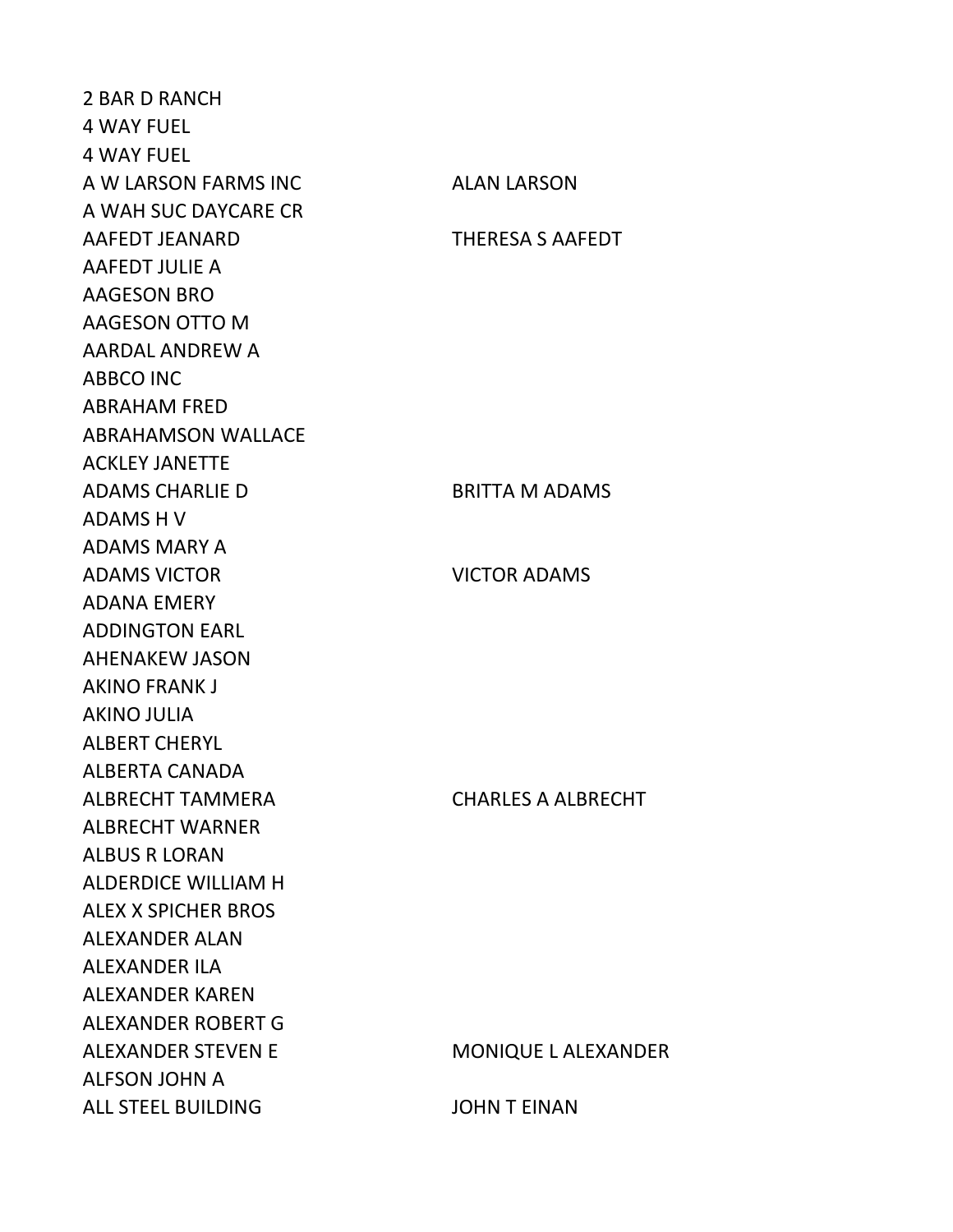ALLEN FRED A ALLEN LANNY LUIS CONNECTED AND ROINE I ALLEN ALLIED CONSTRUCTION ALLTEL SHARON SMITH ALSAKER ANNA ALTHOUSE DEE A AMELINE FREIDA AMELINE OLIVER DELORES AMELINE AMERICAN ENERGY CO AMERICAN LEG POST 13 AMERICAN SCH UNION AMES C A AMOCO PRODUCTION CO RON BECK ANDERSON A B ANDERSON ANTHONY ANDERSON CHERYL ANDERSON DEBRA K ANDERSON GRAIN ANDERSON HARRY ANDERSON JAMES A ANDERSON JUSTUS ANDERSON MANGUS ANDERSON MIKE PATTI ANDERSON ANDERSON ROBERT M ANDREWS CRAIG ANDREWS ROBERT BJR ANDREWS WADE ANDREWSON ANDREW ANDRUS EVERTT ANGSTMAN JESS JR ANGSTMAN JESS JR ANNIS WAYNE P LILL ANNIS ANOUSHFAR SHAHRIAR ANTONE LEONA M APACHE CORPORATION APELAND BENJAMIN T ARD STEVE LESLIE A ARD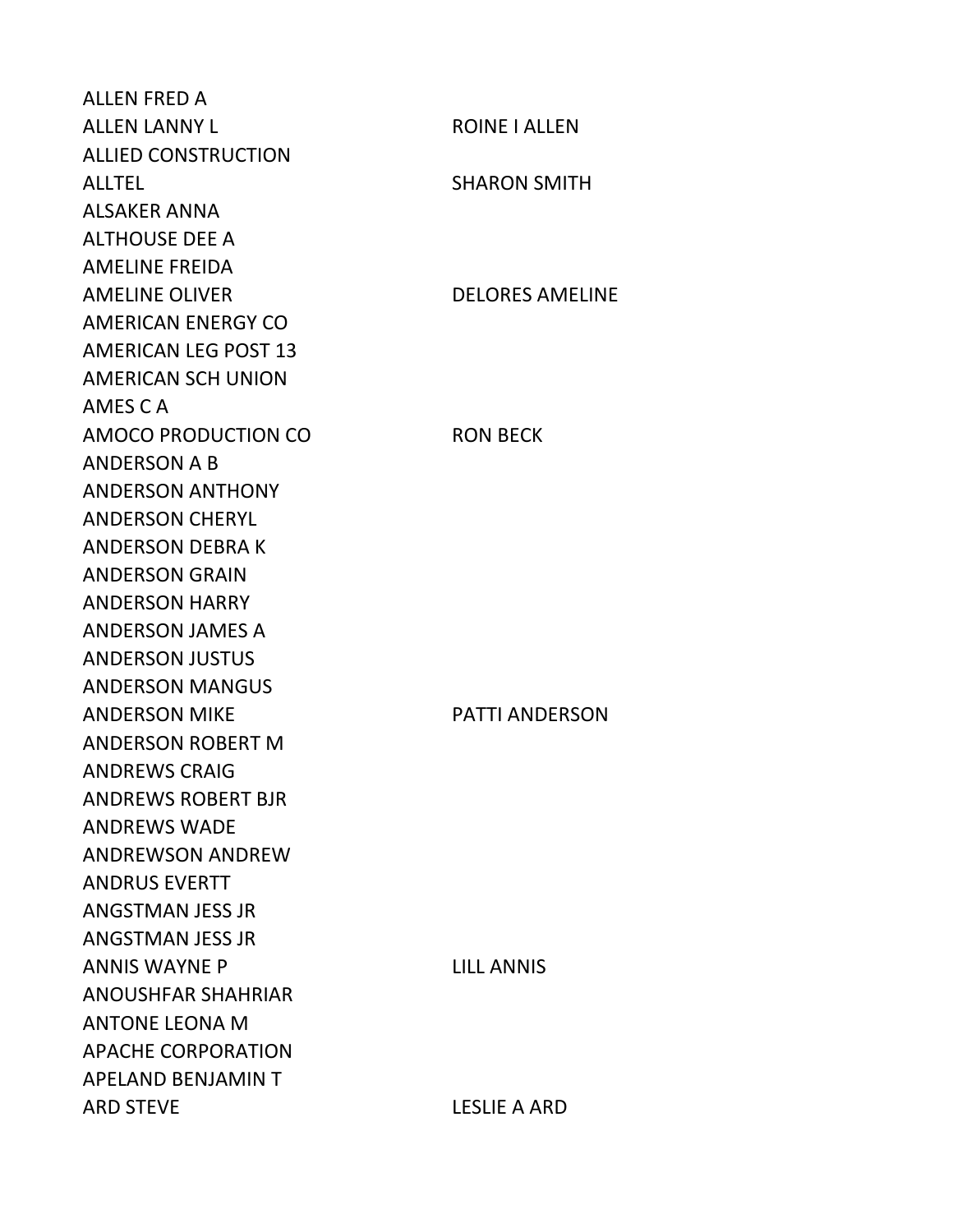ARMSTRONG BERNARD PATTI ARMSTRONG ARMSTRONG JAMES ARNDT CHARLES ARNDT F E ARNOLD GARY ARNOLD H D DORIS ARNOLD ARNOLD H D DORIS ARNOLD ARNTZEN CARL AROCHA WILLIAM A ARROW CONSTRUCTION INC ASBJORNSON O X ASHWORTH CALVIN R CARRIE ASHWORTH ASPEVIG GERTRUDE ASSEMBLY OF GOD CHURCH ATKINSON W J AUSTIN STEPHEN H ROXANNE AUSTIN AYERS ADRIAN M AYLSWORTH STEVEN P AYRHART WALTER E AZURE TROY D B C D MACDONALD INC BRUCE MACDONALD B N HILINERS BACON ALBERT A BACON CHARLES JR LINDA BACON BACON JANET BACON JANET BADGER O H BADGER-ALLEN ENTERPR JOHN H BADGER BAGBY L B BAHNMILLER RALPH BAILEY CONSTR CO BAILEY JACK BAILEY MARGARET BAILEY ROBERT M JANICE E BAILEY BAILEY SUSAN BAILEY W N BAIR RAY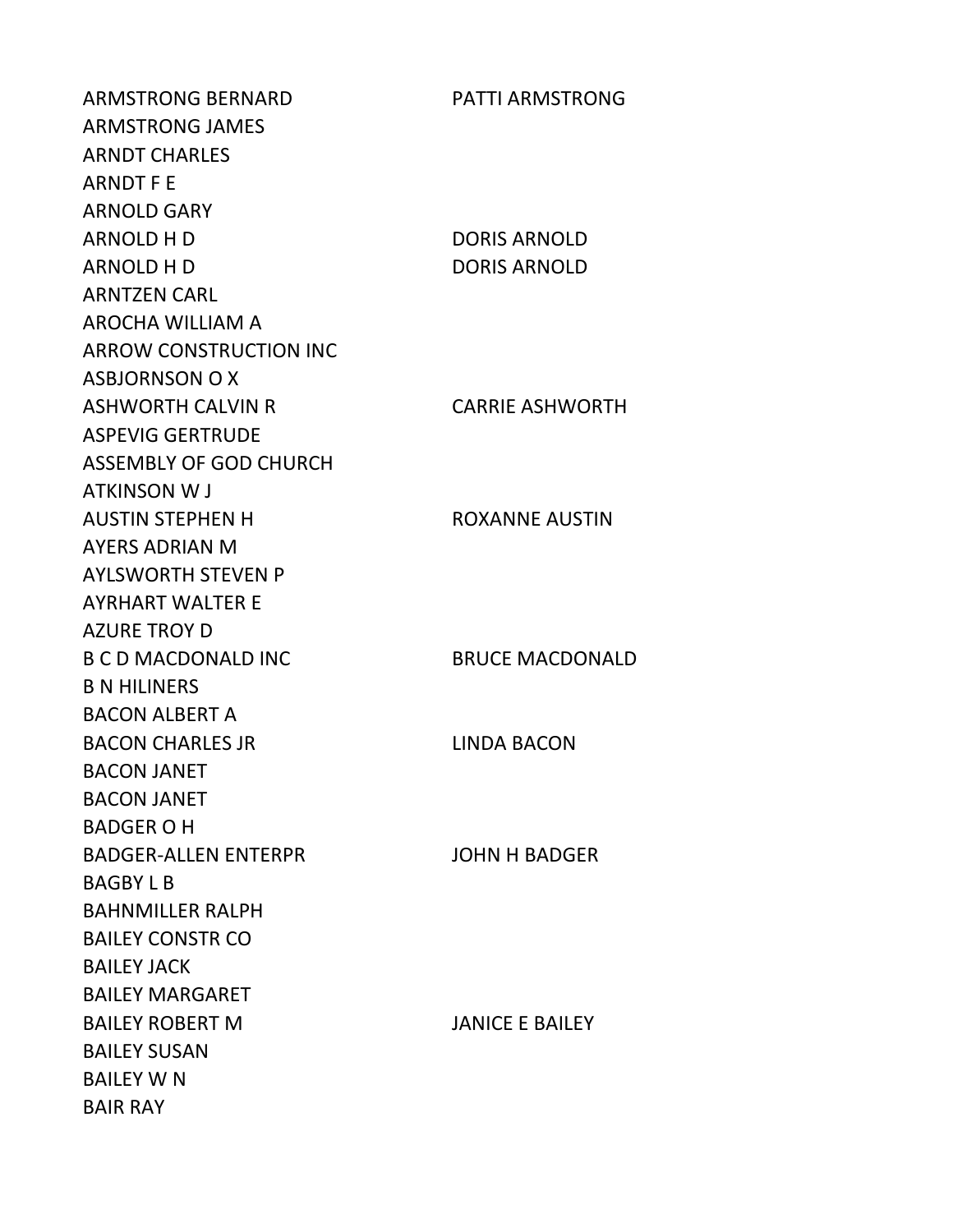BAKER ARDELIA M BAKER WILLIAM BAKKEN MYRON A BAKKER JODY L BAKKER JODY LASSER SERVICE RESERVED BAKKER BALAZIC DANIEL F PAMELA J BALAZIC BALAZIC MARTIN BALDY BUTTE INN BALDY BUTTE INN BALDY BUTTE INN BALDY BUTTE INN BARKEMEYER DAN PEGGY BARKEMEYER BARNETT WILBUR J BARRETT BONNIE O CRAIG BARRETT BARRETT ROY W BARSOTTI RAY ANNICE BARSOTTI BATCHELOR KEN BATCHELOR MELVIN BATH ALLEN BAUER KENESIA BAUER-LOMAN IONA BAXTER KELLY P KATHRYN BAXTER BAY HENRY MARY DENNY BEAR PAW COMMUNICATIONS BEAR PAW G BEAR PAW GATHERING SYSTEM BEAR PAW S BEAR PAW SNOW MOBILE CLUB BEAR PAW WINTER SPTS BEAUREGARD JIM BEBEE HENRY BEBEE STEVE BECK HAROLD BECK JOHN BECKER ERVIN NANCY BECKER BECKER RONALD BECKMAN JEFF RINDA WARWICK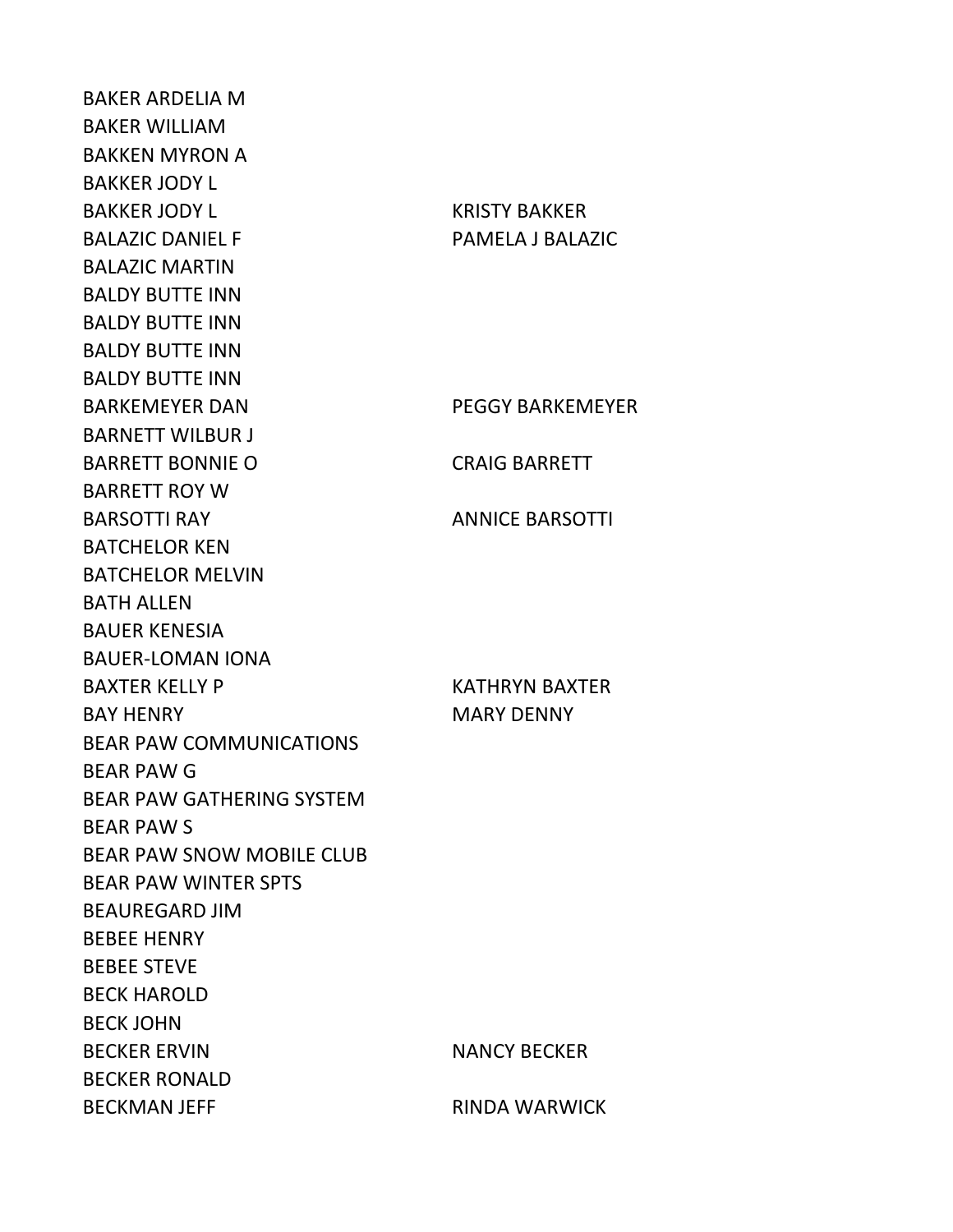BEECHER EMIL BEELER F A BEILKE DOUGLAS A PAULINE A BEILKE BELCHER FORREST A BELCOURT CECELIA BELCOURT DAVID J BELCOURT DOLA BELCOURT ELMER BELCOURT ELMER BELCOURT GILBERT JR BELCOURT MARTIN & BELCOURT MYRTLE BELCOURT PEARL BELTS CATHERINE BENBOE C B SHERRIE L BENBOE BENDER BRAD BENJAMIN CLARENCE BENJAMIN NORMAN BENNER JIM BETTY BENNER BENNER THEODORE R BENNETT SHEILA BENNINGFIELD ROY E BENSON OLAF BERANEK JAMES BERGER ROY BERGREN RICHARD F BERTRAM CHARLES R<br>PEGGY BERTRAM BESWICK CURTIS A BICKFORD ARTHUR BIG KNIFE BETTY BIG KNIFE CHAN BIG KNIFE GENEVIEVE BIG KNIFE JEANNE BIG KNIFE M BIGGART CRAIG BILLY KEITH ONA L BILLY BIRD BEAR DUANE T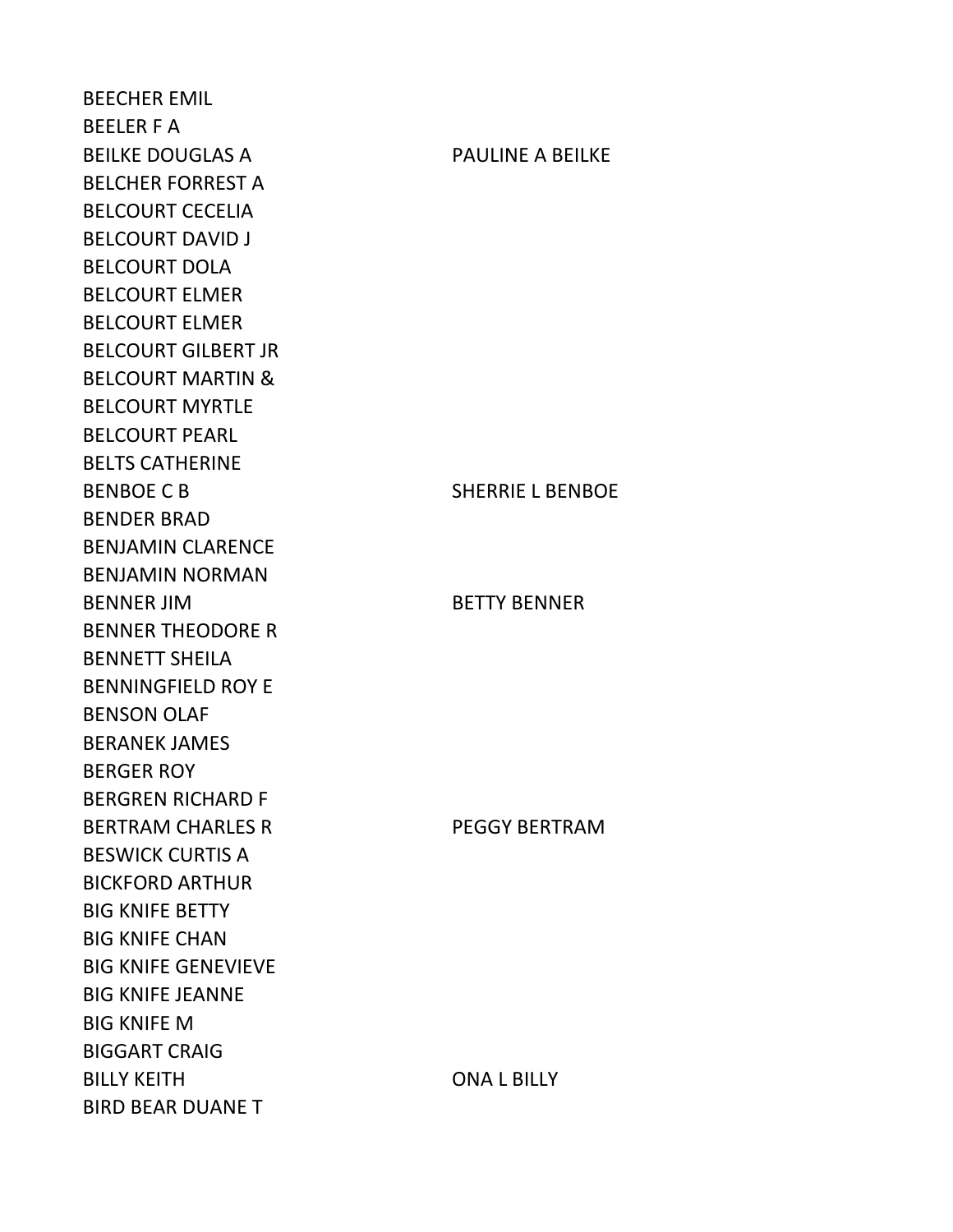BIRD LAWRENCE BIRD WENDELL BISHOP B J SANDRA J BISHOP BISHOP JAS G BITZ SAM BLACK EAGLE PAVING I BLACK VUNA M BLACKIES SERVICE DPT CHARENCE GOMKE BLACKSTONE MILDRED BLACKWOLF LANA BLAKE ALAN BLATT FAYE D BLATT TINA M BLATT TWILA BLATTER VANCE CAROL BLATTER BLAZE CONSTRUCTION JERROLD HEGDAHL BLAZEK R J FRANCES BLAZEK BLOCK EARL BOE DEANNA BOE KENNETH G BOE MILLER H BOEHLER LINDA L BOGGESS BOYD BOND ROY D BOOTH JACK E JACK BOOTH BOSTIC DEWEY BOUCHER GREGG BOUMA PETER BOWEN GARY D DONNA BOWEN BOX ELDER CREEK RANCH BOYD ELWOOD DORIS BOYD BOYD JOHN M BOYS & GIRLS CLUB OF THE BEARS BRADBURY CLINTON BRADCO SUPPLY CO FRED E TAYLOR BRADLEY BARBARA BRADOW MARION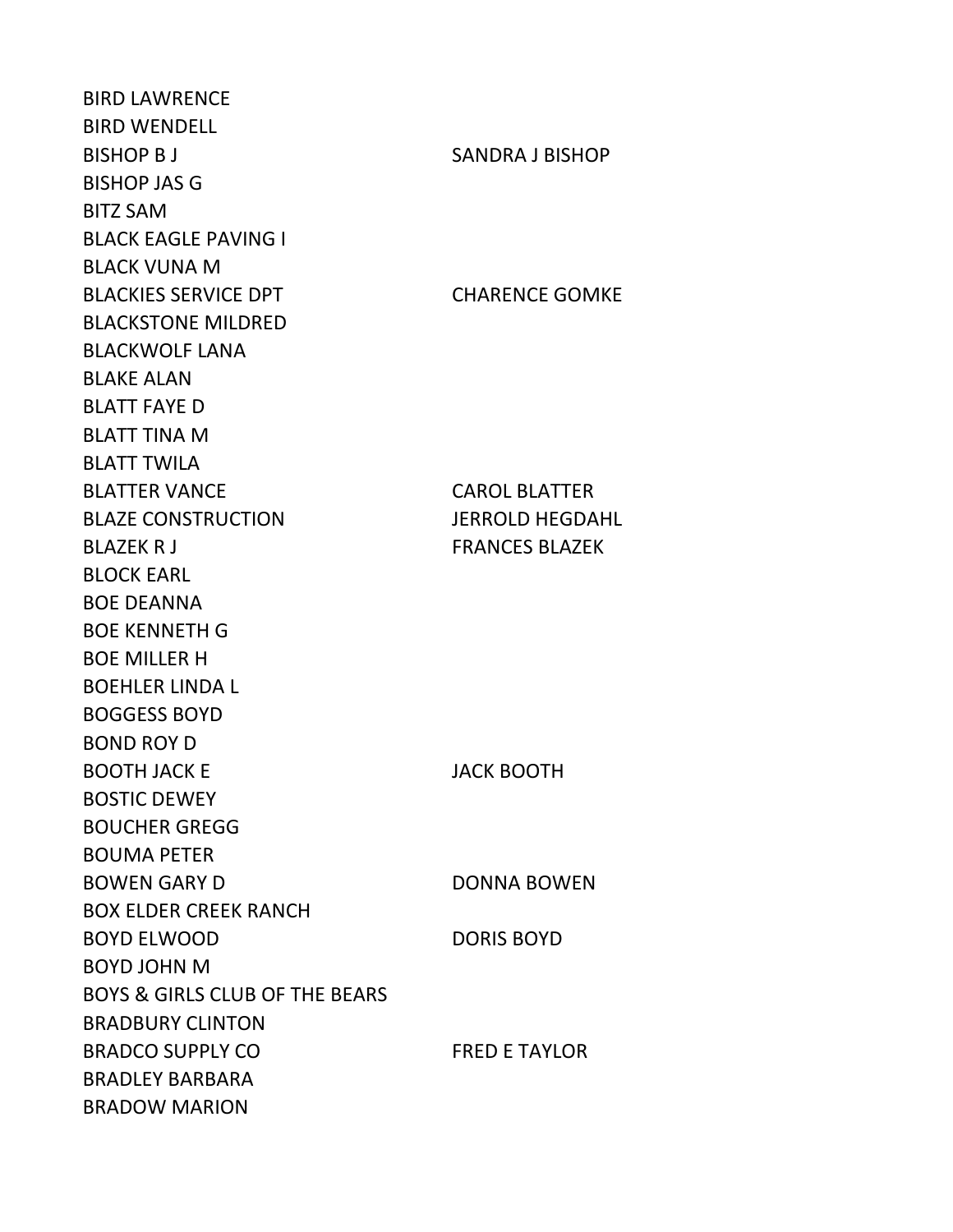BRADY MES J BRAMLETTE CARL BRANDON RONALD BRANDT HAROLD VIOLET BRANDT BRANDVOLD PETER O GENA BRANDVOLD BRANHAM CLAUDE BRATZ MARGARET BRATZ MICHAEL W BRAUARD THOMAS R BRAVARD T R BREKHUS JO A BREKHUS KATHLEEN P BRENDGARD DONALD BRESE JACK L BREWER MARY I BREZINA CONST CO #1 BRIEN FRED BRIESE NORMAN BRIGHT C E BROCK 11 R 11 W BROCK BROCKELSBY ROBERT BROCKELSBY W J BRODEUR GEORGE D BROERE LARRY E CAROL J BROERE BROESDER JOHN BRONCHO TRACEY BROTHERS H L BROUGH ROGER J PAM BROUGH BROWN DALE O DOROTHY BROWN BROWN EDGAR FJR BROWN EDGAR FSR BROWN EDWIN BROWN FRANK N BROWN J B BROWN JAMES BROWN JEFFREY A BROWN JOHN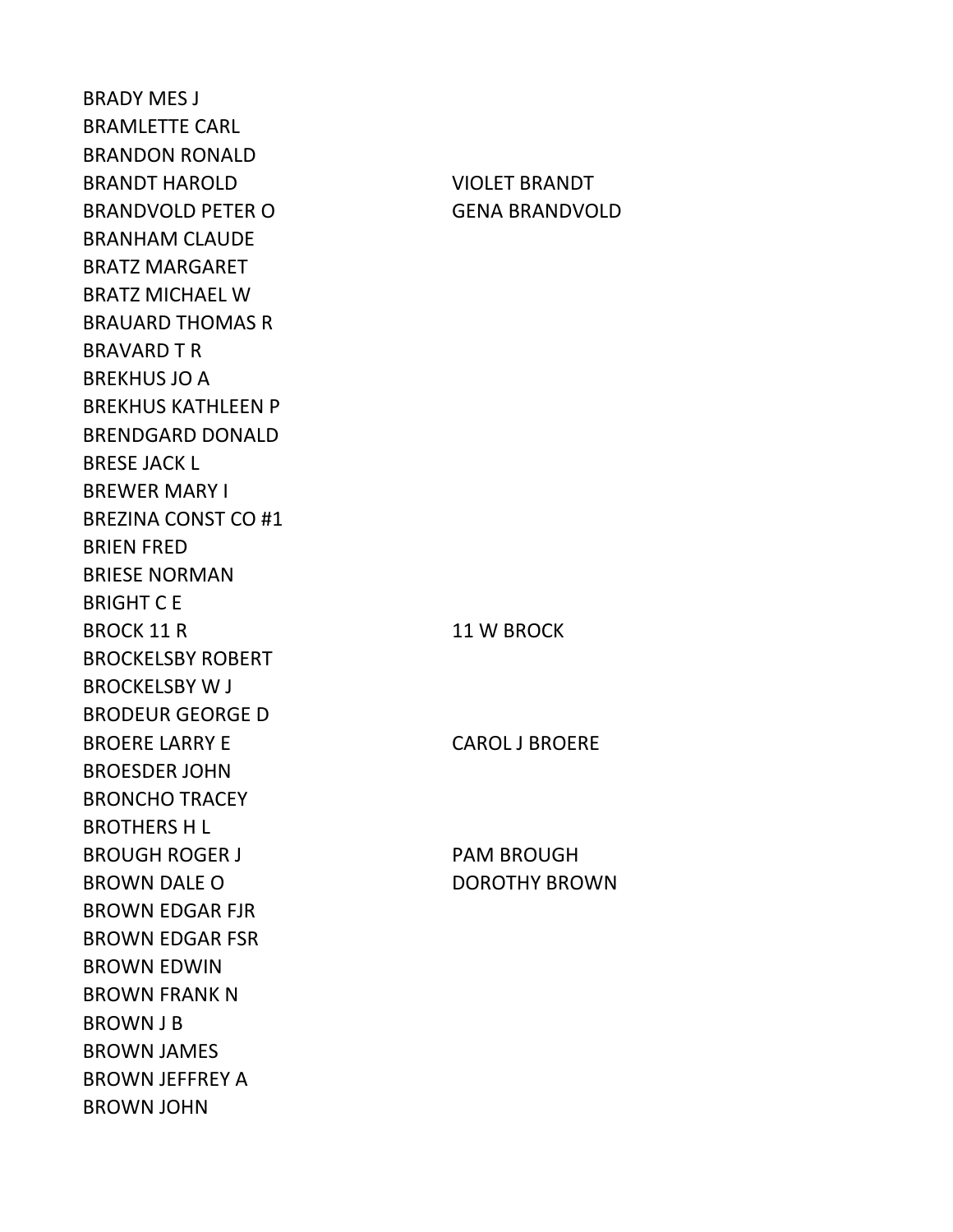BROWN LOREN BROWN RANDY R BROWN ROBERT L BROWN SARAH BROWNLEE JAMES BRUCKNER MARK MARGARET BRUCKNER BRUFFY AUDREY BRUMMER PAM BRUNER LINDA BRURUD TIM SUSAN BRURUD BRUSTAD ROY BRYAN WAYNE L BUCHLER ELMER BUDEAU ALBERT BUDESKI RICHARD W BUEBUNGER VERNON BUELING DONALD A BUELL THOMAS P BUFFALO FRANCES L BUFFINGTON E L BUFFINGTON K L BUFFINGTON M T BULKLEY DALE BETTY BULKLEY BULKLEY JOHN M BULLARD JULIE BULLARD TIMOTHY U JULIE BULLARD BULMAN DONALD K BULMAN TOM BUNKER EUGENE BURCH ROY O DELORES J BURCH BURD TAMMY BURKART COLIN BURKE PETER P BILLIE J BURKE BURLINGTON RESOURCES BURRINGTON V J BURRIS B C BURSTOCK STEVE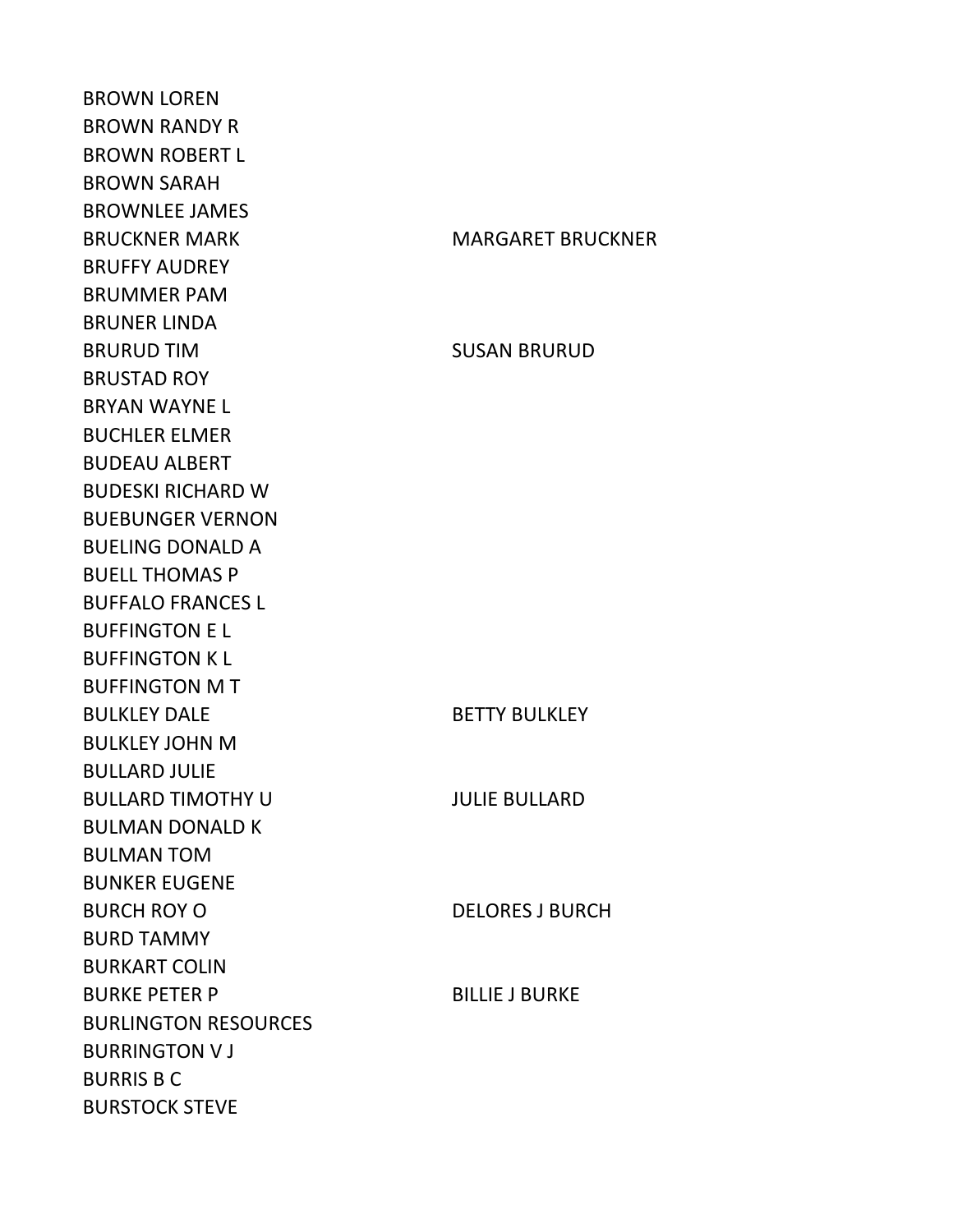BUSKIRK IRVIN D CLARICE BUSKIRK BUTTERWORTH DOROTHY BUTTERWORTH KATHRINE BUX DONALD EMD ELAINE BUX BUX DONALD EMD ELAINE F BUX C I S OF TOOLE TED BENSON CABEEN EXPLORATION C CADY CHARLES CALDWELL HALL CAMERLAND CARDINAL C CAMPBELL JO V CAMPBELL MICHAEL LYNNETTE M CAMPBELL CAMPBELL TOM CAMPBELL VIRGIL C CANADA SYBIL CANFIELD JEFFREY CANTRELL KIONA CAPLETTE SAMUEL CAPLETTE-STANLEY RHONDA CAPRARO DAVID J CARDINAL PETROLEUM CARGILL INC CARLSON LARRY CARLSON PAUL CARPENTER ALVIS H CARPENTER LES CARR JIM JAMES CARR CASE W R CASOLARO EDWARD DSR CASS JAMES D CASTLOO THOMAS A JANNA D CASTLOO CEBULSK RAYMOND CENARD OIL X GAS CEYNAR GARY CHAMBERLAIN JERRY SANDY CHAMBERLAIN CHAMPAGNE JOHN CHANDLER CECIL R SANDRA F CHANDLER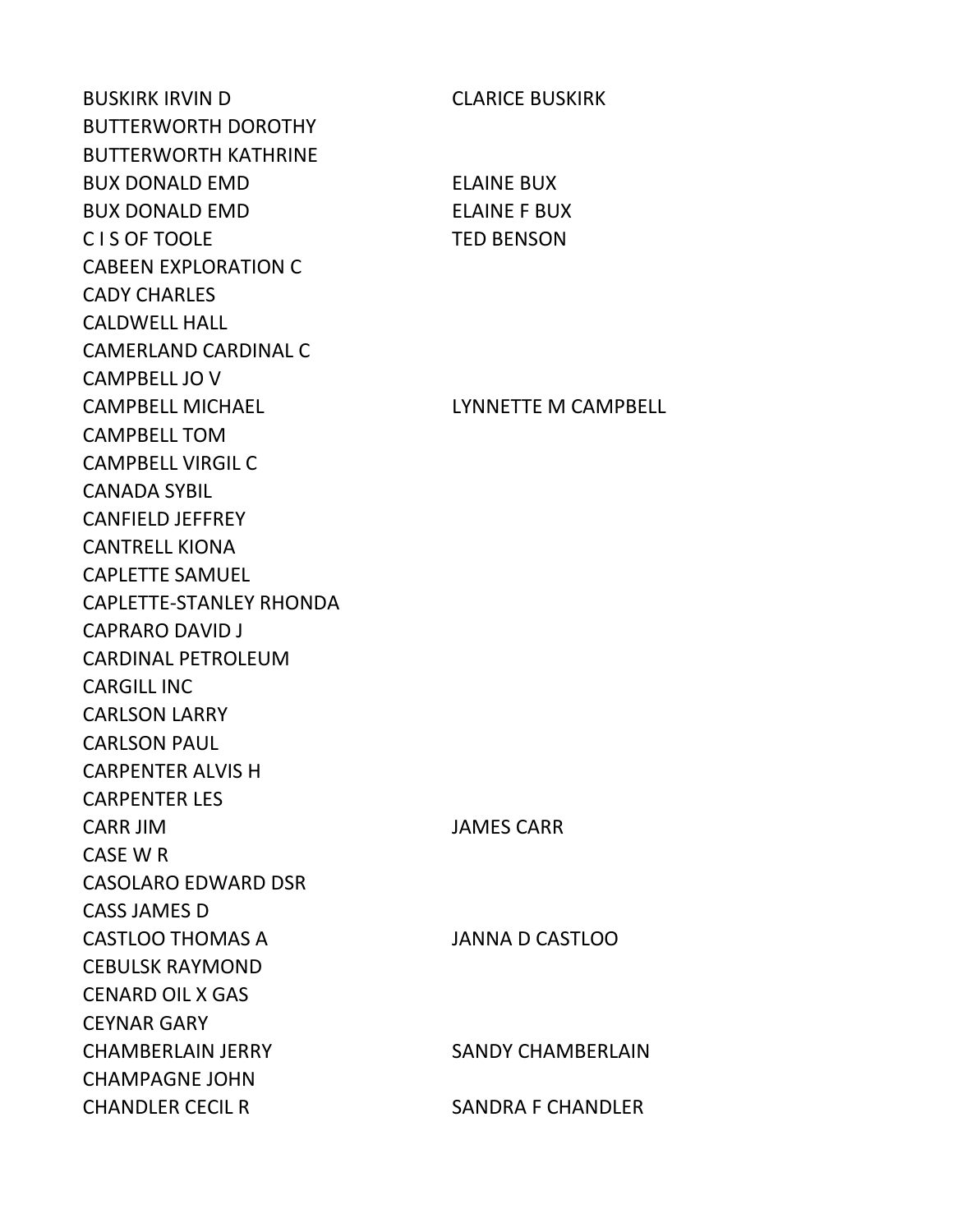CHAPARRAL SERVICE CHIEFSTICK CALVIN J CHIEFSTICK CLAUDINE CHIEFSTICK-ROWAN DANELLE CHILDERS NOLAN CHINOOK WIRELESS CHIPPEWA BILL JULIA CHIPPEWA CHOSA THOMAS E FLORINE CHOSA CHOWNING DONALD ROBERTA CHOWNING CHRISTENSEN BELINDA CHRISTENSEN BRIAN BELINDA CHRISTENSEN CHRISTENSON HELLE CHRISTENSON V H CHRISTIAN GUY CHRISTIANSON CAR CHRISTOFFERSON CHAS CHRISTOFFERSON PEDER CHRISTOPHERSON LELAND CHURCH OF BRETHERN CHURCH RUSSELL C CLARDY JAMES P DORA B CLARDY CLARK BESS CLARK BUD H MARY CLARK CLARK CLARENCE E CLARK JAMES I CLARK LYLE E CLAYBORN EDWARD CLEAR CRK VRTY 4H CL CLEARY JOEL E CLEVELAND BAR CWCLIN CLEVELAND O O CLINE C W CLINE INC CLINE STANLEY B CLINE THOMAS CLINK BETSY LILLIAN M OWENS CLONTZ JOHN J<br>IRENE CLONTZ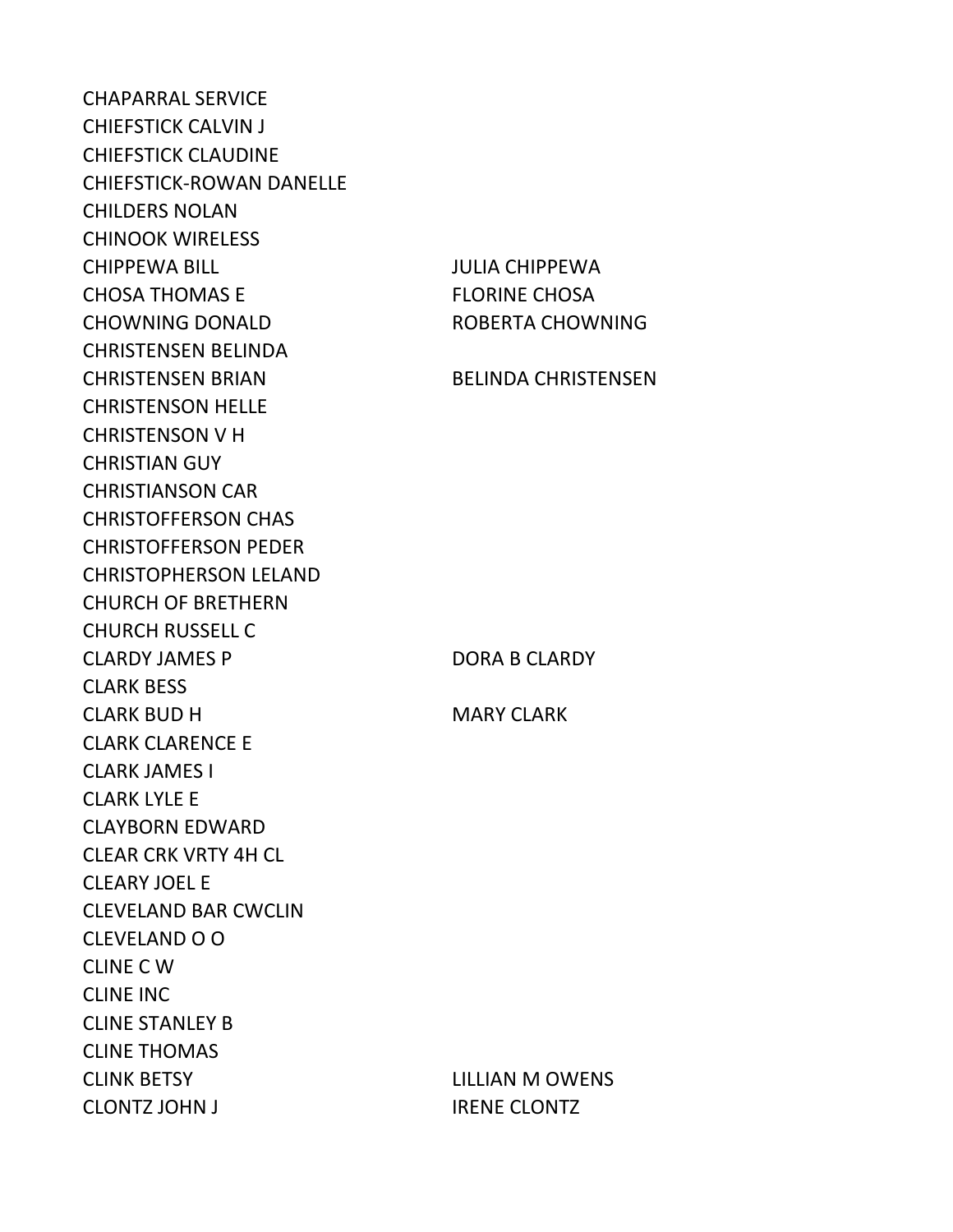COBELL MAUDE E COCHRAN CHERYL D CODY GARY D SUSAN A CODY COFFEE ALBERT COFFEE DOROTHY ANN COKER RICHARD G HELEN A COKER COLBRY JERRY K COLE A E COLE DOROTHY COLE ELWOOD COLIER RALPH EMI COLIER COLLINS CHERYL COLLINS ED CHIPP CRE COLLINS LEONARD COLLINS Y CONOCO COMES LAST DAYLE M COMM BIG SKY COMMUNITY TV OF HAVR CON AGRA INC CONNER BETTY J CONRAD JESS CONTINENTAL T V NETWORK INC CONTWAY JON D COOKE DOROTHY M COONS HARRY J CORBIN CHARLES NANCY CORBIN CORCORAN CECELIA CORCORAN MICHAEL J CORNER NANCY GARY R CORNER CORNETT R R CORNETT ROBERT R<br>
ESTHER J CORNETT COSMIC CUSTOMS COUGHRAN GEORGE A COUNTER JOHN SANDRA COUNTER COURTER PAUL COUTURE CLARENCE L COWAN HOWARD L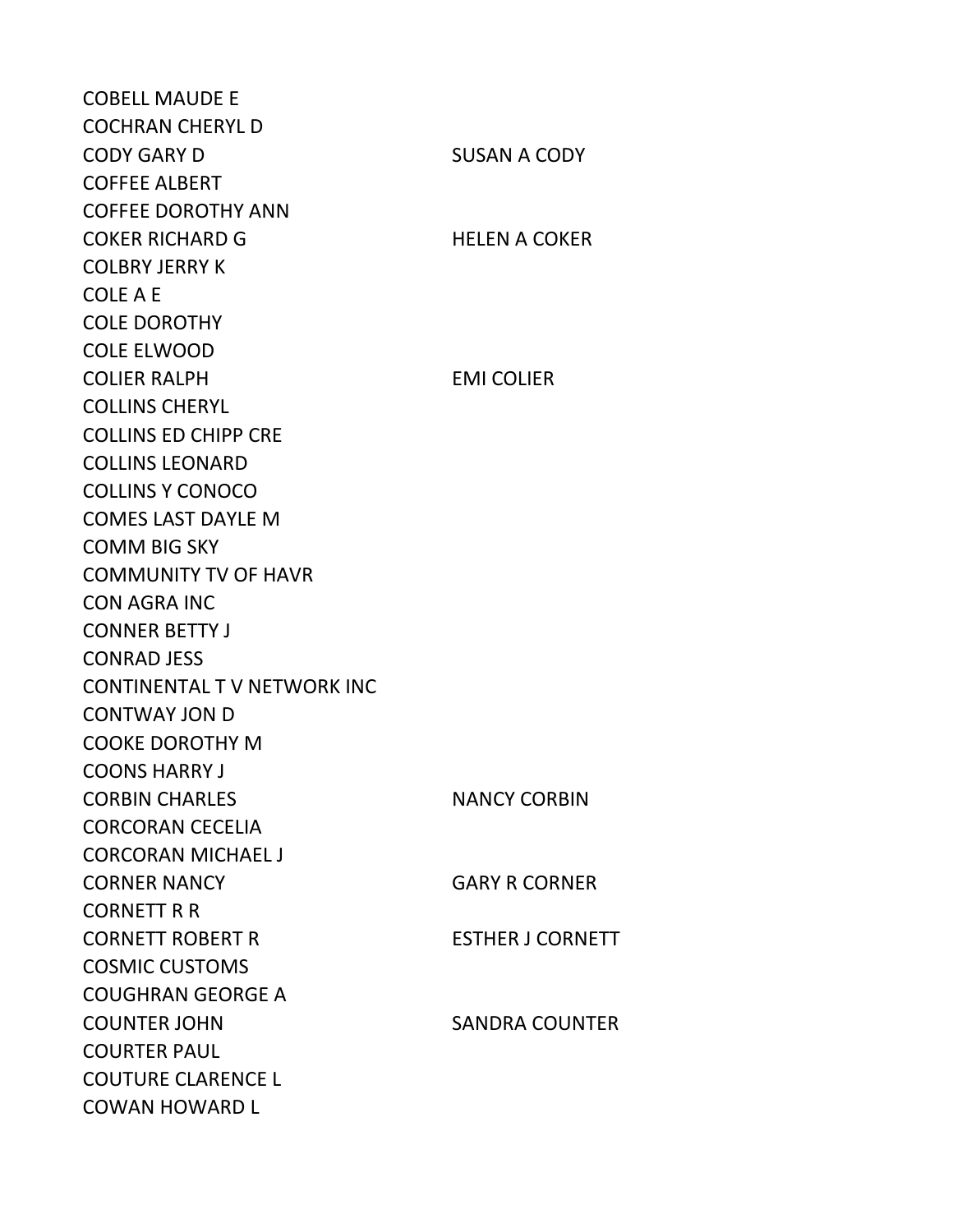COWDREY TRACY ASSOC COX GLENN L COX LARRY COX W W CRAMER SHAWN R SONYA R CRAMER CREAMER LOUVA L CROSS WAYNE R CROW RICHARD CROWDER JAMES J<br>BONITA L CROWDER CROWE RANCH L R CROWE CROWE ROBERT A CURFMAN CHARLES M CURFMAN JAMES CURTISS MARK CURTISS ROGER A KATHLEEN J CURTISS DAHLBERG KENNETH W DAHLEN THOMAS N TERRIANNE JACOBSON DAHLIN DAVID DAHLIN ELMER E DALBY CECIL DARRAH ROBERT J DASLTER ROY DATKO KAREN E DAUER PATRICK J DAUGHERTY F N DAVENPORT LEO DAVEY ARTHUR J DAVEY ROBERT JUNIOR CONTROLLER PATTY DAVEY DAVIDSON BUILDING SE DAVIDSON HOWARD DAVIDSON NOEL DAVIDSON NOEL R DAVIES JACK P DAVIS DEBRA L DAVIS ELIZABETH E DAVIS JOHN H DAVIS JOSEPH E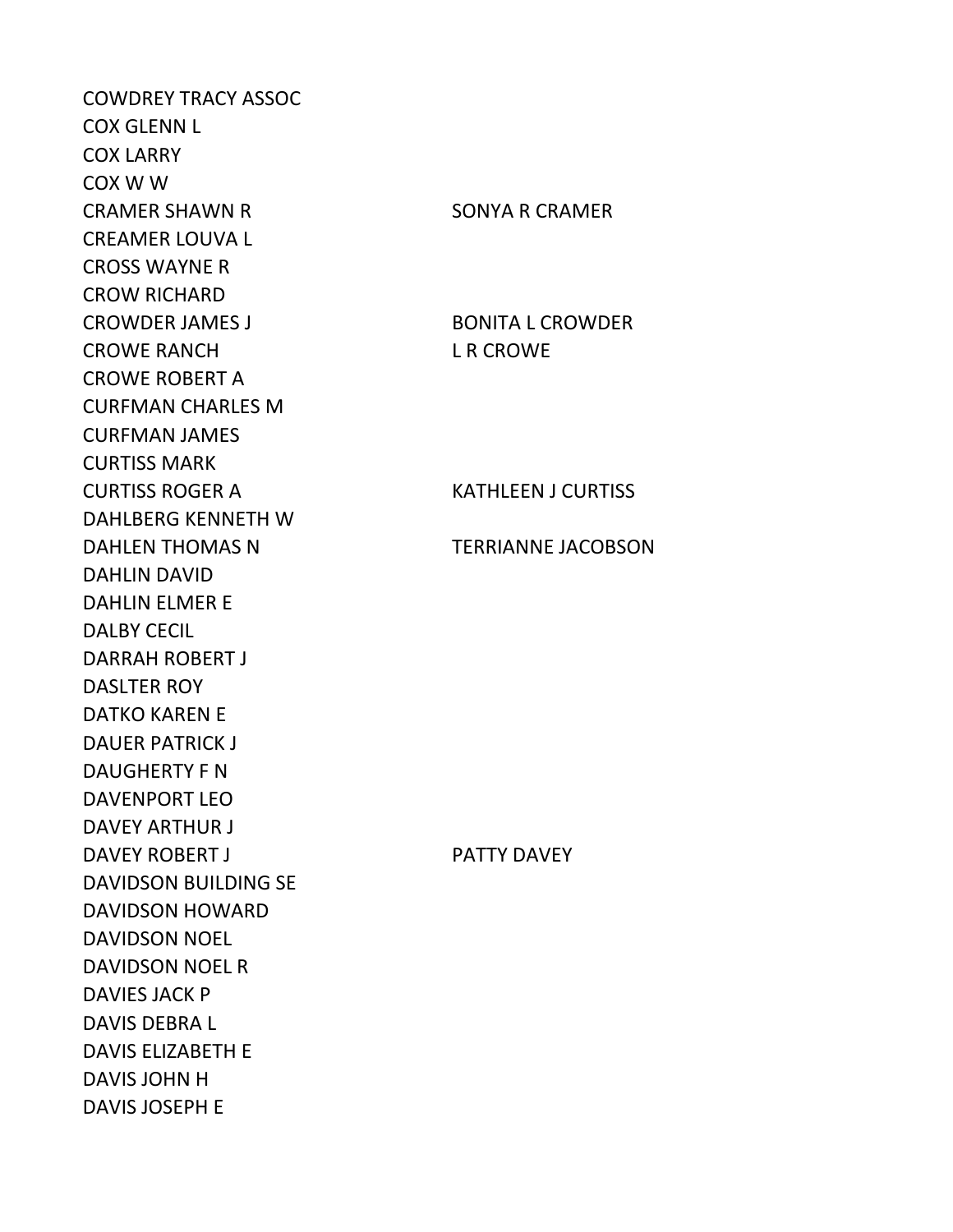DAVIS KENNETH DAVIS P LAWRENCE CAROL DAVIS DAVIS PAUL DAVIS WILLIAM F DAYCHILD HENRY JJR DAYCHILD WILLIAM DEDE J A DEES HANS R DEHL ALVIN DEHLBOM C E DELFREN OIL CO DELONG ARTHUR DELUNA THERESA DEMONTINEY AUDREY DEMONTINEY DONOVAN DEMONTINEY JAMES MILLIE DEMONTINEY DEMONTINEY JOHN DEMONTINEY ROXANNE DEMONTINEY SAMANTHA DEMOSKOFF DARYL DENING RAYMNLADA DENNY BRUCE LAURIE DENNY DENNY CANTWELL ROSIE DENNY DAWN DENNY GEORGE S DENNY GEORGE SR DENNY HUBERT G DENNY ILA M DENNY JENNIFER F DENNY JERRI L DENNY LARRY RAY JR DENNY LOUISA DENNY MARY A DENNY RICHARD DENNY RICHARD KATHLEEN M DENNY DENNY SAM DENNY SR GORDON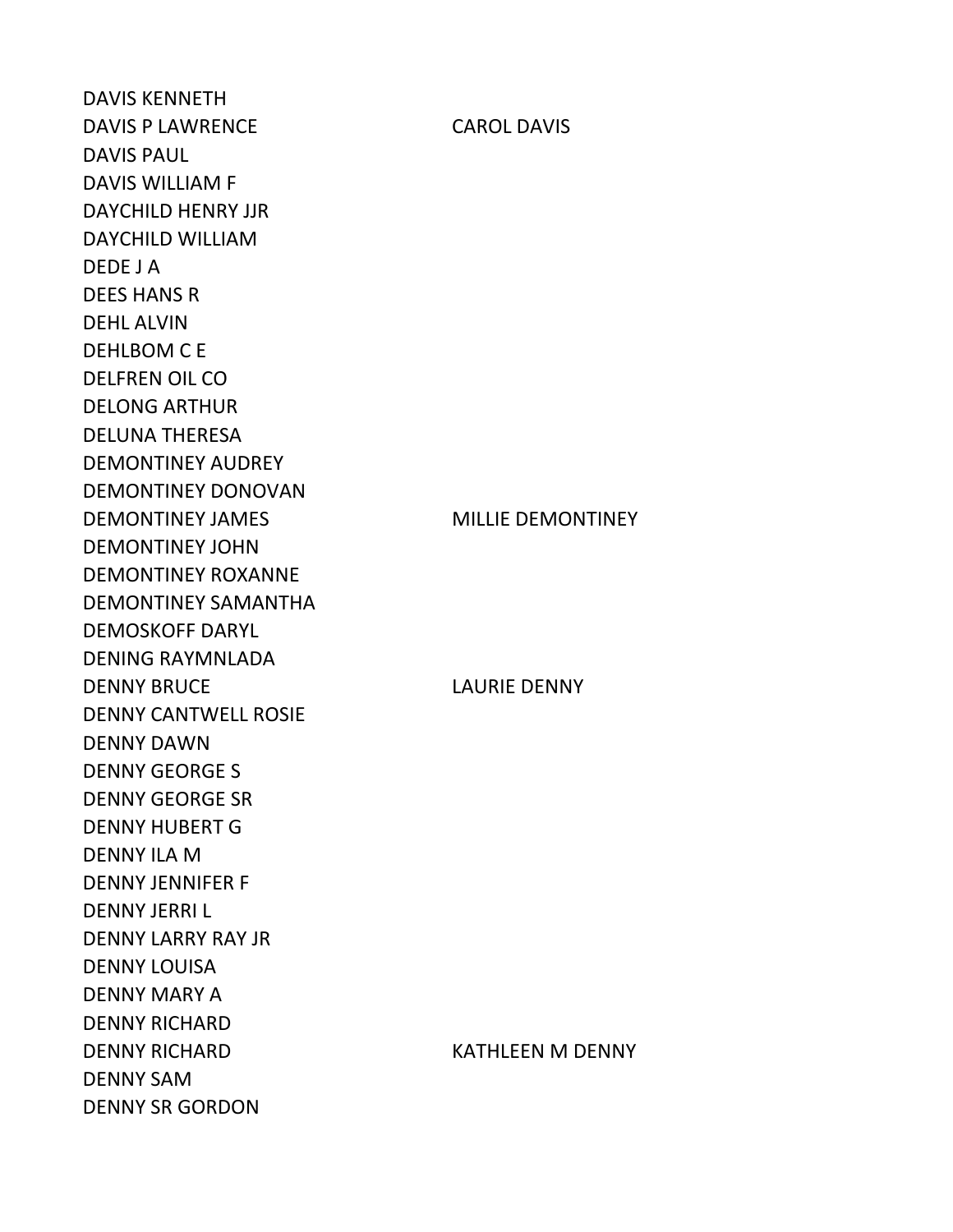DENNY WILLIAM DENNY WINONA DEPPMEIER ALVIN RACHAEL DEPPMEIER DEPPMEIER LEONARD G DERYNCK LAURIE KEVIN M DERYNCK DETERDING LOUIS DEVON ENERGY CORP DION FRED DION FRED A ELIZABETH C DION DION JUNE DION PETE JR SUSAN L DION DION THELMA P DIXON DAVID DIXON RANDALL K DMW FLYING JOHN WARNER DOBRENZ GENE SR JENNIE DOBRENZ DOLAN JOSEPH DOLAN ROBERT C DOLLAR FRANK F DOLLAR FRANK H DONEY CLARENCE DONEY EUGENE JUNEAU ROSE DONEY DONEY PAUL TWO CONTROLLED MAGGIE DONEY DONOVAN VIRGIL ELEANOR DONOVAN DONOVEN VIRGIL C DOSCH HELEN DOW GARY E DOW LORETTA DOW PERCY Q DOWEN JAMES DRAEGER A V LAVEARN DRAEGER DRAEGER E C DRAFTING SERVICES DRAKE SABRA DREW J H DREW LESLIE COLEEN E DREW DREWNIAK JOE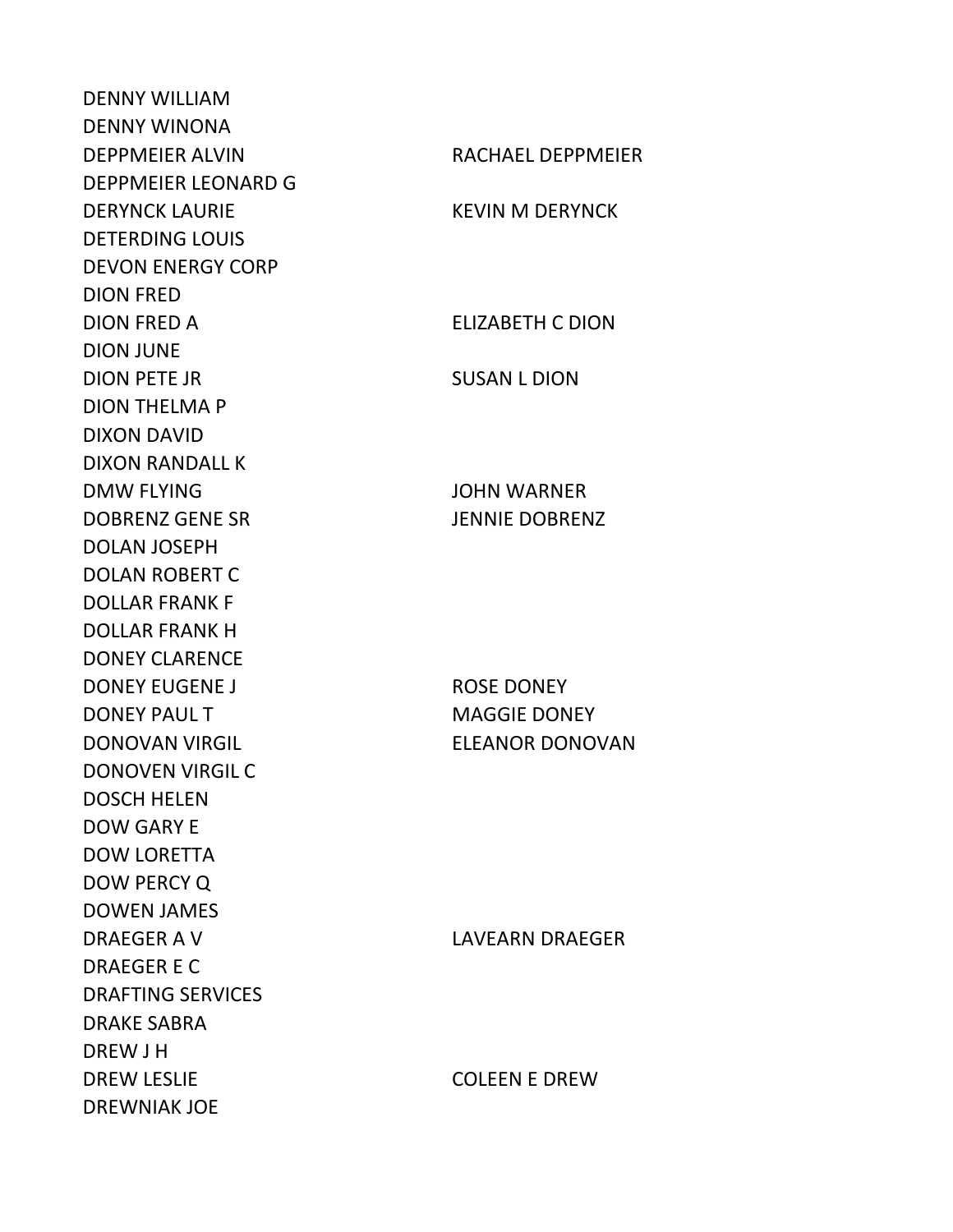DUBOIS JOSEPH DUCHAW MARY DUFFY KAREN A DUNBAR JESSICA M JOSEPH A DUNBAR DUNCAN EARL W DUNCAN KEENAN DUNCAN L E DUNN WEBBER E DUPREE L L DURAN MANUEL LJR DURAN ROBERT DUREY GEORGE LEN DUREY DUVALL RICHARD EAGLEMAN BRENDA EAGLEMAN CAROLINE EAGLEMAN CHRISTINE EAGLEMAN ELIZABETH EAGLEMAN KERMIT D EASTMAN ROSALIE EAVES FARM ECKBERG RODNEY EDGAR PAUL P BETTY A EDGAR EDWARDS C L CELIA EDWARDS EDWARDS ENTERPRISES EGGERT FRED J FRED J EGGERT EICHORN GEORGE EILER SHARON A EISENSTEIN STEVEN LARA L EISENSTEIN EKNESS HEATHER EKNESS SHERMAN MARION EKNESS ELDRIDGE KEITH LORETTA ELDRIDGE ELECTRIC SUPPLY CO ELENBURG EXPLORATION GARY ELENBURG ELIAS DAVID M WENDY ELIAS ELLERY LOREN NINA ELLERY ELLIS JACK ELLSWORTH FREDA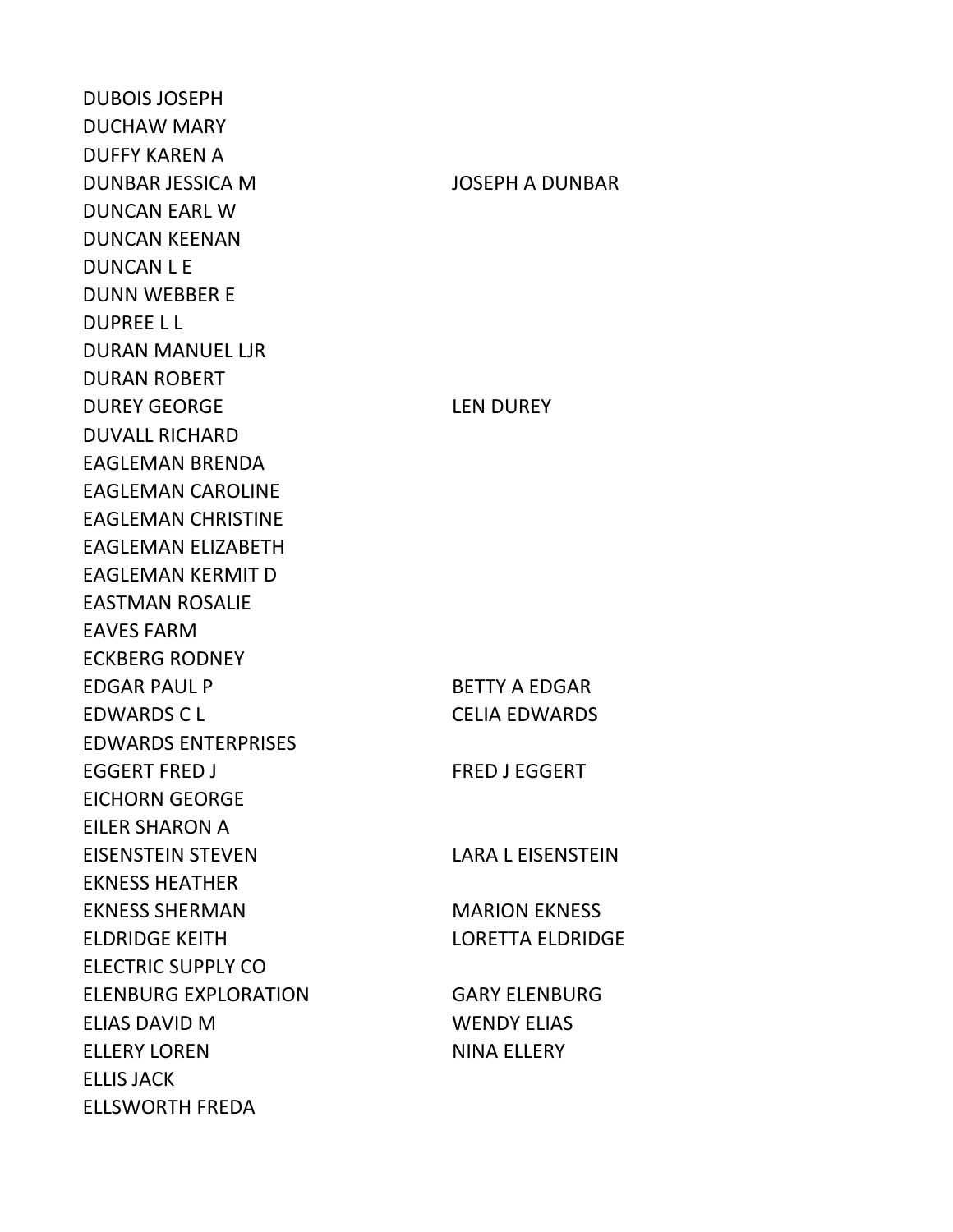ELMER R G MARTHA ELMER ENDRESEN C G ARDYCE E MILLER ENGLAND CONSTRUCTION ENGLEBRETSON OLIVER ENNO SHIRLEY ENOS PAUL D ENSLEY DAVID EPPERS GARY A ERBACHER JEROME ERGENBRIGHT ORVILLE ERGENBRIGHT WM M ERICKSON BETTY L ERICKSON H O BETTY L ERICKSON ERICKSON MAX M JOANNE ERICKSON ERICKSON MAX M ERICKSON MELVIN JR ERIKSEN GUDRUN ERLANDSON EVA ERVIN DAN ERVIN JOE ESKESTRAND BROS CONS ESKESTRAND CONT CO ESPESETH HERMAN G ESPINO WYOMA D ESTABROOKS E R EVANS JACKIE EVANS JOHN M RHONDA C STUMP EVANS JOHN M EVANS MEREDITH R PATRICIA E EVANS EVANSON CECELIA EVE JERRY EVERDING JACOB EVERT ARTHUR W EVERT BLANCHE B EXENDINE JOE M FABER JAMES F FACTORY HOMES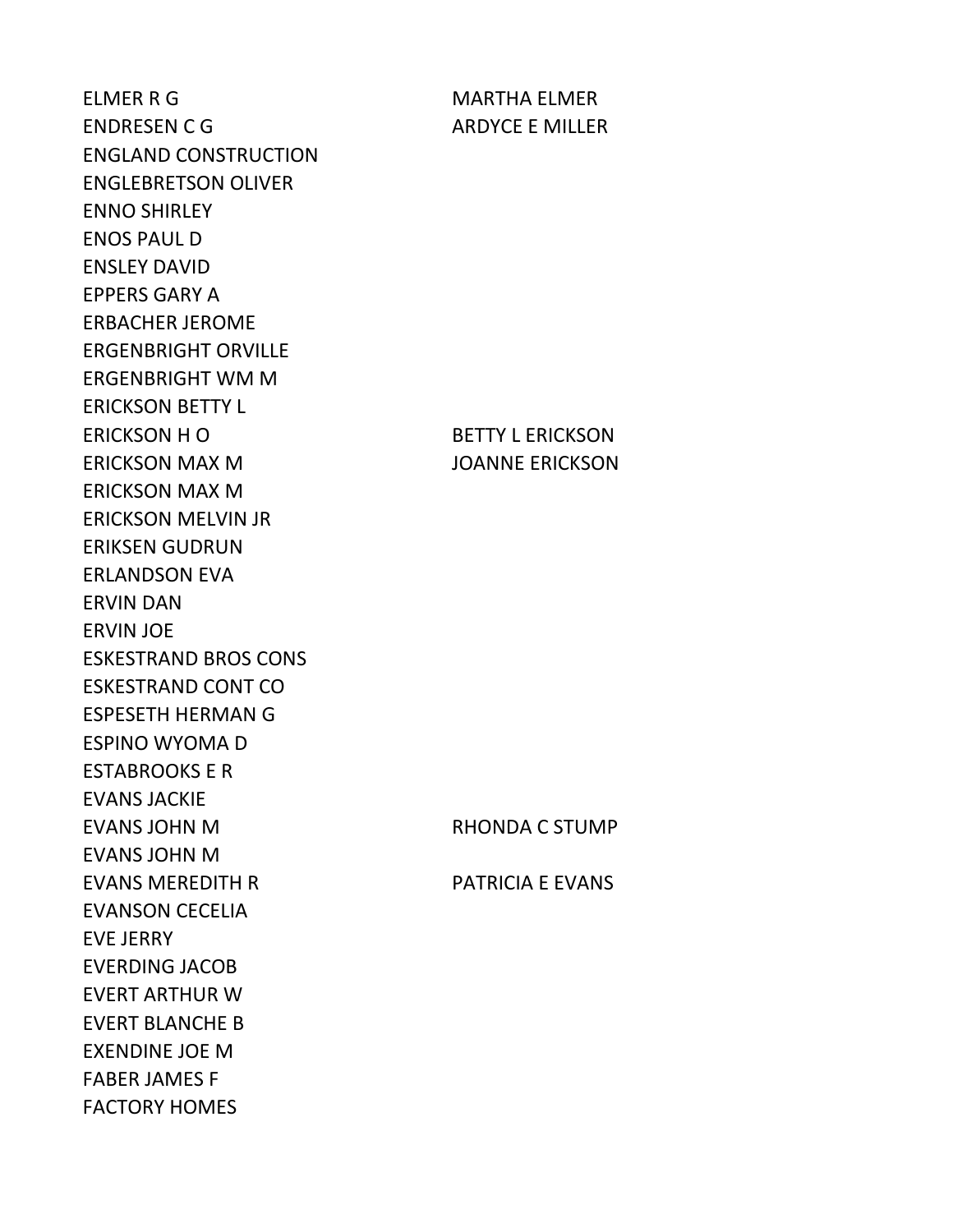FARMER L B FARMER R J FARMERS UNION HALL FARMERS UNION LOC 14 FARMS J & G FARNHAM PAUL FARRINGTON CLINTON FAVEL BILLIE FAVEL PETE FEATHERSTONE J A FEDERAL LAND BANK OF SPOKANE FELTON CLARA E FELTON ROBERT D FERGUSON ANDREW FERGUSON JUDITH C FEY JOE A FIEDLER MONTANA FIELDS VICTOR LIII FIKE WILLIAM FILK MARY A FINLEY D-FIEBER H FIRST UNION MORTGAGE FISHER GLORIA FISHER LEWIS FISHER MIKE LUISSEN BARBARA FISHER FLAMMAND CHARLES FLANNERY MICHAEL JMD FLATNESS OLAF FLOERELINGER THOMAS FLOGUM HAROLD FLOOD LANNA L FLYNN WILLIAM F FORMAN DELAINE FORT BENTON MONTANA5 FOSTER ROBERT FOUR BEAR SANDRA FOUR SOULS LORENA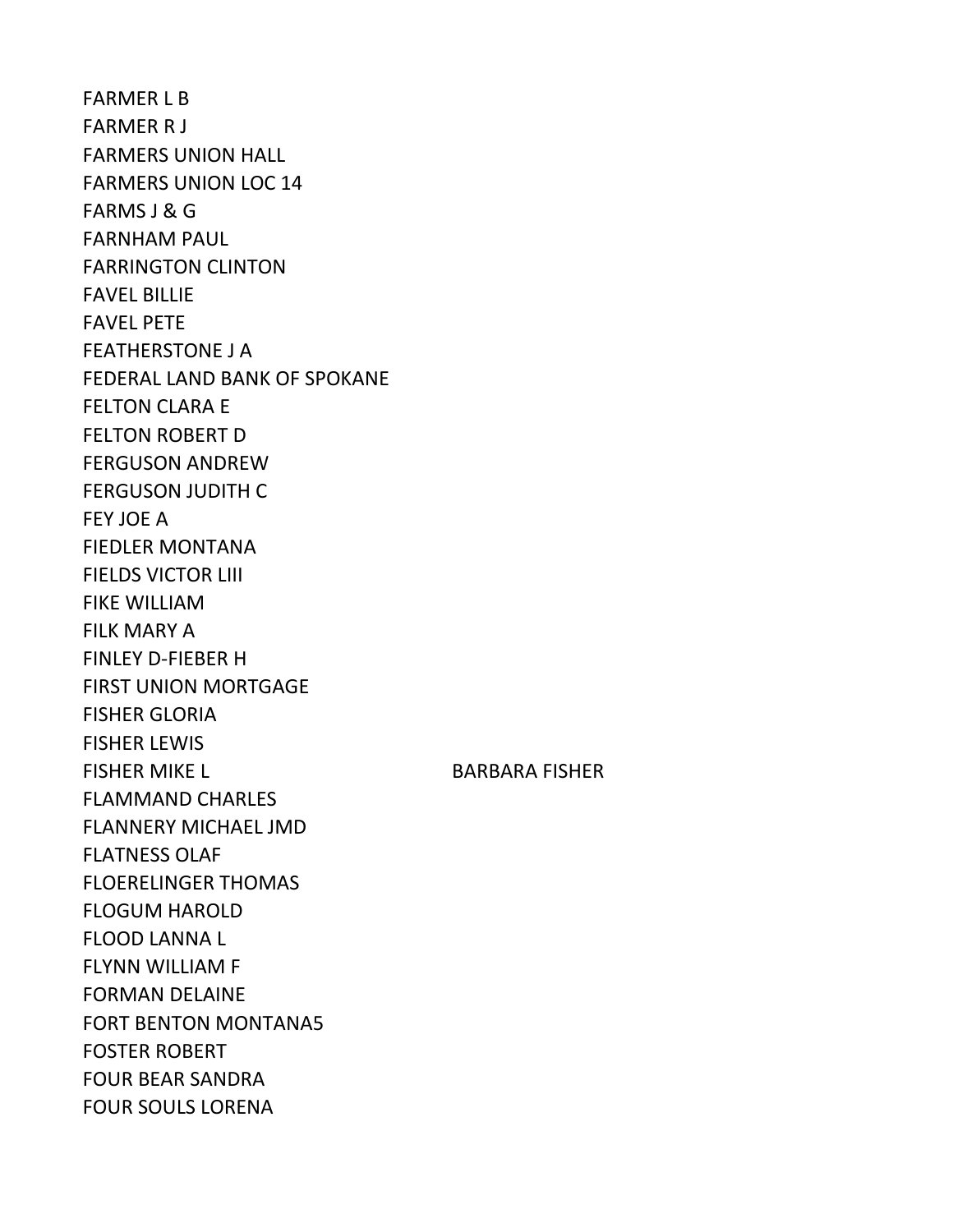FOX HARVE G FOX JOHN L KRISTINE M FOX FRANCE BUCK R FRANCIS TIM FRANCIS TONI TIM FRANCIS FRANK KEN FRANK LYLE FRANK WILLIAM F FRANKLIN WILLIAM A ROXANNA R FRANKLIN FRANTA FRANK JUNIOR STATES HELEN FRANTA FREDERICK WILLIAM J FREDRICKSON AARON E FREDRICKSON CLIF FREEMAN DARLENE FRESNO TAVERN FREY DENNIS FREY ROY FRIE JAMES C FRIEDE DANIEL JR FRIELING GEORGE G ALICE J RFRIELING FRIGGSTAD DAVID O FROEHLICK E P FROST DELBERT F FROST JOEL FROWIRTH WILLIAM FRYER JANET M FUGLEVAND CO CHRIS FUHRMAN MELVIN H BARBARA N FUHRMAN FULTZ W C FURST DAN FX DRILLING CO INC BACON LAURA G & R CONSTRUCTION GAGE DEBORAH GAINES THEODORE GALLATIN VALLEY ELEV GALLATIN VALLEY MILL GAMBLE KATHERINE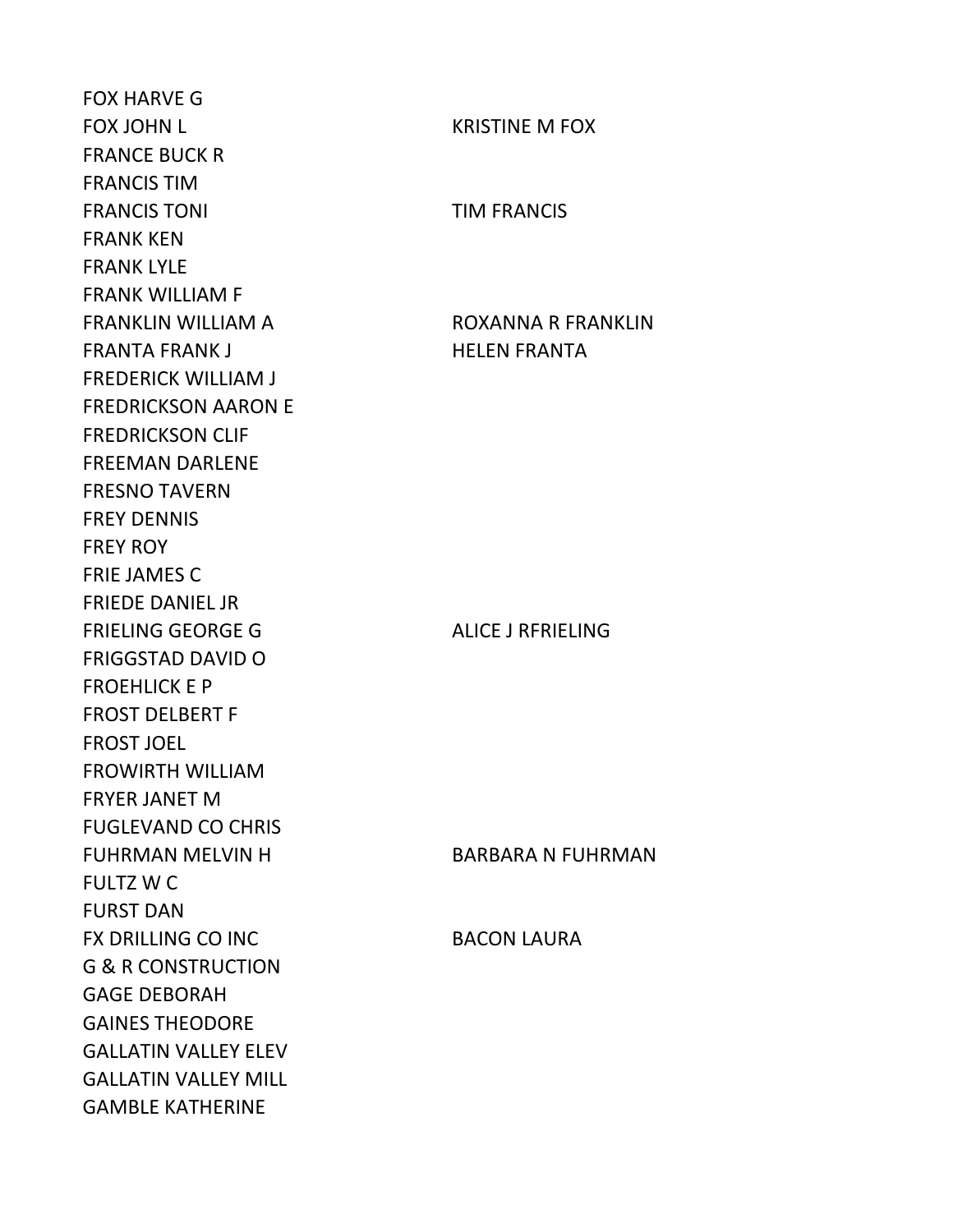GARBER CHARLES GARDIPEE ANNA L GARDIPEE CATHERINE GARDIPEE HENRY J GARDIPEE JOLENE GARDIPEE LEON GARDIPEE MILDRED J GARDIPEE MINNIE GARDIPEE ROCHEL GARDNER MILO B GARVIS ELDON J GASPAR KATHLEEN GASVODA FRANK J GAYLE SUSAN GENERAL MILLS INC GEORGE RALPH GEOTECHNICAL CORP GERANIOS GEORGE K GERBER LYNN HOLD MARIA GERBER GERDES JOHN GERDSMEYER HARRY H EUNICE GERDSMEYER GEREGA CONRAD LISA GEREGA GERHART ROY LINDA GERHART GERKY CY GERKY ERNEST E GETTEN GARY L GEYER CLARENCE W GILLISPIE WILLIAM GILSON FRED GISH VEDA GN RAILROAD RETIREES JOE J CECH GOGGLES LEANN GOGGLES ROBERTA S GOLDSTONE STORE GOLIE LOWELL GOLLEHON MICHAEL CINDY GOLLEHON GOODRICH WILLIS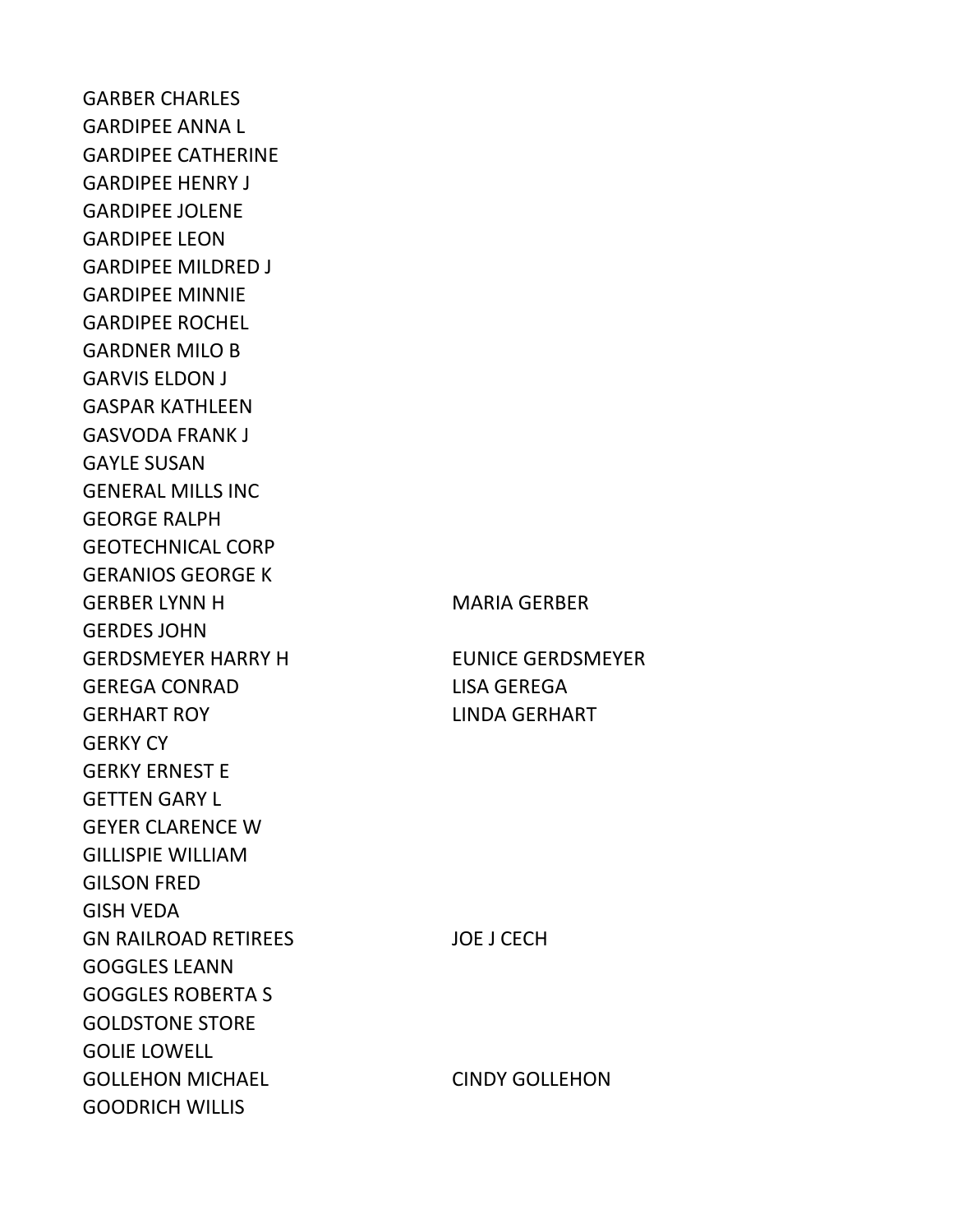GOODRUNNING JOHN GOOSEBILL RANCH GOPHER ALTHEA GOPHER EVELYN V GOPHER JEWEL L GOPHER JOSEPH GOPHER LINDA M GOPHER NORMA L GORMLEY JON GOSS EDMOND D GOULD BENTON GRAHAM PAT CAROL GRAHAM GRAHAM WENDY L GRANELL ERIC GRANELL RONALD GRAY D M CO INC DARRYL M GRAY GREAT FALLS GRAIN TERMINAL GREAT NORTHERN RAILW GREELEY ELEV CO GREEN PAUL GREEN ROBERT A GREENBERG CHARLES GREENO DALE W GREYN KEITH FAULETTE GREYN GREYTAK CLINT A GRICE CHARLES S<br>
DONNA M GRICE GRIFFIN LYLE O ELEANOR GRIFFIN GROSECLOSE BILLY GROWNEY RICHARD SHARON L GROWNEY GRUSZIE BROTHERS GRUSZIE CLIFFORD E GRUZZIE LOUISE GULBERTSON WADE MARILYN GULBERTSON GULICK RAY E GUNDERSON HAROLD O GUNDERSON PAULINE HAAKENSON KNUTE HAAKENSON OLE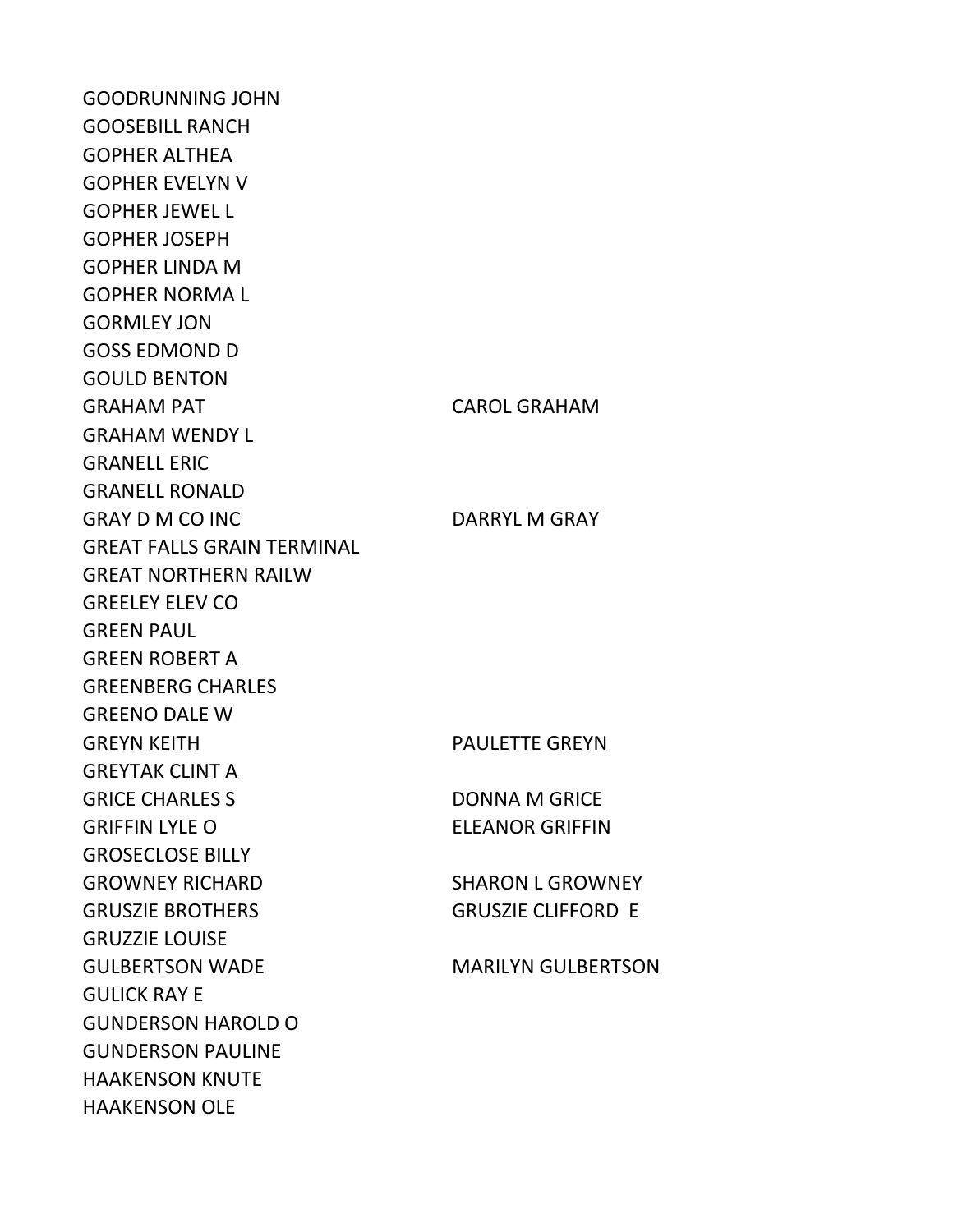HAAKENSON OLE JR HAALAND CLARA HAAS JOHN JR ETTIE J HAAS HABERSTROH THOMAS KATHLEEN HABERSTROH HABURCHAK ALEXANDER HADFORD WILLIAM HADLOCK ANGIE HAGAN ROGER A DORIS L HAGAN HAGEN ALFRED HALDEN AGNES HALEY B P HALFRED WILLIAM I HALL MARY HALL WILLIAM HALLBERG JEROLDINE HALLIBURTON SERVICES HALVERSON BRIAN HAMBLOCK STEVE CAROL HAMBLOCK HAMBLOCK STEVE **Internal and STEVE** JULIE A HAMBLOCK HAMILTON J H M J HAMILTON HAMILTON PETER HAMMOND LILLIAN B HANKS GARY MEREDY HANKS HANNICKER CLIFFORD HANNUM DENNIS A DEBBIE S HANNUM HANSEN ANNIE HANSEN C WILLIAM HANSEN DARRYL W HANSEN JACK HANSEN RICHARD EJR RICHARD HANSEN HANSEN ROBERT A HANSEN ROBERT JR HANSEN STANLEY B HANSEN THOMAS G HANSEN TROY HANSON DENNIS HANSON DONOVEN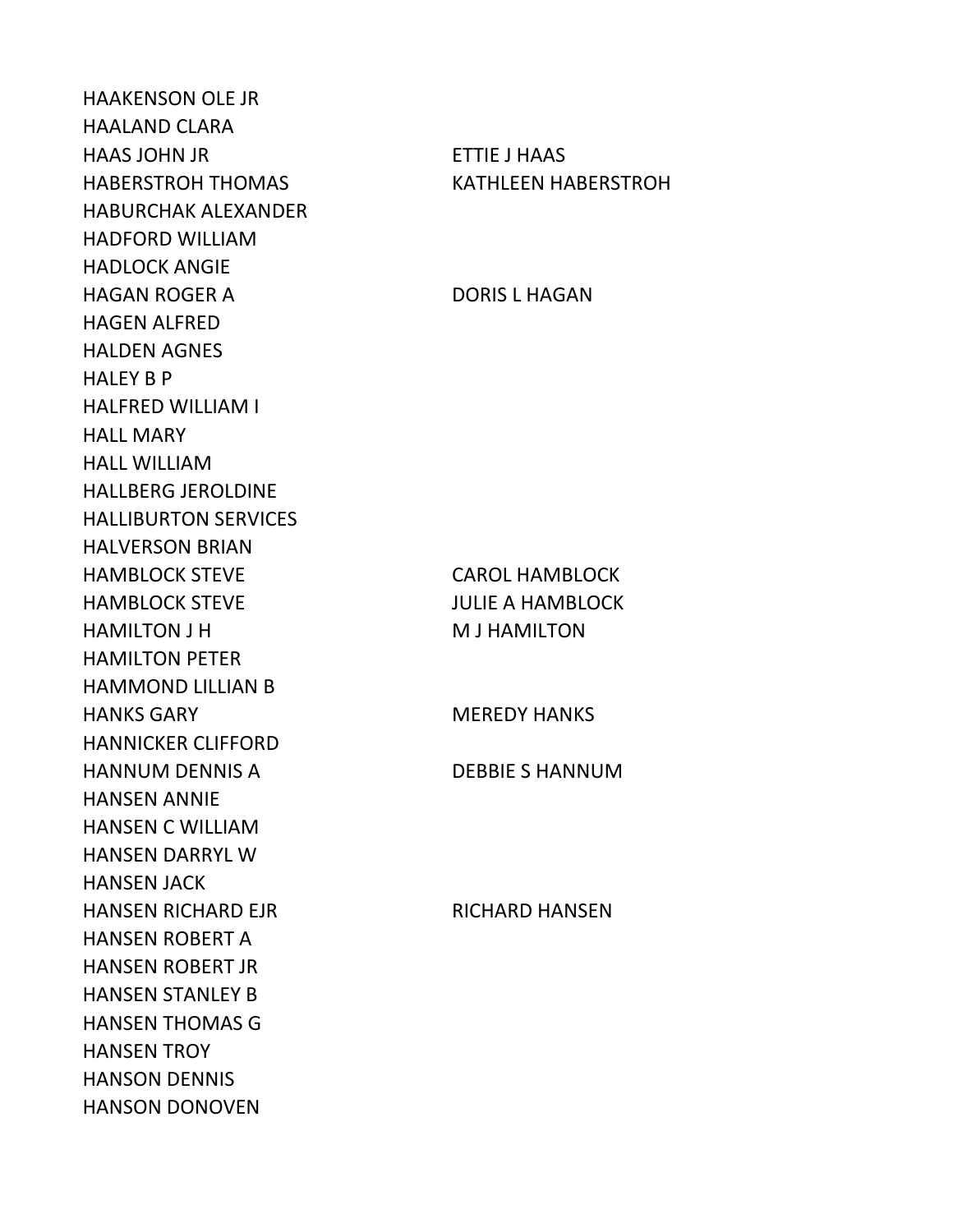HANSON JENNIE HANSON WALTER HARDIN JAMES P HARDING MELVIN AGNES HARDING HARDING MELVIN C HARDY BERNARD E HARDY GENE HARMON JOHN C HARSHAW FRED ALICE HARSHAW HARTMAN WALLACE JR HARTSON FRED C MARILYN K HARTSON HASSLER LOWELL HATJE ADOLPH HAUGEN RUSSELL E DORIS J HAUGEN HAVRE COMMUNITY HALL HAYS KIRK HEAVEY JAMES HEDGES R H HEGGEN JERRY D HEIL STEVEN HEILIG GARY HEINTZ DWAYNE ARDYCE HEINTZ HELEAN MAURICE HENDERSON JUDITH C HENDERSON MARY A HENDRICKSON LOUVA L HENRIKSON JOHN HENRY HOFFMAN HENSLER WILBUR HENSLEY WALTER FRANCES L HENSLEY HER MANY HORSES GRACE HERBOLD BROS HERBOLD WALTER C HERNANDEZ RAUL R HERNANDEZ VALERIA HERRERA WILLIAM TWILA R HERRERA HERRON AND G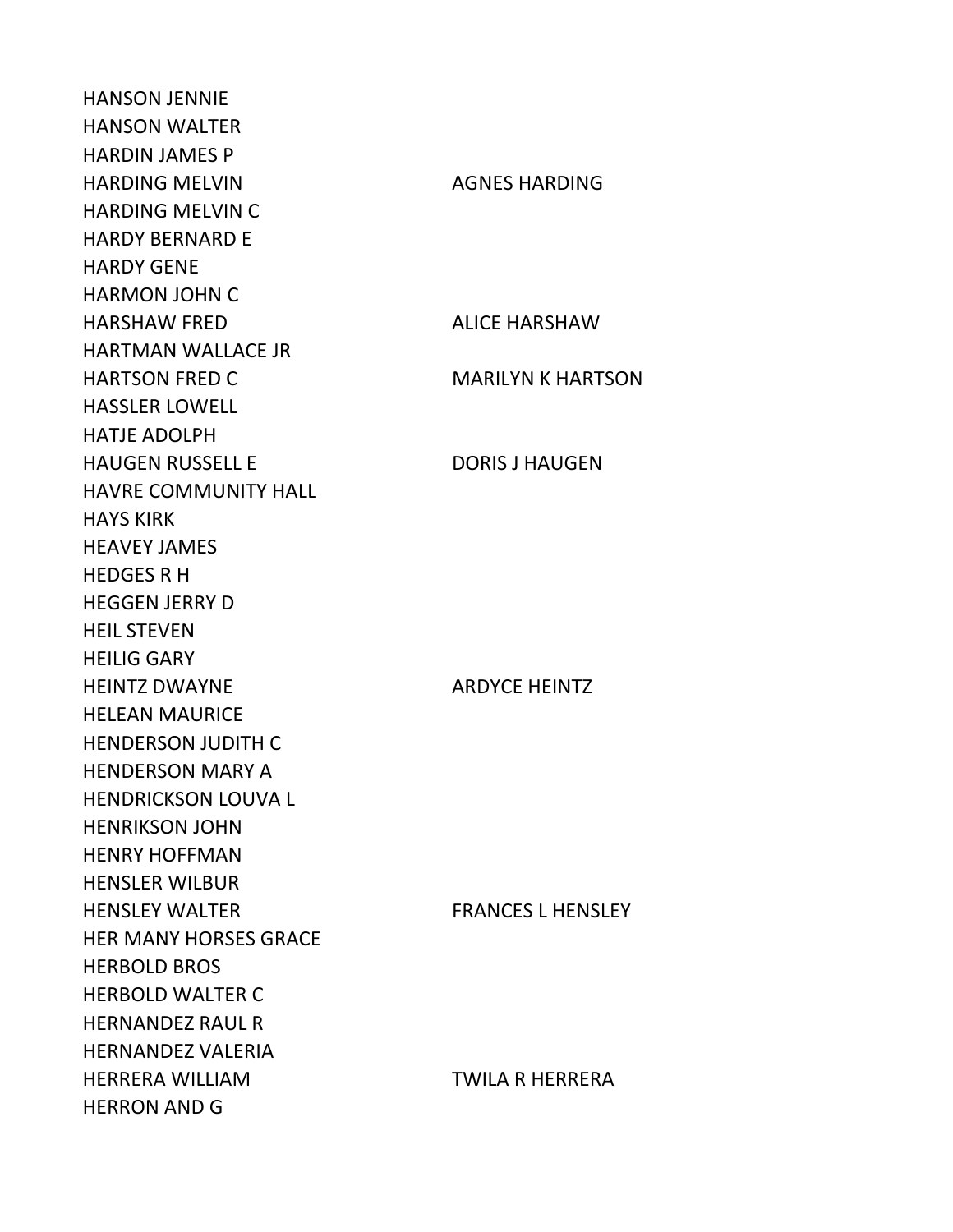HERRON JEREMY HEWITT SAMUEL R NANCY A HEWITT HI LINE EQUIPMENT CO HI LINE TV SYSTEM HIEBERT JENNETT A HIGGINS MARY E HIGH CREST OILS INC HAINES A HILL CO WILDLIFE ASN HILL YVONNE M HINKLE JACK HINKLE ROBERT HITCHEN ALAN HITTLE MILTON E LARAINE K HITTLE HODGES CATHERINE HODGES HAROLD L CAROLYNN R HODGES HODGES WESLEY HOFF CARL WILLENE HOFF HOGE WALLACE HOLING ZEE LEE HOLLAND CONST CO HOLMES CHARLES SHANNON HOLMES HOLMGREN DAVID G HOLMQUIST HAROLD HOME SERV COMMISSION HOMESTEAD S S UNION HOOKER J P HORNBACK SYLVIA HORNE LINDSAY HOSKISON JAMES HOULE DAWN M HOULE RICHARD HOVDE MILTON HOWARD THOMAS HOWE CLARENCE HOWELL ALBERT E HOWLE JOHN HUD-FHA ROBERT PARKER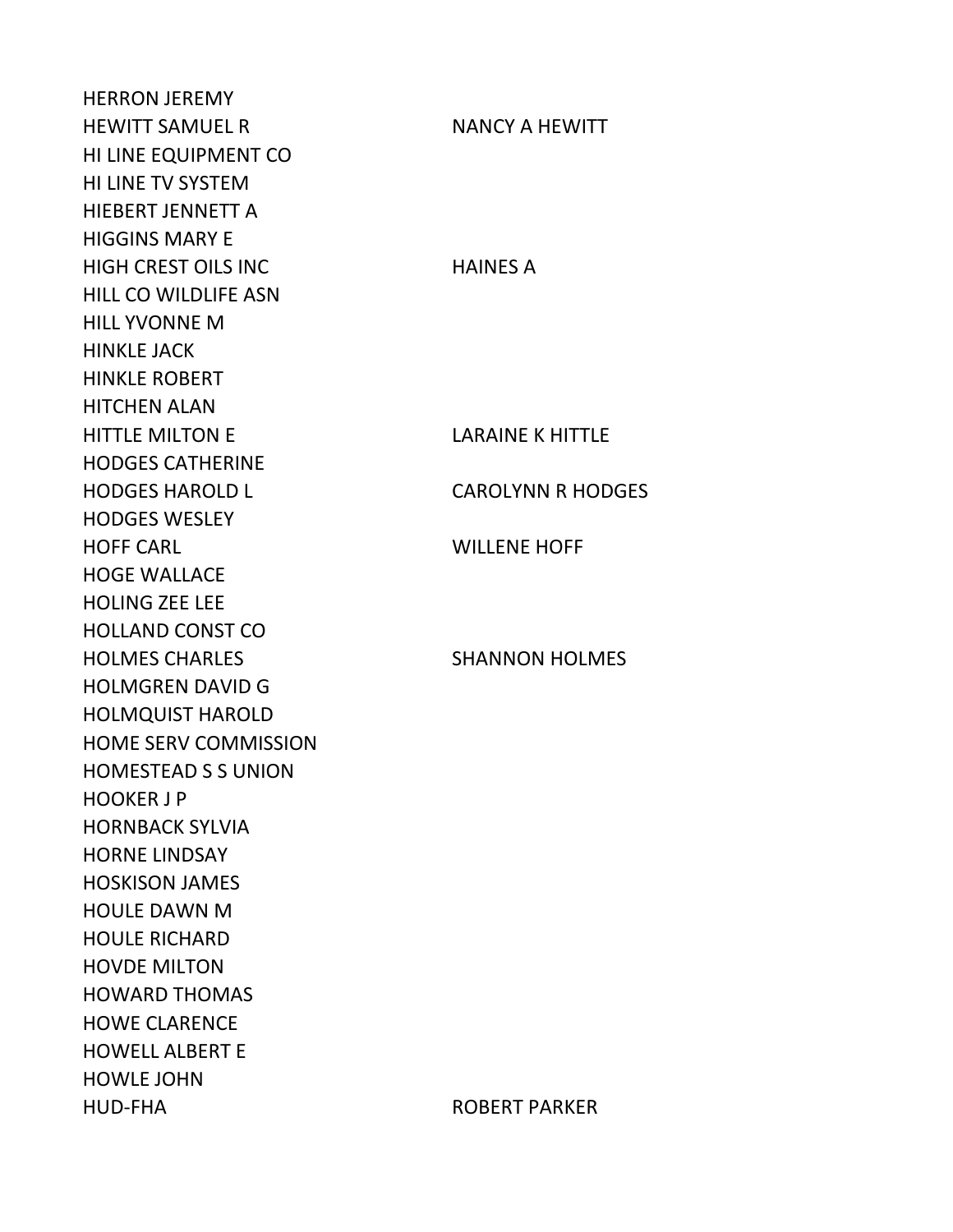HUESTIS DUSTIN HUESTIS FRANK HUESTIS KRIS HUESTIS TREVIN A DONNA L HUESTIS HUFFMAN RUSSELL R HUGHES ALLEN PATRICIA N HUGHES HUGHES MARY L HUGHES PATRICIA R HUME WALTER JJR VALLI HUME HUMES CHARLES L HUMES MARY E HUNSUCKER JOHN S HUNT WALLIE HUNTER'S ENGINE & COMPRESSOR HURD RUSSELL W MARY A HURD HUSTON STAN HUTTON LES LUMBER CO HUTTON LEWIS HVAL RON HYATT RANCH INC HYATT ROLLY G HYATT W C IMBERT REGINALD MARGARET C IMBERT INGE DOUGLAS R LINDA K INGE INGRAM ROBERT E SHIRLEY INGRAM INGRAM SHIRLEY INHOFER RAYMOND P INNOVATIVE TECHNICAL SOLUTIONS INTERMOUNTAIN TV COR INTERSTATE PRODUCT CREDIT ASSN IRONMAKER JAMES J & J TRUCKING INC<br>RICH E STEPHENS JACKSON GERALD R JACOBI DEBORAH JACOBSON H W JACOBSON HERBERT JAMES GERALDINE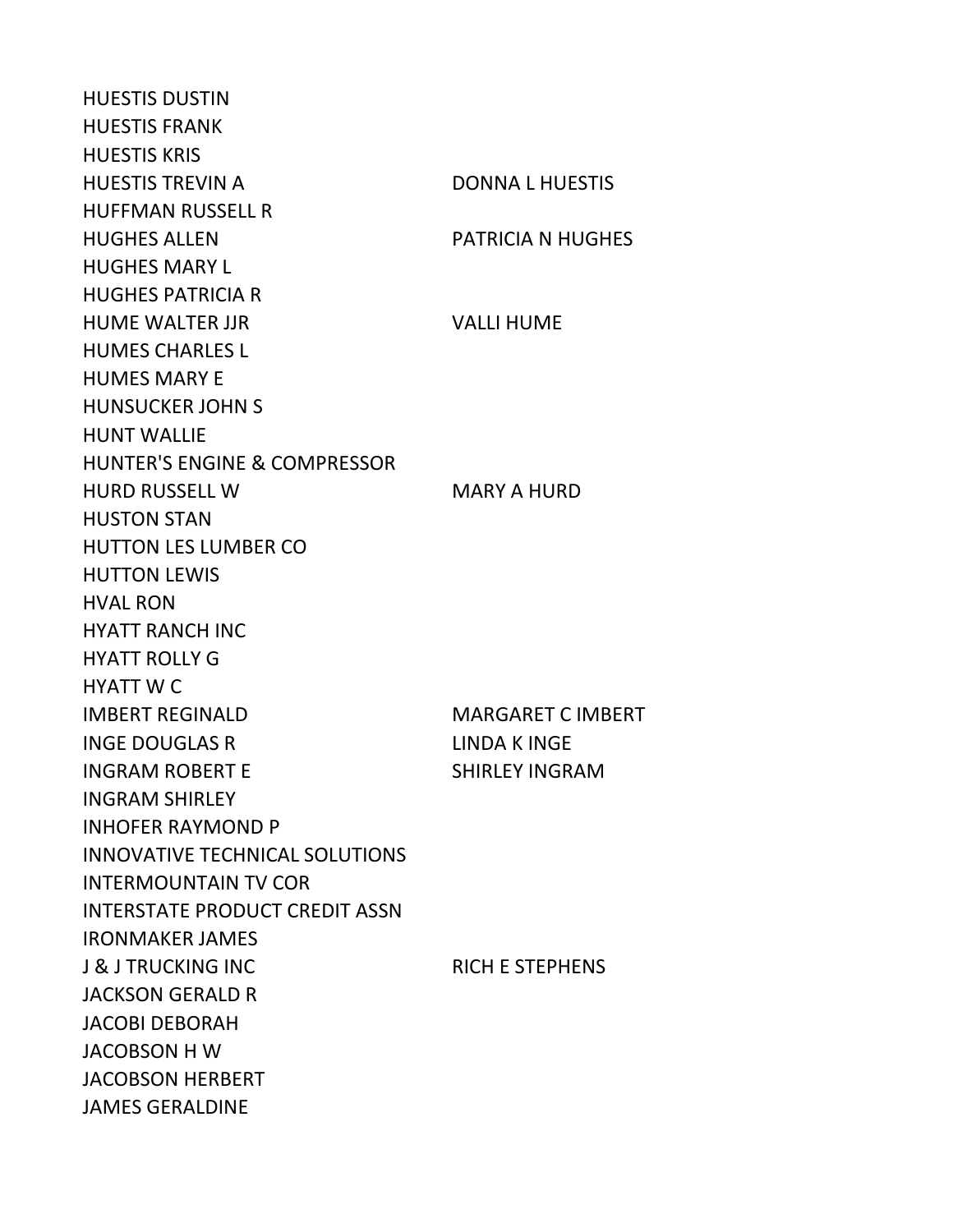JAMES MYCHEL JAY FLYNN FARMS JEFFRIES ANDY DARCIE JEFFRIES JEFFRIES ANDY J JENSEN DAN R JESS JOSEPH L REBECCA L JESS JESSEN WILLIAM JESTRAB G A JILOT SUSAN JOHNS CHARLES JOHNSON ADAM CHRISTIE JOHNSON JOHNSON BRANDON KARLI E JOHNSON JOHNSON CLIFFORD V NANCY LJOHNSON JOHNSON CURTIS JOHNSON DALE ELIZABETH JOHNSON JOHNSON DEBRA J GILBERT SINCLAIR JOHNSON DUANE B JOHNSON ELLIS JOHNSON G R JOHNSON JESSICA JOHNSON LADDIE R JOHNSON LAWRENCE M VICKI L JOHNSON JOHNSON MARION JOHNSON MILTON JOHNSON RON A JOHNSON SHANE JOHNSON WALTER JOHNSON-HUNTER MIRIAM BRUCE E HUNTER JOHNSRUD DAVID A SHIRLEY M JONSRUD JOHNSRUD STEVE JOHNSRUD TRUCKING DONALD LJOHNSRUD JOHNSTON KYLE JOHNSTON RAYMOND N JOLLEY TINA BRIAN JOLLEY JONES JOKE M JONES ROBERT F JONES STEPHANIE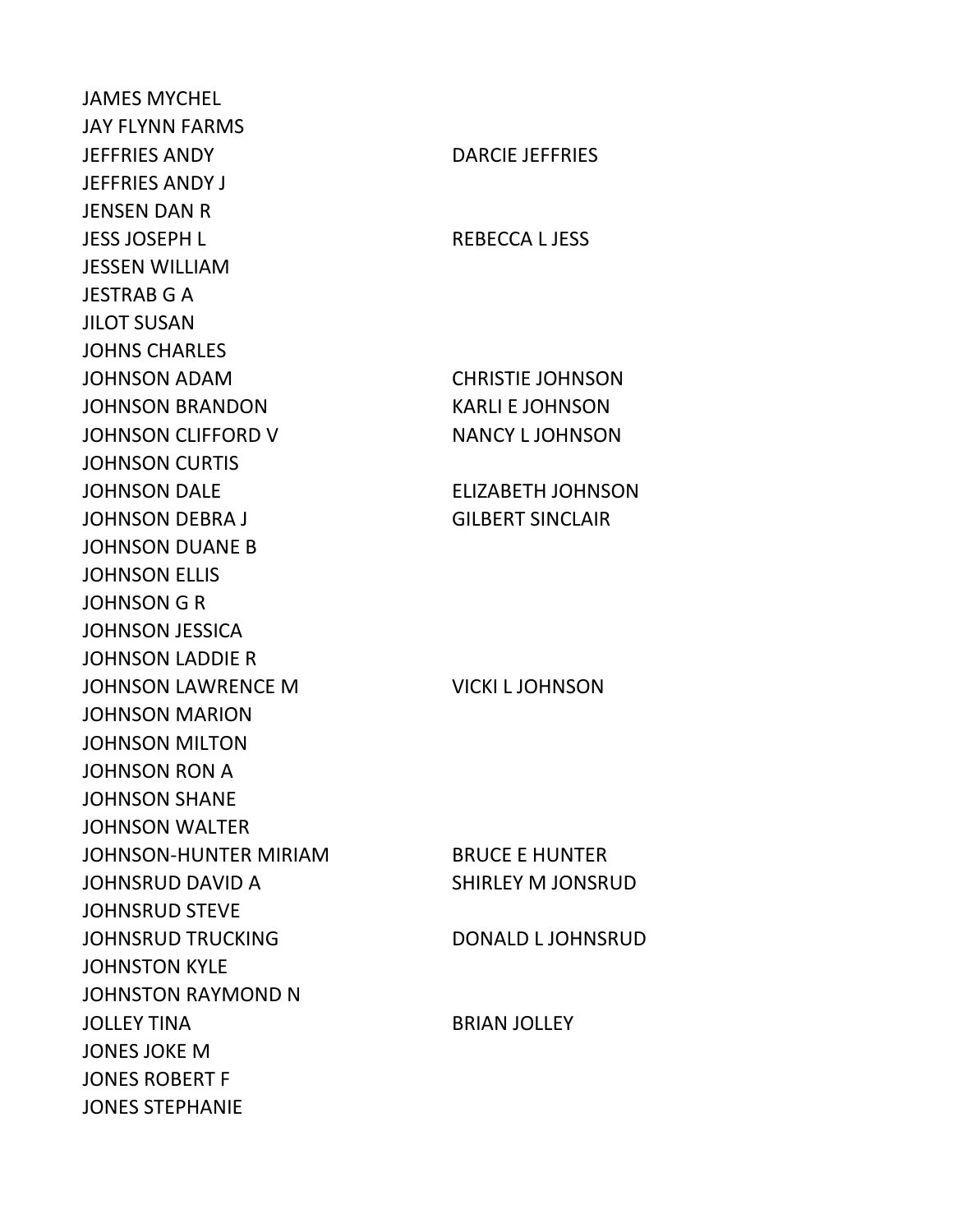JORDAHL VICTOR JORDAN LYLE R JORDAN TARA JORGENSON C A JORGENSON MARTIN JORGENSON VIVIAN A JOY EDNA M KAISER W W KALGAARD OSCAR A KALUZA KATHLEEN KAMA MINA R BILL KAMA KASE JAMES E JUDI A KASE KATZER JOHN KAY ALLEY FARMS KAY ELIZABETH R KAYTOR DAVID KCS MOUNTAIN RESOURCES INC J D COPELAND KEASTER DONNA KEATING JOANNE KEELING JOHN MELDONNA KEELING KEGEL JAMES FMD KEITH WARD KELLER RANCH KELLY R LYNN KELLY TIM KELSEY JAY MARGO K KELSEY KERR LANA KIDD DAVID CHRISTINA KIDD KIDD DAVID M LINDA L KIDD KIDD DAVID M LINDA L KIDD KIDD MARY KINDER RONALD JULIE KINDER KING C R KING EARL KING JESSE E KIM KING KINION DICK KINION ED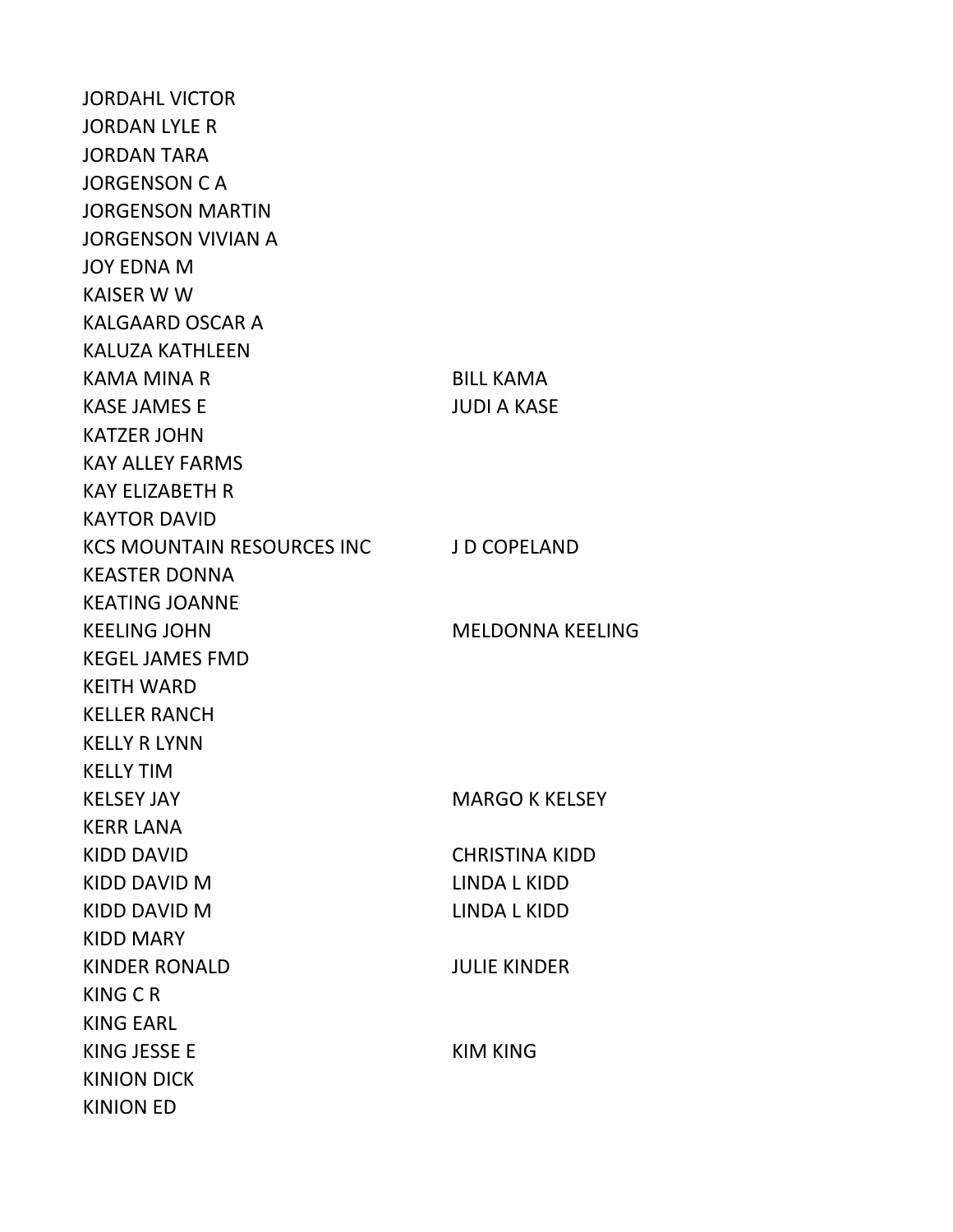KIPLING ENERGY INC L W PHILLIPS JR KIPP HENRY ELAINE KIPP KIRK LOUVA L KLEIN VIRGIL A LEONA G KLEIN KLOVANCE WP MA KLOVANCE KLUNDT GLADYS KNIFE LIZABETH M KNIGHT SHIRLEY M KNOBLICH MICHAEL KNUDSON LLOYD KNUDSVIG LEROY M KOMAC DAVID A KORKOW J T KRANER MADELINE S KRAUSE JAMES W KRAYBILL EARL KREIMAN EDWARD M KREMLIN MONTANA 5 KRONEBUSCH ARNOLD J KROPP BROTHERS KRUEGER TED KUCINICH CARMEN BRIAN KUCINICH KUHN KEVIN KUHN ROY KUNKLER RICHARD L LAAS CONSTRUCTION CO LABELLE BILL L GOLDIE LABELLE LABORTA DALE LINDA I LABORTA LACOMBE DAVID LAFORGE MATTHEW LAFRANTZ NICK LALUM PALMER J LAMBERT R C LAMBOTT G A LAMERE DONNA LAMERE DONNA LAMERE EVELYN M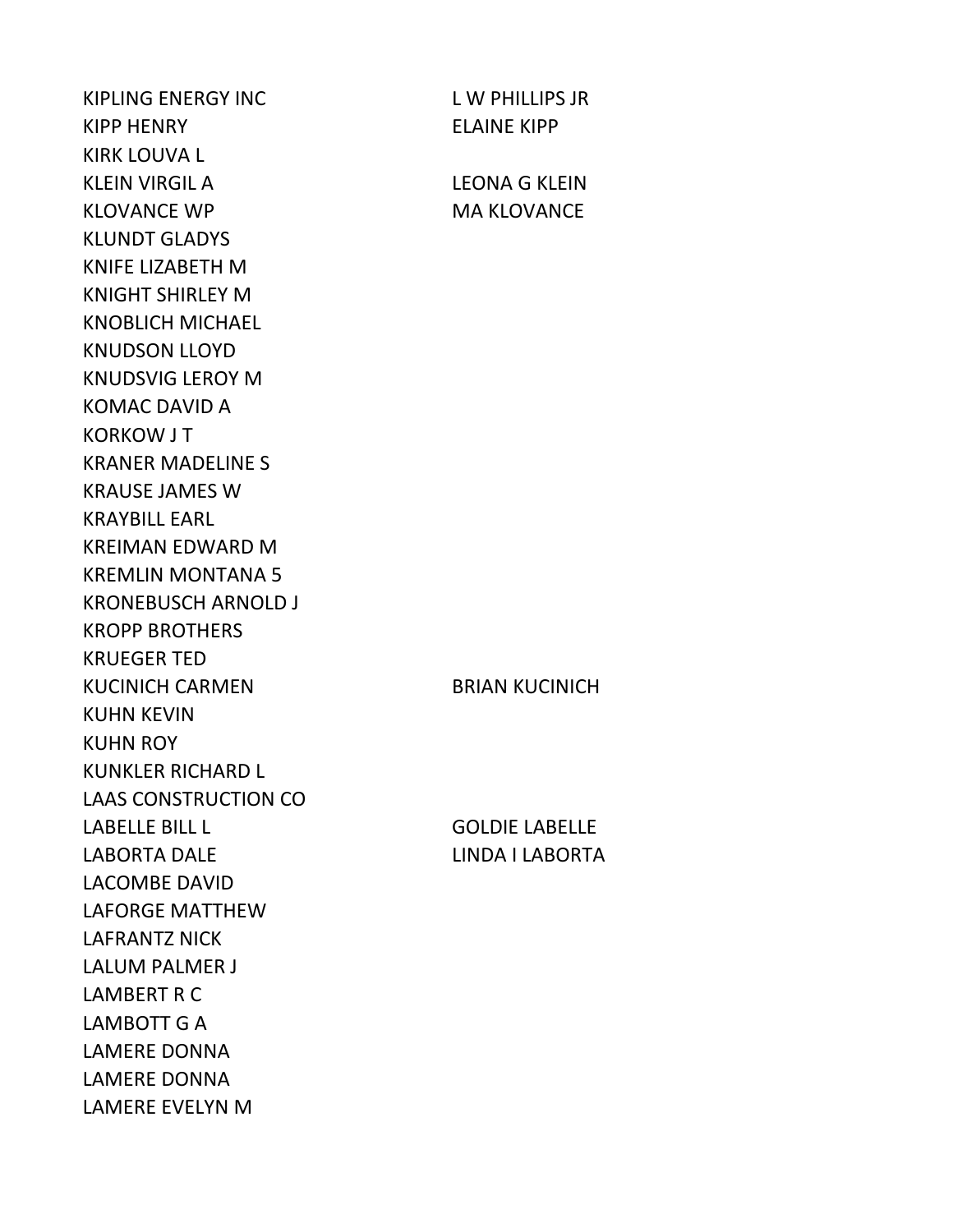LAMERE MIKE CINDY LAMERE LAMERE NATHEL LAMERE ROSETTA LAMERE SHARON R LAMEY CLINTON LAMMERDING FRANK E RUBY A LAMMERDING LANCASTER ANTHONY KAREN D LANCASTER LAND GEORGE BERNAD LAND LANDER D C LANDES O K LANG WM LANNING PAGE LAPSAS GEORGE LARAQUE JOSEPH JJR LARSON JOHN M CONTRA LARSON PETER LARSON VERNON L JULIA LARSON LASALLE JOHN DONNA LASALLE LATTER DAY ST CHURCH LATTER DAY ST MISSIO LAUGHMAN JAMES ELL LAUGHMAN LAUGHMAN LOU LAUGHNAN DOLORES LAURSEN COAL M LAVAKE HOWARD BARB LAVAKE LAWRENCE ADOLPH LAZY H F LEE R F LEEDS JEFFREY C LEEDS SANDRA L LEGRIED HARRY LEHRMAN ELMER LEIGLAND COMPANY LEKANG DAVID LENER PETER LENNINGTON VAN LETZ WILLIAM B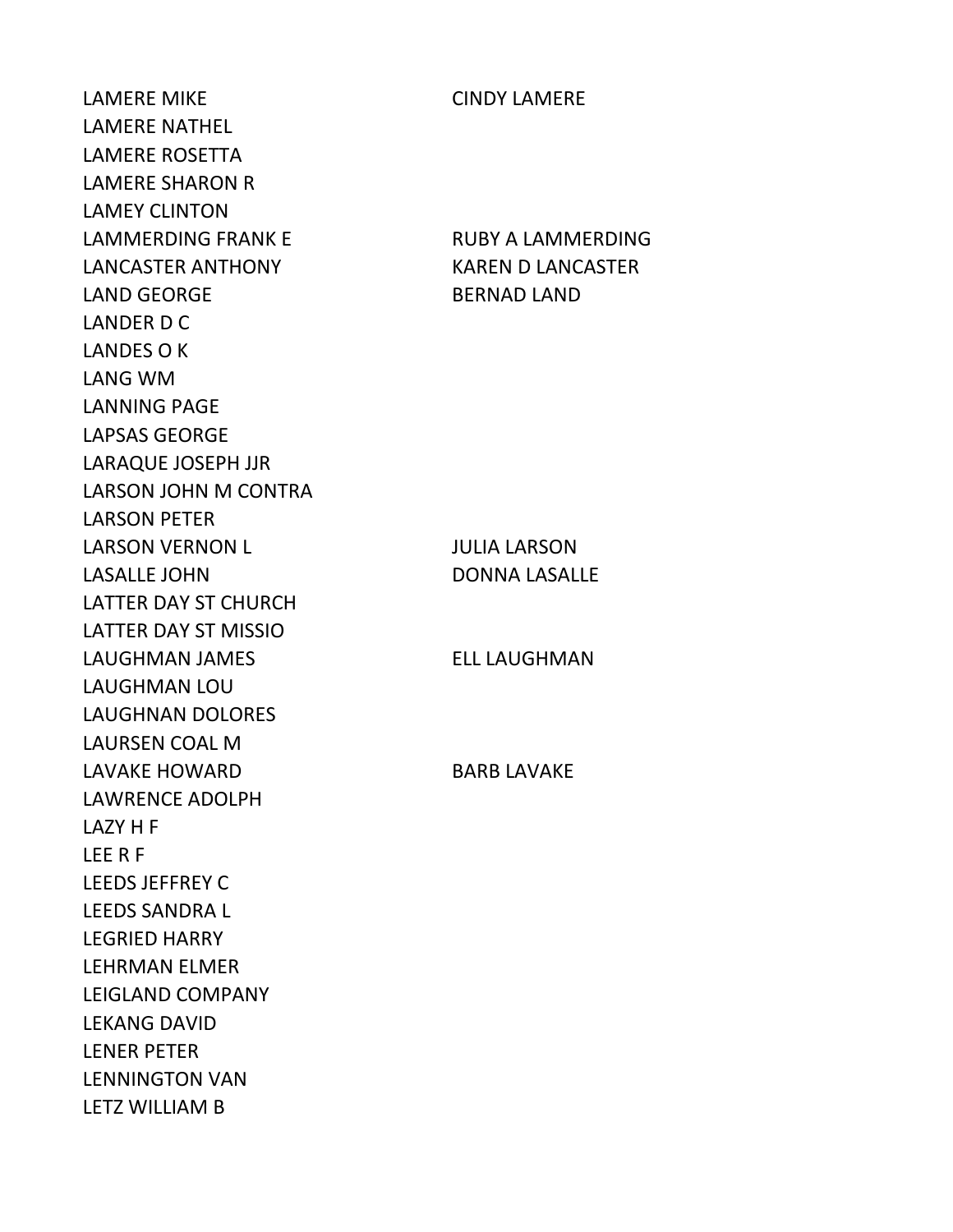LEWIS DEBBIE E LIEN E M LIEN EMIL M LIGHT KENNETH D LIMBERHAND CONNIE LINCOLN JACK LORRAINE LINCOLN LINDERMAN DONALD LINDSAY WILDON F LINI PETER LINOWSKI RONALD CATHERINE LINOWSKI LINOWSKI RONALD CATHERINE LINOWSKI LIPP LIL LIPPARD C W LITTLE SUN S LITTLEBIRD ANNA LITTLEBIRD GLENN SR LODGE POLE LESLIE VIEW JILL LODGE POLE LODGEPOLE CARITA L LOEWEN DAVID LOGAN JAMES A LOHR EDWARD M LOHSE C H LOMAS MORTGAGE USA SCOTT HUNCHELL LONE TREE WOMANS CLUB LONG A GORDON JR PATRICIA R LONG LONG BARRY A BONITA C LONG LONG CONSTRUCTION CO LONG FOX ELONDA LONG KRESS LONG LEO L LONG NEO L LONG LONG WALLACE E JENNY R LONG LONGFIELD JAMES G BETH E LONGFIELD LONGNECK VIOLA LOOBY JANICE LOOBY JANICE G LOPEZ CHARLES JACKIE LOPEZ LOTTON ROY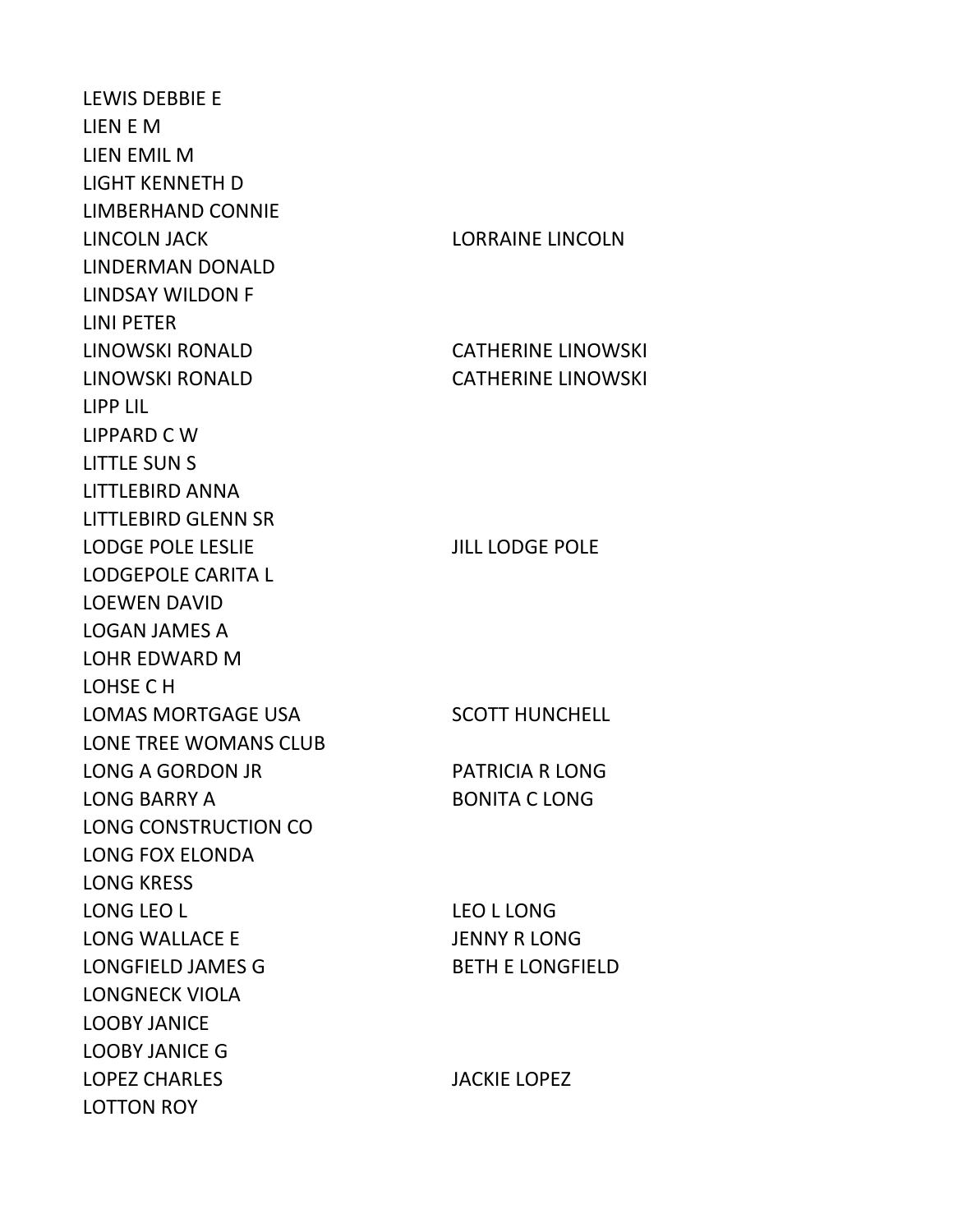LOUIS FREDA LOWE CLARENCE VOLMA LOWE LOZON ARTHUR J LUCAS RODERIC LUDWIG FRANK R LUDWIG MEYERS LUKEE ROBERTA LUMSDEN STUART R DEBBI L LUMSDEN LUND O B LUND OLE LUNDBERG ELAINE LYMAN BILL LYNCH BARBARA J LYNCH EDDIE LYONS JOHN M SUSAN W LYONS LYONS MELISSA M & M LAND CO M T PACKING CO MACALPINE D J MACEK JULIE MACKENZIE D S MACKER WALTER / MADDEN J H MADDEN ROY MAINARD ALICE MALABANAN CHERYL MALLON ADAM MALLOW SHERYL A MALMBERG WILFORD MALONE JAMES B LOIS MALONE MALONE KENT LETTER STEPHANE J MALONE MALSAM RICK JODY MALSAM MALSAM SEBASTIAN MANG EVELYN B MANSFIELD V R MANUEL THOMAS MAREK JOYCE C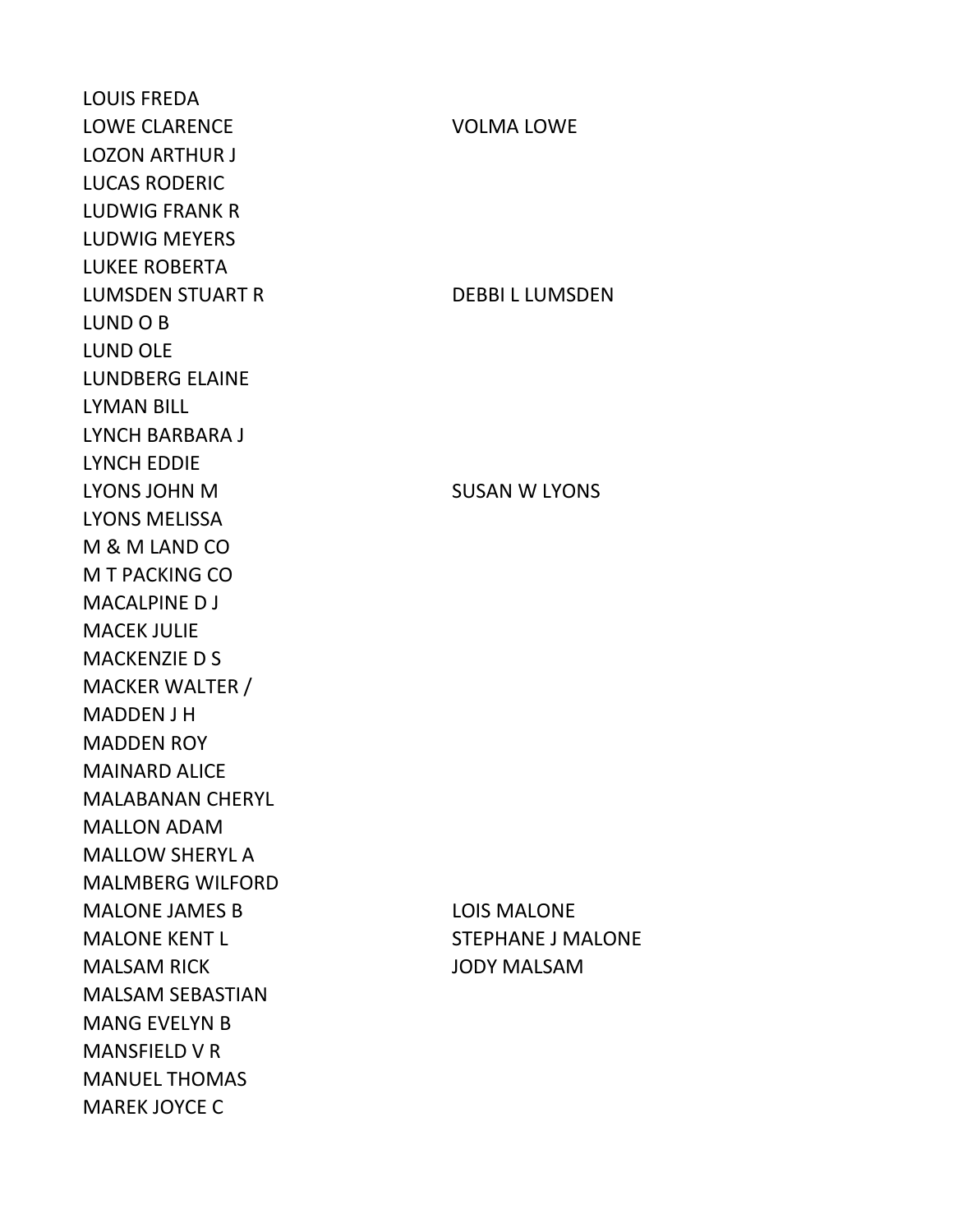MARKLEY JANET S MARKS MICHAEL MARKUSON AUDREY MARQUARDT CAROLYN MARRIAGE WINSTON MARSH DANIEL G MARSH H A MARTEN E G MARTEN HERMAN MARTENS ERNEST LUC MARTENS MARTIN BILL MARTIN WANDA MASSEY G DAVID GAYLENE MASSEY MATADOR ENERGY CO<br>
STAN ELLIS MATCHETT LEO MATTSON JOHN C BOBBIE MATTSON MC CONKEY R MC CREA P MC DOWELL C MC NAMARA CATTLE CO MCAFEE ROBERT R SUSAN J MCAFEE MCCANN DONALD MCCAULEY J A MCCAULEY TOM ELAINE MCCAULEY MCCORMICK CAMERON MCCORMICK J W FRANCES MCCORMICK MCCOY RICHARD **GENEVIEVE MCCOY** MCCRACKEN SANDY MCCROSKEY ROBERT C MARY L MCCROSKEY MCDOUGALL JOYCE M MCDOWELL BLAKE ARLENE MCDOWELL MCGEE C W MCGILLIS BRIAN MCGUIRE JOSEPH M MCII GENERAL PARTNER MCKNIGHT MINOR R MCLAIN BARBARA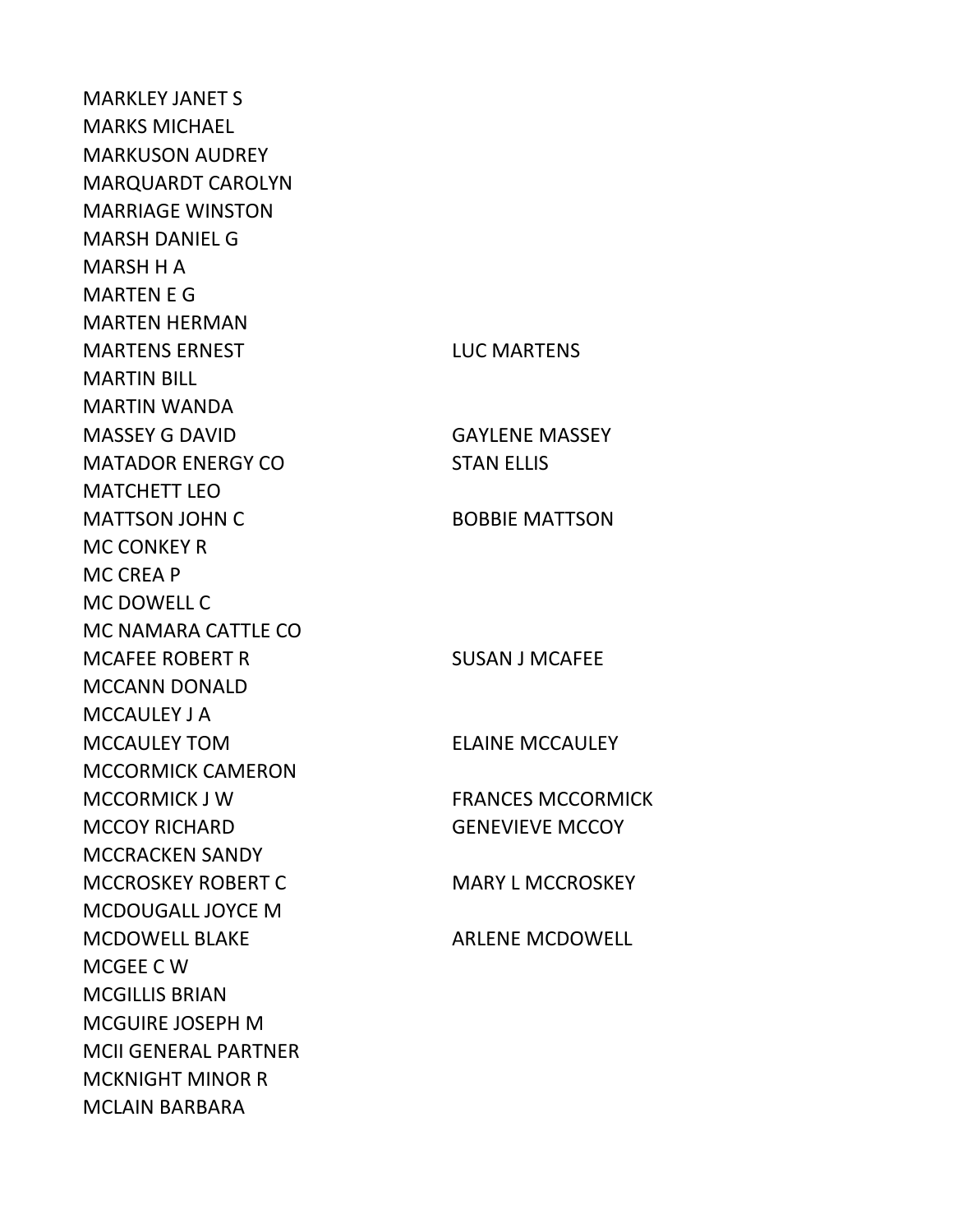MCLAIN BRUCE MCLAIN BUTCH MCLAIN KITTEN MCLAIN LYNDEN W MCLAIN WOODROW F MCNABB LINDA MCNULTY JOHN T MEASURE BRUCE MEDICINE HORSE ANDREW MEISSNER BROS MELBY LESTER **MELLING DUANE** MENDOZA MARIA MERASTY FLORINE **MEREDITH ROGER** MERKLIN H V MERTZ ELMER MEYERS CAROL I MEYERS CHARLES MEYERS DONALD JR MEYERS GEORGE MEYERS LARRY J MICHAELSON ARNOLD MILESTONE PETROLEUM MILLEDGE DARYEL MILLEN AGNES MILLER CHARLES J MILLER COLONY MILLER DAVID MILLER DEBORAH A MILLER EVAN MILLER F O MILLER GARY MILLER HENRY G MILLER J H MILLER KIRT VICKIE MILLER MILLER LAVERNE

| <b>BARBARA A MCLAIN</b><br><b>LUANN C MCLAIN</b> |
|--------------------------------------------------|
| <b>KATHLEEN J MCNULTY</b>                        |
|                                                  |
| <b>CHARLENE MELLING</b>                          |
| <b>DEBRA L DAVIS</b>                             |
|                                                  |
|                                                  |
| <b>TIM LECHNER</b>                               |
|                                                  |
|                                                  |
|                                                  |
| <b>J H MILLER</b>                                |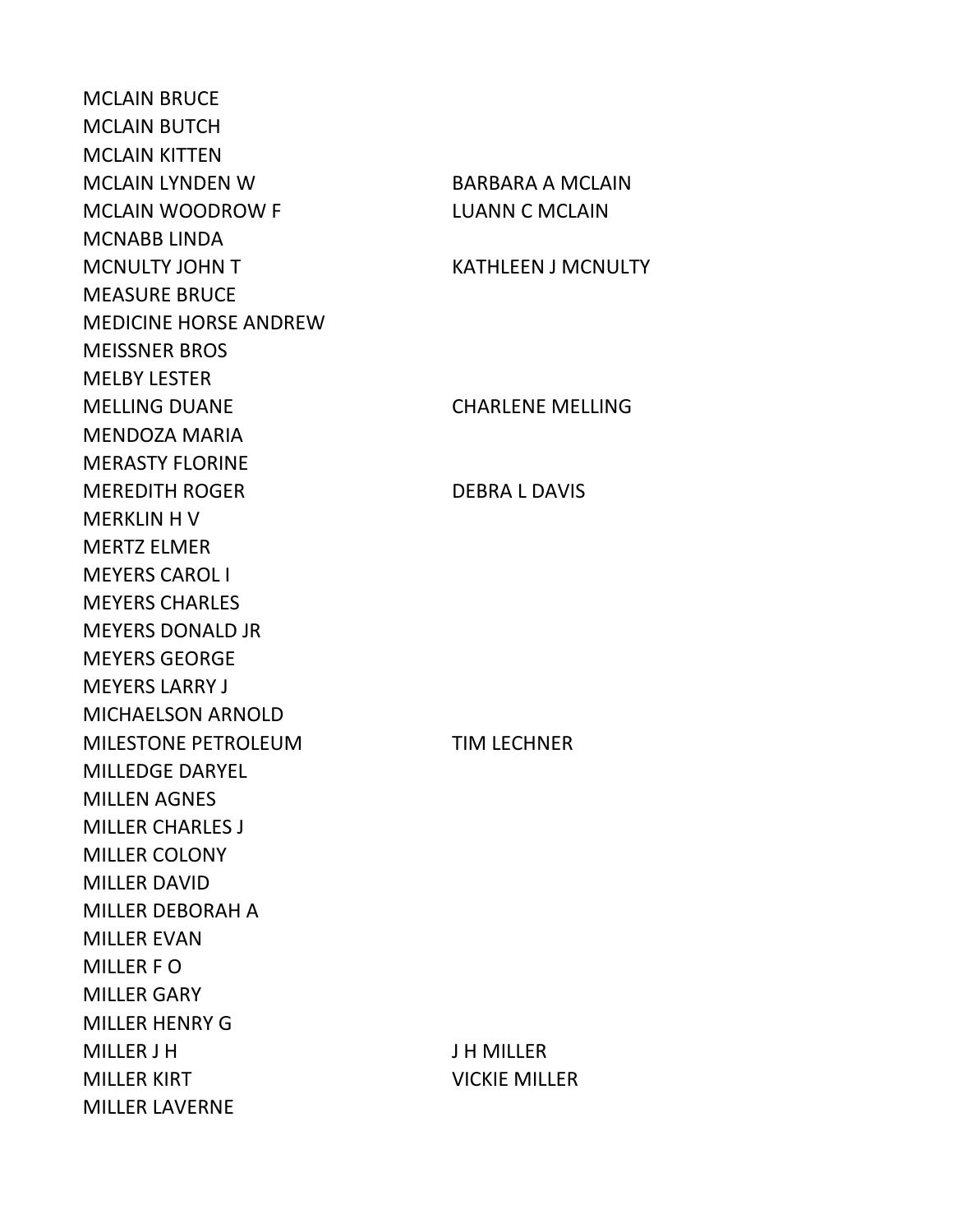MILLER MICHELE M MILLER RICHARD O MILLER ROBERT LSR MILLER TIM SHEILA MILLER MINER MARIO COLLEEN A MINER MIRELES VICTOR MJR **CAROLYN G MIRELES** MITCHELL DELMER MITCHELL JOAN MITCHELL MARTHA M MITCHELL MYRNA MITCHELL PETER MITCHELL WALLACE MOEN LELAND MOFFETT D MOFFITT R E MOLENDA JOE KIM A MOLENDA MOLINA LIONEL MOLINE OSCAR MOLYNEAUX CAROLINE MONDRAGON VIVIAN MONT LEGAL SERVICES MONTEAU DEBORAH MONTEAU HAROLD A MONTEAU HAROLD A DEBORAH MONTEAU MONTEAU JAMES MONTEAU JOE MONTGOMERY J M MONTROSS JAMES O MOON HOWARD **IRENE M MOON** MOONEY BILL MOONEY CAL MOORE HARLEY W MOORE LEE H MOORE SCOTT L MOORE TYLER C MOORE WILLIAM D MOOTZ W E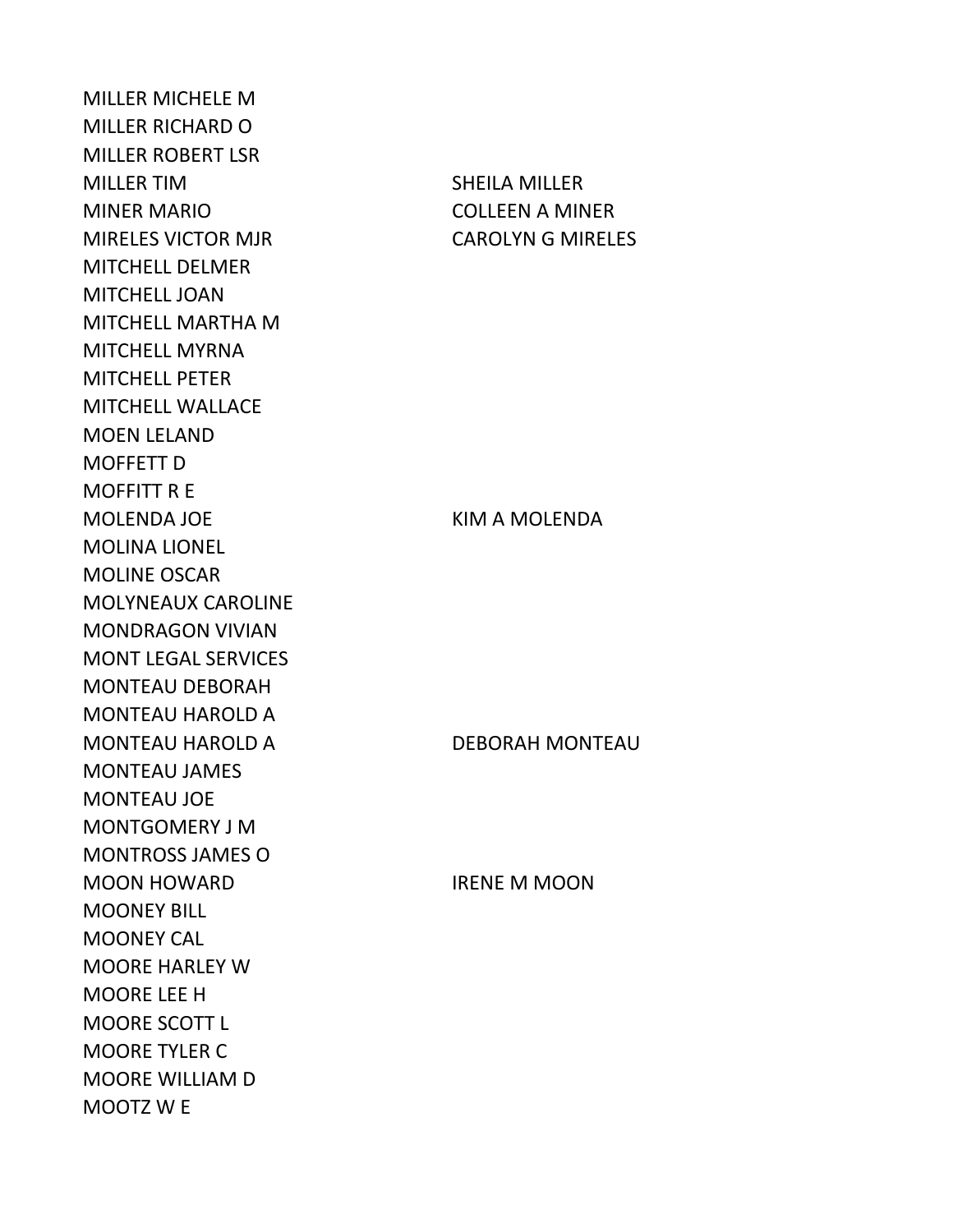MORAN KEITH ELLA MORAN MORGAN M A FLOY MORGAN MORGANEAU ALEXANDER MORITZ EARL MORMON ELDERS MORNING STAR ENTERPR MORRIS ALVIN A MORRIS JAMES V MORRISON LARRY MORRISON MARJORIE MORROW RICHELLE MORSE CLEO C MORSE LEO CONTROLLED CLEO COMORSE MORSETTE GINA MORSETTE JOE SR MORSETTE LINDA MORSETTE MARLA B MORSETTE MARLYSS MORSETTE MONICA MORSETTE THERESA MOSES CHARLIE JR MOSHER PETER MOUNTAIN STATES RES MOUNTAIN STATES TEL DEPT BUS RESOURCEES/ MOUSSEAU RUSSELL M MP GAS CO MRS A L MUELLER E E MUNSON GREG W MORSE A MUNSON MURPHY BROS MURPHY CLARA MURR HATLER MYERS E C MYSSE RICHARD MYSSE SIVERT N CENTRAL COOP INC NAGEL LUCELIA A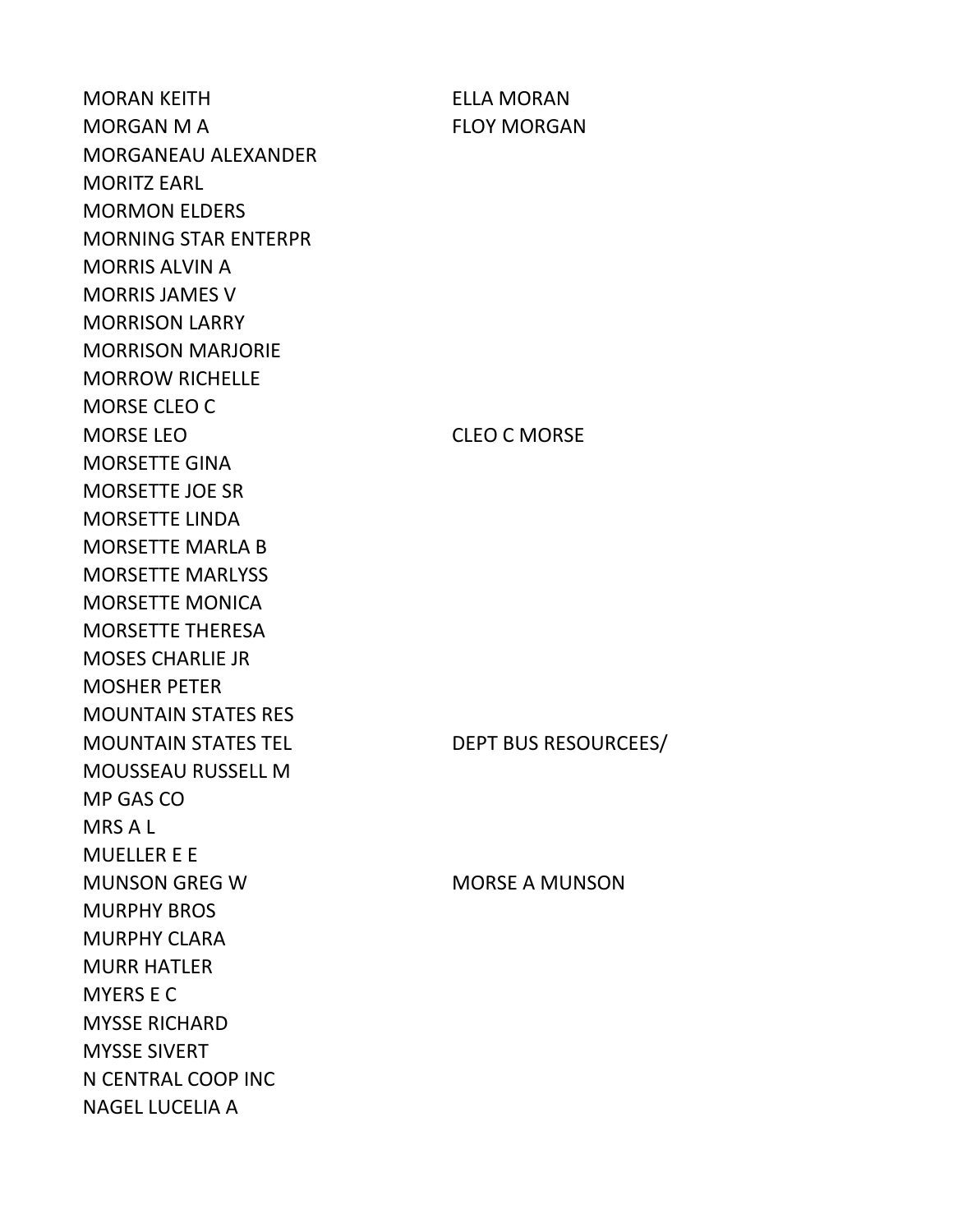NAGELHUS ORVILLE NARESTAD CARL NATIONAL 1ST MORTGAG DAVE L FRY NAU CHARLIE NAULT EDWIN G JURA NAULT NAULT LINDA J NAULT ROY J NAULT ZELLAH M NEILL W E AND ASSOC ASSOCIATES NELSON CHESTER CHESTER NELSON NELSON CLAYTON S NELSON DON NELSON H E NELSON MARY F LEONARD L NELSON NEPIL BROTHERS NEPIL CLIFF NEPIL JERRY JAN ANN NEPIL NEPIL LADDIE NEPOOSE JONATHAN NEREM LOUIS NEUFELD FRANK NEUWERTH ROBERT NEUWERTH ROBERT NEWBY H O NEWBY MABEL NEWFIELD ANGELA NEWTON WILLIAM JR TOOTSIE NEWTON NICHOL FRANK MARY NICHOL NICKELL DENNIS HELEN NICKELL NICOLA SUSAN NIELSEN MAX NIELSON T R NIMMICK ARNOLD A NIMMICK FRED NO NAME NOMEE VICTOR NORDEN JOHN JUNE 1999 TO PEARL NORDEN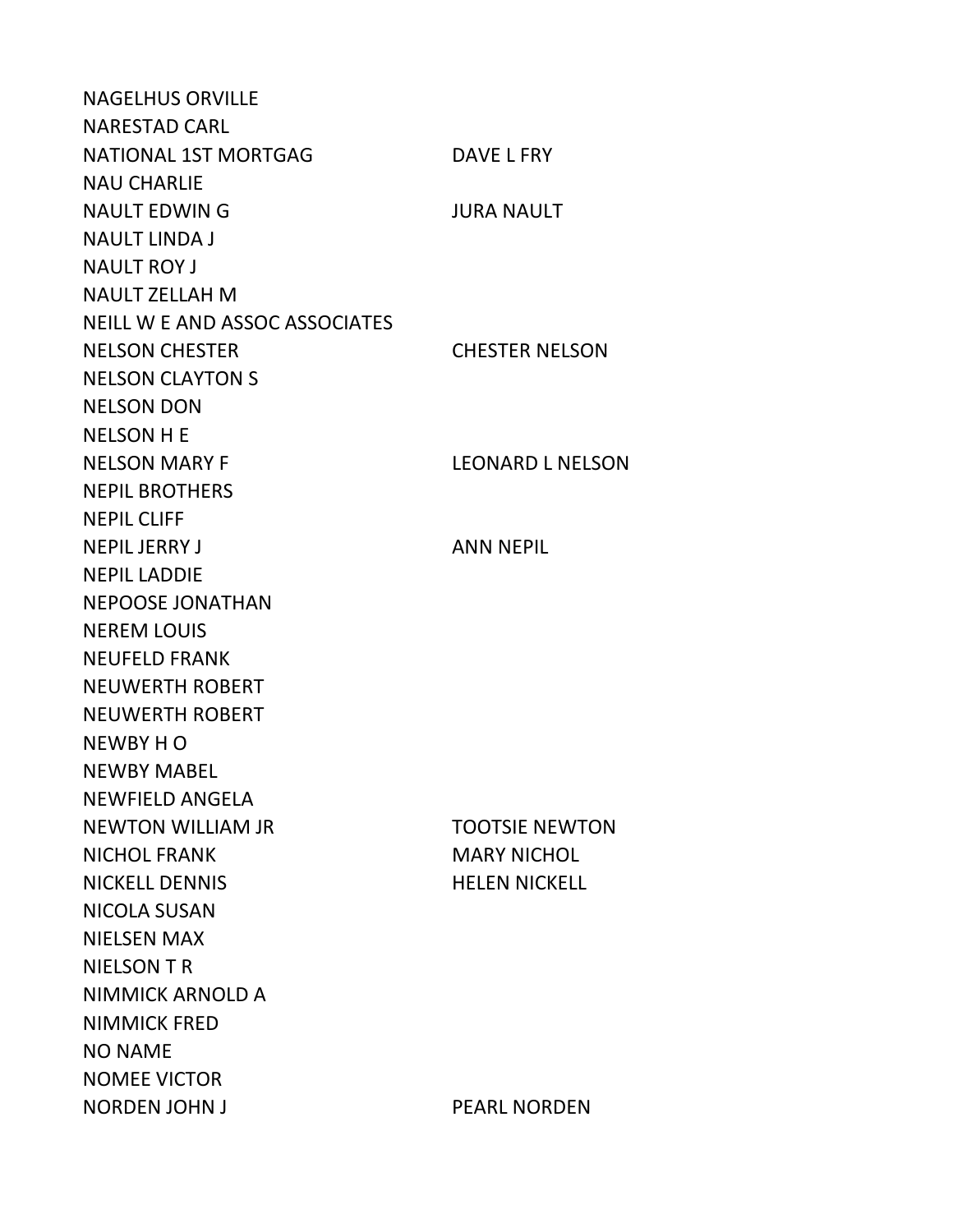NORDRUM ARNOLD NORDRUM CHARLES A PATRICIA A NORDRUM NORDRUM KEITH P NORDWALL ALTON R NORDWICK THOMAS J JILLAINE NORDWICK NORSE WELL SERVICE JON HJARTARSON NORTH CENTRAL PELLET VERN W MURR NORTH CHINOOK COMM H NORTH HAVRE WOMENS CLUB NORTH PEIGAN E WILMA WELLS NORTH WIND HENRY NORTH WIND MINNIE NORTHERN FARMS NORTHERN NATURAL GAS NORTHERN ORDNANCE NORTHERN PACIFIC RR NORTHERN PETROLEUM C NOT AFRAID C NOW INMAN FARMS NYSTROM JERRY PENNY NYSTROM NYSTROM JOHN P NYSTROM SYLVIA OATS LEON OATS NORMA OBIE SIGNS INC OBRESLEY TIMOTHY OBRIEN KATHLEEN M OCELOT INDUSTRIES LTD OCONNOR ANN OCONNOR THOMAS C CONNOR LO OEHMEKE WALTER OHM LON C SHELLY G OHM OINK INK DENNIS E JONES OLIN ROGER D SHARON LOLIN OLINGER PAUL OLIVA NATHEN

NORFOLK ENERGY INC OCEAN ENERGY RESOOURCES INC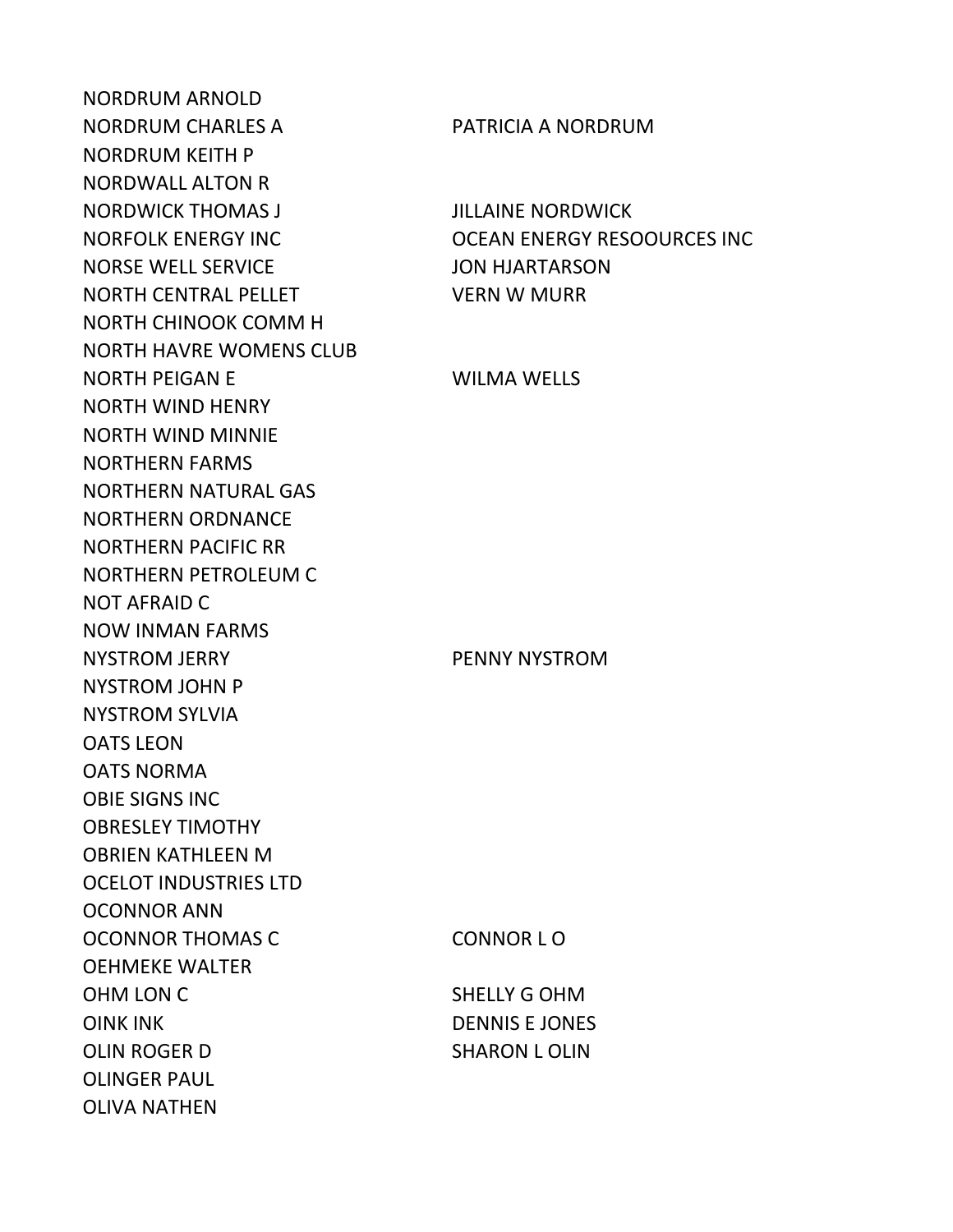OLSEN MARTIN OLSON C B OLSON DONNA M OLSON JAMES F OLSON LEONARD G OLSON LEONARD G OLSON TERRY R OMALLEY STEPHEN T OMEASOO EVELYN ONCO CURTIS III ONEAL PATRICIA J ONEIL J M ONEILL MICHAEL T ONKIN JO A ONTIVEROS DANA OSLER JOSEPHINE OSTERBAUER JOE OSTERBAUER X H OSTERMAN BROS OSTERMAN FRITZ W **MARJORIE E OSTERMAN** OSTROM NENA OTTERNESS THOMAS E COLLEEN FITZGIBBON OTTO DAVID L OTTO PHYLLIS OUR NEIGHBORS CLUB OVERBERG KAROLE D CINDY OVERBERG OVERCAST GEORGE W OVERCAST KEN OVERHOLSER CHET L P N RANCH CO PACKER WINIFRED E PAINTER ROBERT A PAPILLO THELMA PAPPAS CHRIST E PAPPILLO FRANK PARISIAN ASHLEY PARISIAN JOE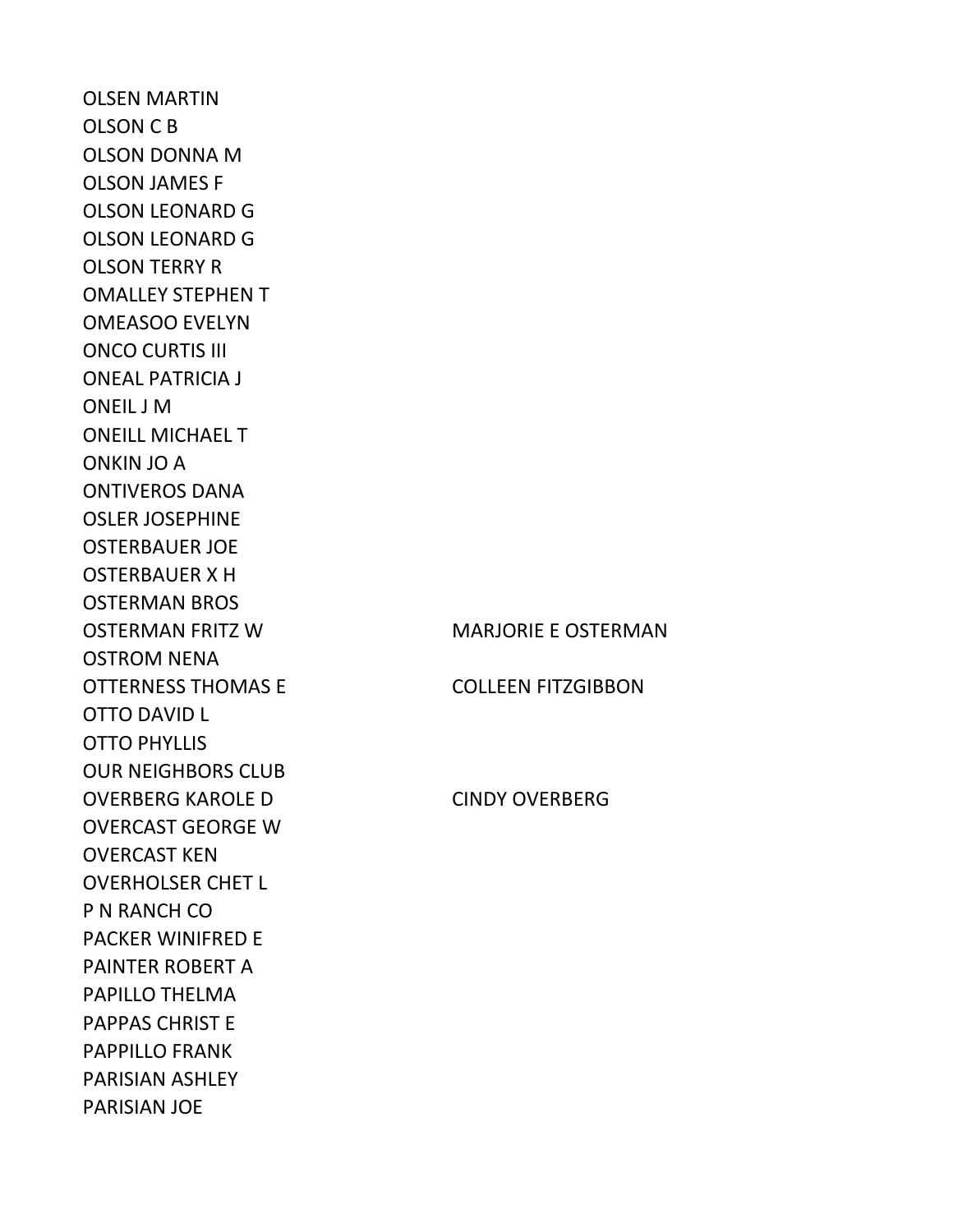PARISIAN KAREN JOSEPH L PARISIAN PARISIAN KENNETH W PARISIAN LISA PARISIAN SARAH PARKER BETTY PARKER CHRISTINE PARKER JOHN PARKER KERMIT J PARKER MARGARET M PARKER MEYERS IVY J PARKER PAUL PARKER RICHARD PARNELL ROY A PARSONS CLAYTON PARSONS DONALD PASCHEL EUGENE PASMA ZANE DR PASMA PASTIME ROCKY B PATACSIL ZANE LEILANI PATACSIL PATRICK DONALD PATRICK GENE PATRICK HENRY PATTERSON JAMES A PATTON S D PAUTZ ROBERT D PAVELL MIKE PEACH BILL PEASE RICHARD PEASE ROBERT SANDRA PEASE PECK CARLA J PECK GREG PEEBLER F E PEFOUR EDWARD R PEHRSON JOHN E CANDACE M PEHRSON PEREAU JOHN JUNE 1999 ARLISS PEREAU PETERSEN D H PETERSEN D H T K PETERSEN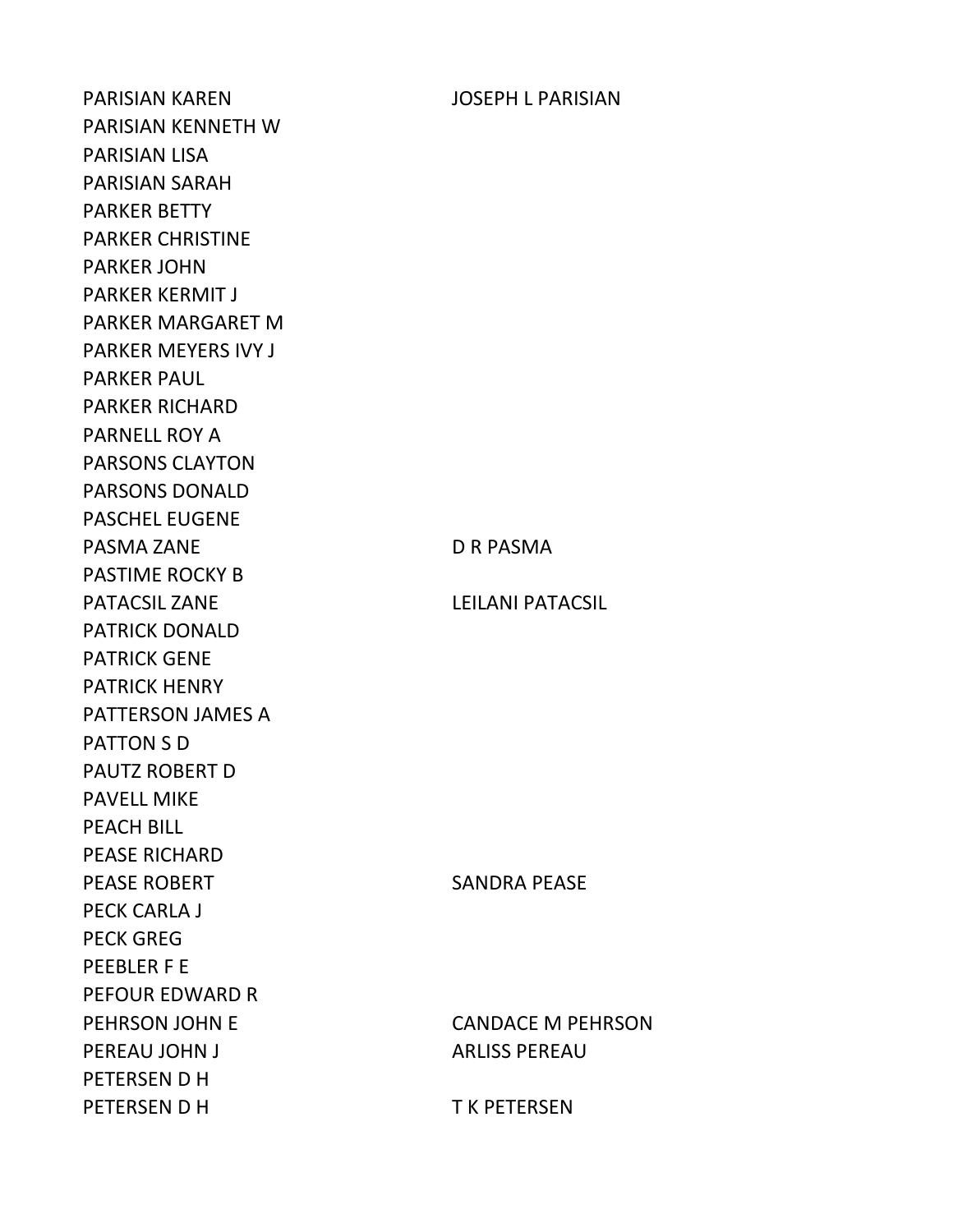PETERSON GENE M PETERSON GERALD R DEBRA S PETERSON PETERSON JAMES L PETERSON JOHN PETERSON ROBERT M PETERSON RUSSELL PETROLEUM ENG AND MANAGEMENT CO PEWONKA ROBERT ALICE PEWONKA PHELPS CARSON PHILLIPS HOWARD PHILLIPS JOE PHILLIPS JOHN C PHILLIPS PETROL CO PHILLIPS ROD L PHIPPS GARY PIERSON LEE PILGERAM CLINTON A PIMLEY JIMMY PINWHEEL J RANCH JOHNSON ALEXANDER PITMAN GEORGE PLILEY DALE L BRENDA L PLILEY POIER LEROY ELAINE POIER POPE BUD POTTER LOIS POTTS BYRON M POTTS DONOVAN S POWELL LAWRENCE PRAIRIE GOSPEL TABER PRENTISE THOMAS R BONNIE PRENTISE PRESSEAU MARC PRESTBO ERICK PRICE CHRISTINA PRIMEAU ALLEN PRINDEL JAMES PROCTOR JAMES PULLEY CHERYL PUNLEY ARTHUR JR BONNIE PUNLEY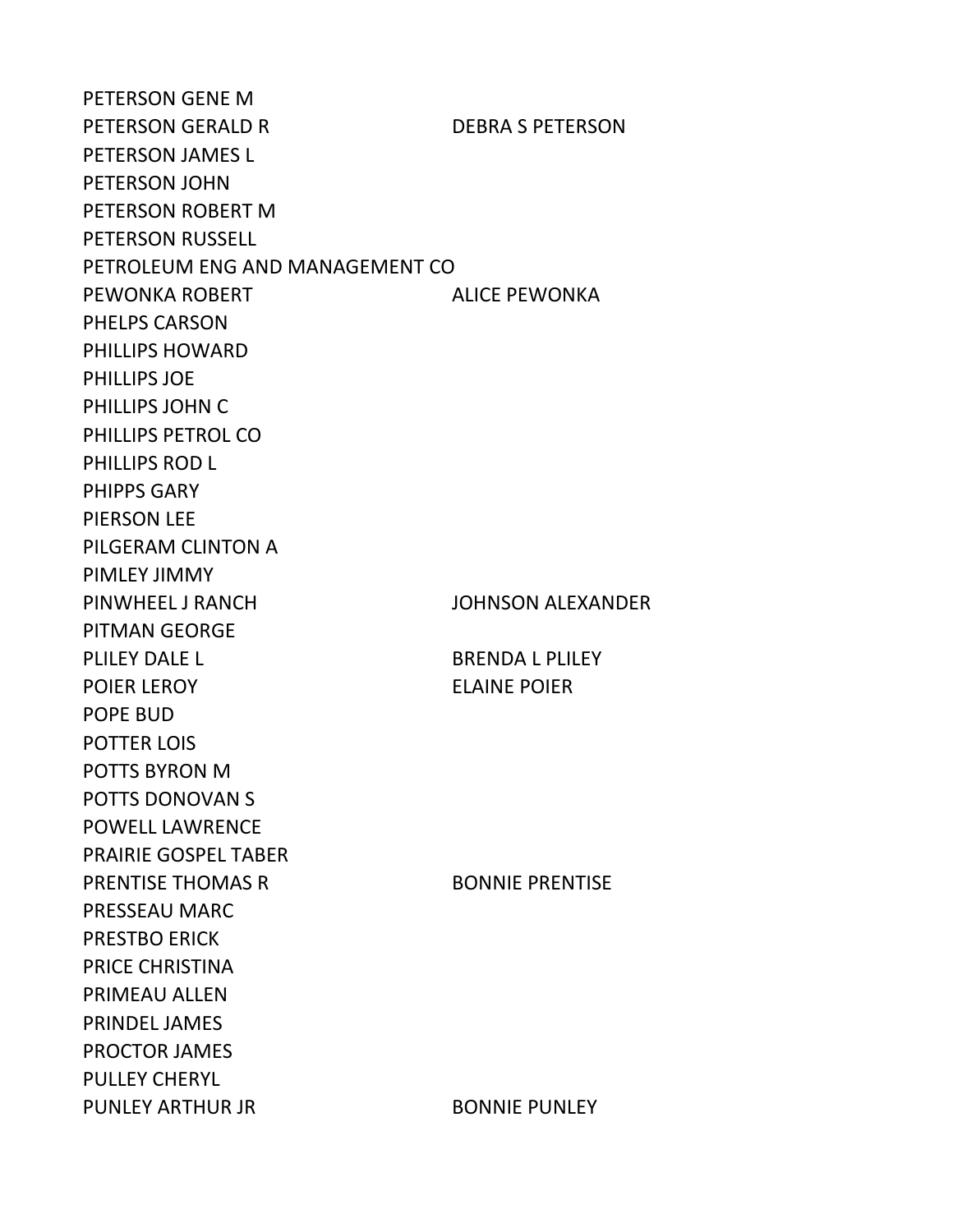PURDY BURT PURDY C L PURKEY D L PURSLEY MILTON V PUTRA THOMAS L QUINCY JOHN R & R INTERNATIONAL INC RACINE HOWARD RAINING BIRD LOUANN RAININGBIRD GERALD RAININGBIRD MYRTLE RAMBO STAN RANDA ALICE RANDALL FLORENCE M RANIA LILLY RANKIN W D RAPP AMELIA RAPP RUSSELL E BARBARA RAPP RASMUSSEN M D RAU MYRON R<br>JOAN F RAU RAY OSCAR RECO STEENBERG RED ROCK RANCH REDD RICHARD L REDDAY BERTHA REDDS FUELS & SERV RICHARD L REDD REED ERIC T REGIONAL LIVING SERV JOY GRUBBS REHFELD EDWARD CARMA J REHFELD REHFELD EDWARD A LORI J REHFELD REICE JOHN D SHARON K REICE REICHELT EUGENE D<br>FRANCES J REICHELT REICHLE LINDA REISENAUER ANN REISENAUER GEORGE REISENAUER MARTIN REYHNER JON A H M RAYHNER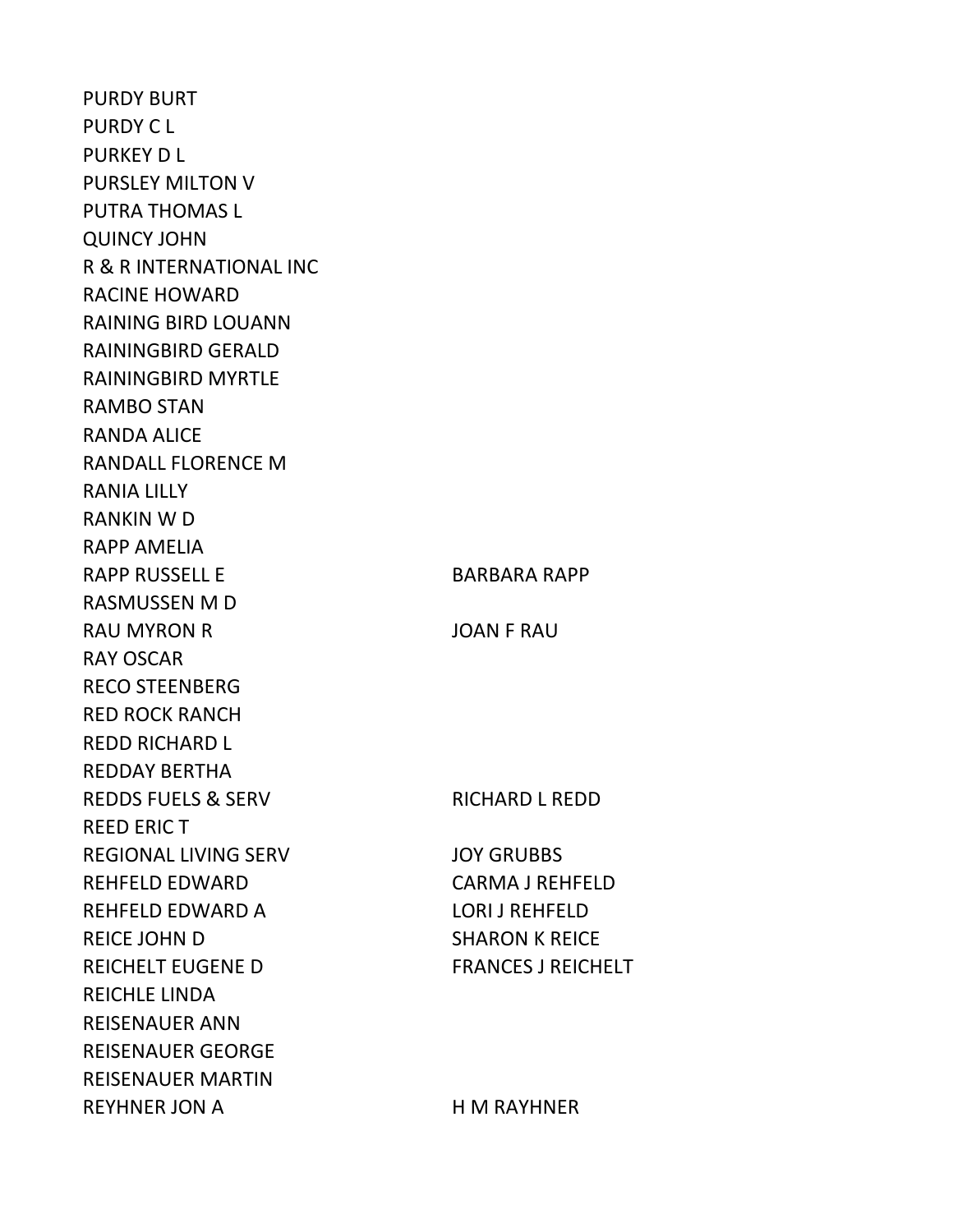REYNOLDS BRIAN L REYNOLDS MARGARET REYNOLDS ROBERT R RIAL JEANES P RICE FRED E RICE LYLE RICE WILBUR **RICHARDS G A** RICHARDS JAMES M RICHARDSON SHARON RICHARDSON WAYNE RICHARDSON WAYNE RICHARDSON WAYNE RICHTER CLARKE RICHTER JONATHON RIDGEWAY JANE RIEDEL ENVIRON SERV RIES MES AMELIA RINDAL DAVID RIOTUTAR TAJ RISBERG JOHN W RITHLAND T D RIVERSIDE CONTRACTOR ROASTING STICK D ROASTING STICK L ROBERTSON COLLEEN ROBINSON DAVID B ROBINSON NEAL E ROBINSON ROBERT W ROCK JUANITA ROCKY BOY CABLE TV ROCKY BOY CABLE TV ROCKY BOY COAL M ROCKY BOY TRADING CO RODGERS J C ROE EDNA M ROGERS JIM

| <b>DEANNA K REYNOLDS</b>                           |
|----------------------------------------------------|
| <b>RENIE M REYNOLDS</b>                            |
| <b>TERRY RICE</b><br><b>BARBARA RICE</b>           |
| <b>GEORGE RICHARDS</b><br><b>AUDREY D RICHARDS</b> |
| <b>KATHERINE A RICHTER</b>                         |
| <b>JOEL SCOGG</b>                                  |
| <b>PAULA RINDAL</b>                                |
| <b>ROBERT G FLYNN</b>                              |
| <b>BRENT ROBERTSON</b>                             |
| <b>MARY A ROBINSON</b>                             |
|                                                    |
|                                                    |
|                                                    |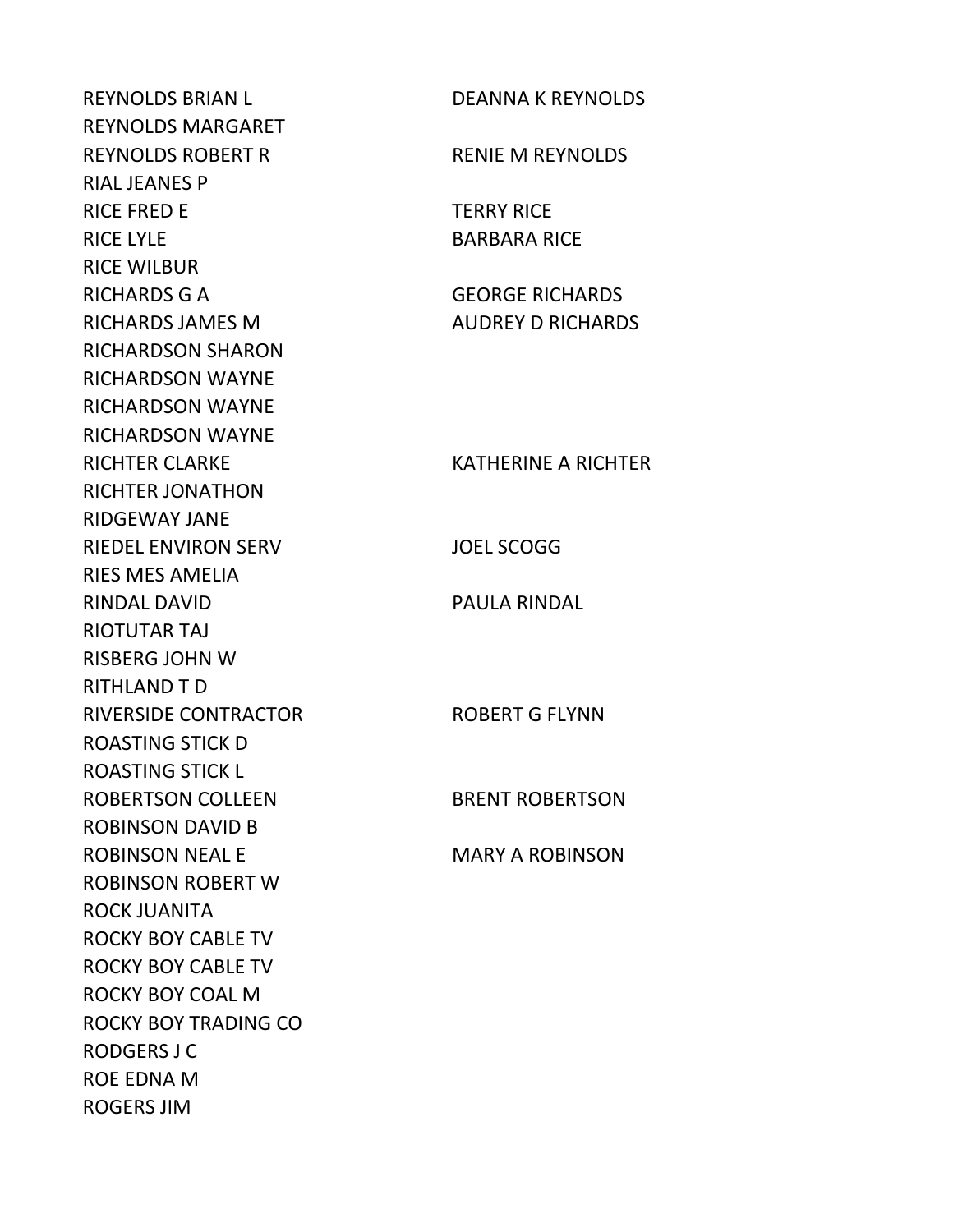ROKE LYDIA ROLAND CASEY ROMINE DONALD LAST MARY A ROMINE ROPER CLYDE C ROSEBURG CLARA D ROSENBAUM CHARLES ROSETTE TIM JR ROSS GERRIANNE ROSS TERRY G ROTH RADCLIFF CO INC PETE PECK ROWE STANFORD L ROWE TERRY RUBIE RUCHARD RUCINSKY TONY RUDIE DEWEY RUDOLPH RAY S<br>
MILDRED A RUDOLPH RUFF MARTIN RUSSELL COMMUNITY S RUSSETTE LENA RUSSETTE LIMONA RUSSETTE PAUL F RUTH GEORGE S RUTHERFORD JOSH S C CATTLE CO CROFT BURTON SADDLER EDWINA SADDLER FLORA SAFTY DAVID G SAMMATT BLUE EYE SAMPSON CHARLES SANBORN ROBERT H MARLENE SANBORN SANDE BRENT SANDE LIVING CENTER SANDEEN MELISSA SANDY CREEK T SANFORD J B SANGREY ELMER RUBY A SANGREY SANGREY JAMES JEANETTE SANGREY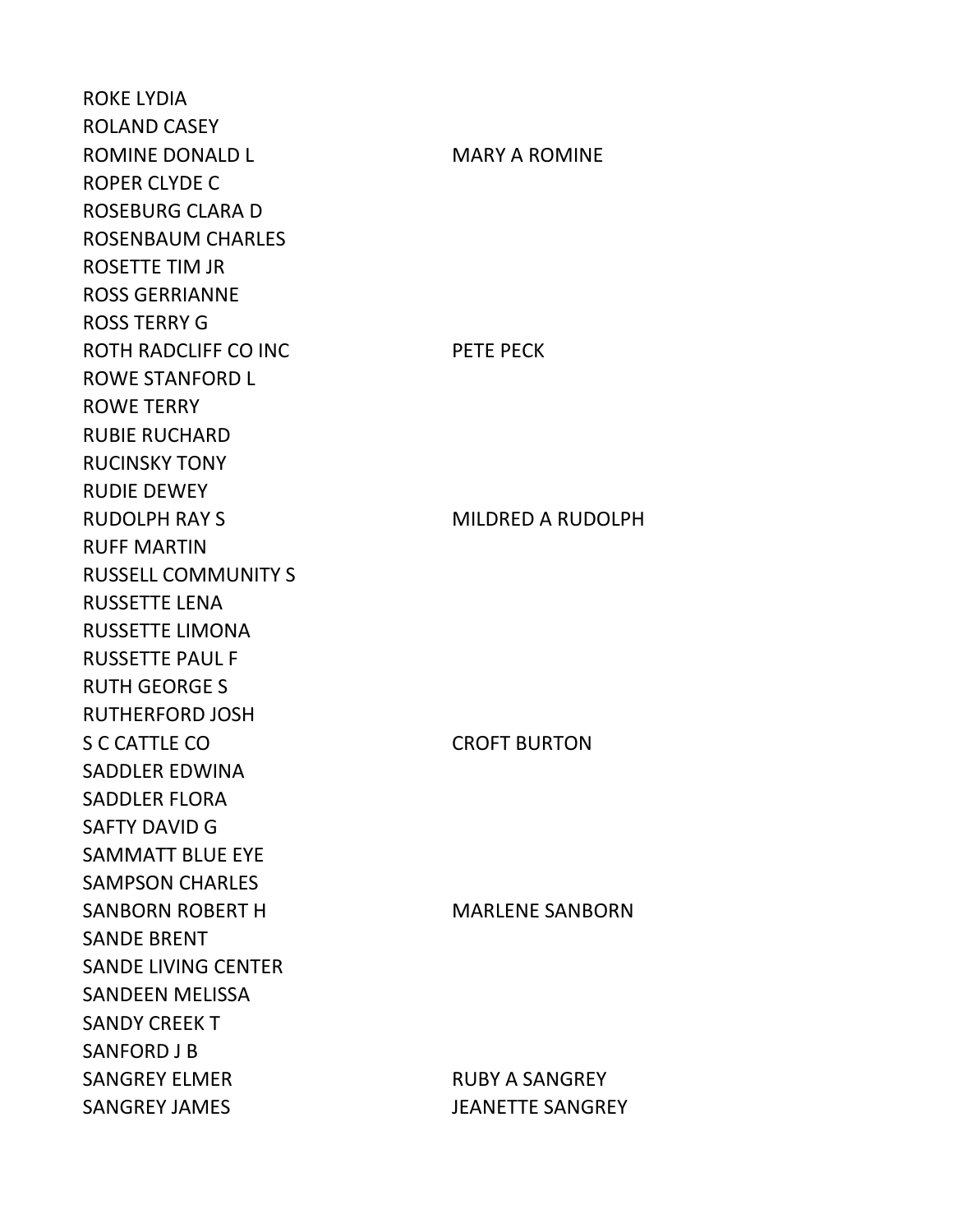SANGREY JAMES J SANGREY JOHN SANGREY ROSETTA SAPP LARRY SARGENT JANICE SARRACINO ALVIN D SATHER RAYMOND SAULES A J SAUNDERS ROBERT DDS SCH DIST #86 HILL SCH DIST 57 HILL SCHARFE RICHARD CARLENE SCHARFE SCHAUB GARY SCHEND ELLEN SCHIEFER PENNY SCHLACK FRED A SCHLACK GORDON SCHMID MARGARET SCHNITZMEIER DELMAR SCHNITZMEIER K C SCHOENBORN BROTHERS SCHONEBAUM STEPHEN B SCHOOL DIST 14 CHOUT SCHOOL DIST 48 HILL SCHOOL DIST 50 HILL SCHOOL DIST 53 CHOUT SCHOOL DIST 82 CHOUT SCHOOL DIST 84 HILL SCHOOL DIST CHOU 46 SCHOOL DIST HILL 67 SCHOOL DIST NO 8 SCHROEDER GLEN W JEAN SCHROEDER SCHULTZ J A SCHULTZ M SCHUMACHER JOHN L SCHUMACKER LEO SCHWEIGERT TERRY L<br>
NADINE L SCHWEIGERT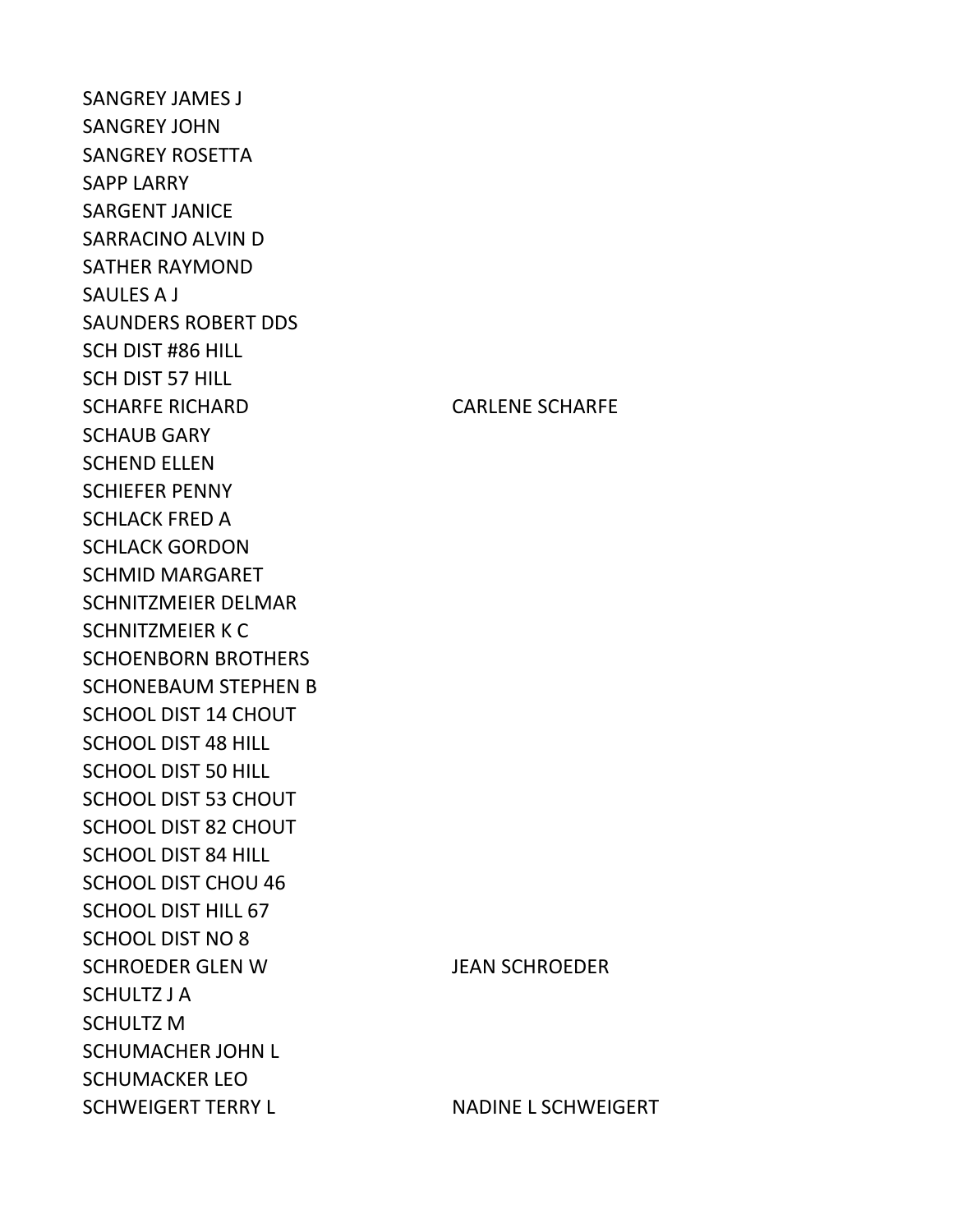SCHWEIGERT TODD W SCHWEITZER ADAM SCOFIELD TED R BARBARA C SCOFIELD SCOTT EQUIPMENT CO MIKE SMITH SCOTT PATRICIA SCOVILLE A M SCRIVER JE VIVIAN SEAGRAVES PAUL DARLENE SEAGRAVES SEAMAN MELVIN J SEAMAN OLIVE SEELY BERT L SEEMANN AMBR SELDEN L EMD SEMENZA LEONARD M OPAL E SEMENZA SERIGHT C W SEVERSON CLIFF SEYMOUR SHIRLEY SHAFFER GEORGE SHANNON CHARLES CO SHARP ROBERT W SHEARER PATRICK C SHELHAMMER GEORGE C SHELSTAD ERVIN J SHELTON WAYNE R SHEPPARD TERRY SHERMAN RONALD DIANE E SHERMAN SHRIVER MARY SHULUND MARLENE A SIBRA STEVE SIBRA STACEY SIBRA SIEGEL HUBERT H SIERT FRED SILVERNALE JOHN SIMMERMAN JAMES M JO A SIMMERMAN SIMON CEDRIC SIMPSON JOHN B DOLLIE M SIMPSON SIMPSON MARGARET SIMPSON SUSAN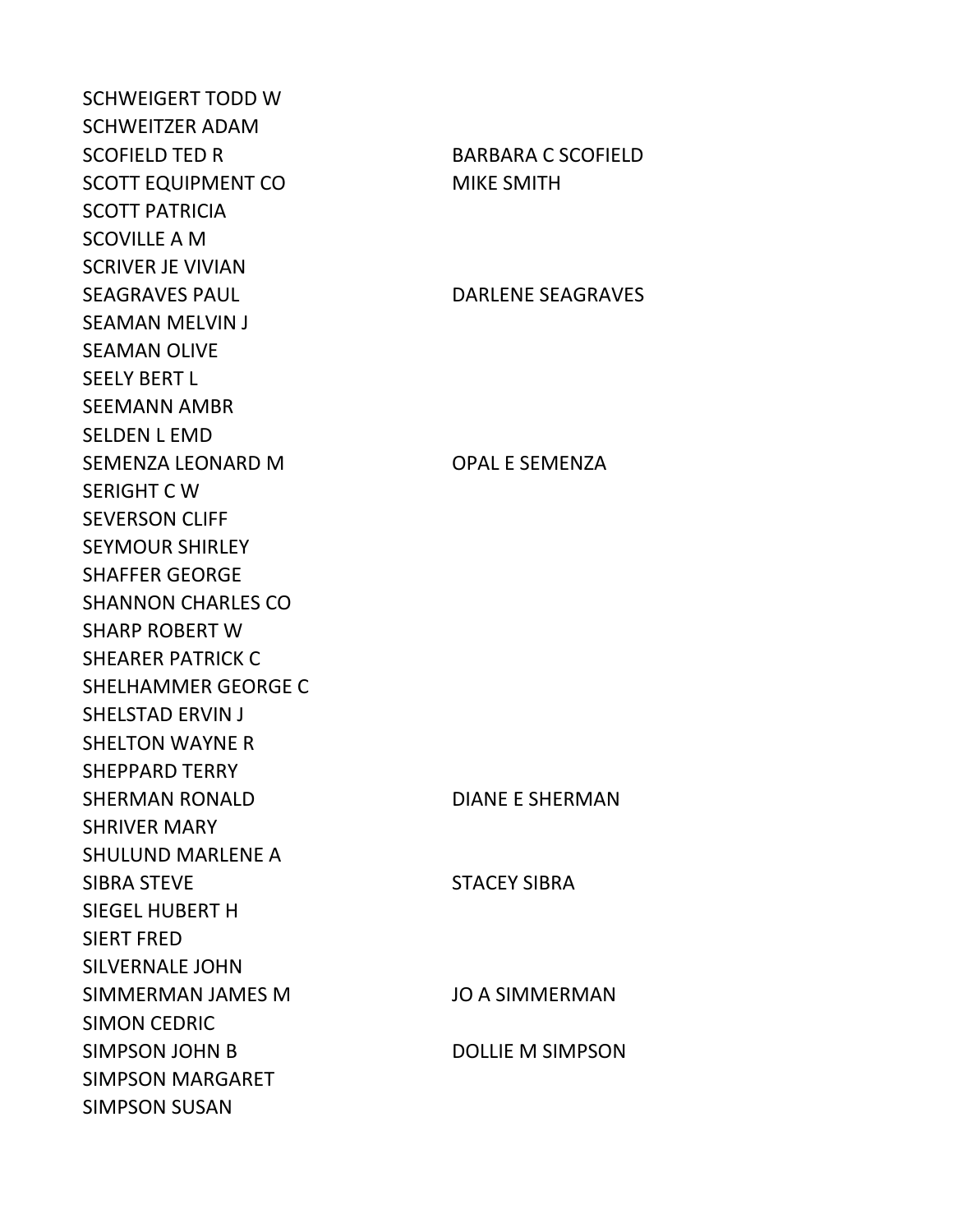SINCLAIR JOHN SISNEROS IDA E SISNEROS IDA E SKAALURE CHRIS SKIDMORE VERONICA SKINNER TED SKOYEN CLARA SLEETER JAMES SLINGSBY HAROLD A SLYKER JERRY R PAULA C SLYKER SMALL ANNA M **SMALL CLINTON J** SMALL CONRAD SMALL GABE SMALL JOANN SMALL MADELINE SMALL MICHELLE SMALL ROY SMALL WARREN P SMEDLEY JOHN SMITH BYRON **SMITH CURTIS W** SMITH DOROTHY L SMITH GARRY SMITH GLENN DEBORA M SMITH SMITH HOLLY SMITH JESSIE SMITH MORRIS SMITH R F SMITH SARA C SMITH SHERI D SMITH STEVE JOHANN SMITH SMITH WILLIAM SNAKE CREEK TV SNAKE MIKE SNOW HOMER E SNYDER GAIL B

| <b>FAULA C JLINLIN</b> |
|------------------------|
| <b>COLLEEN B SMALL</b> |
|                        |
|                        |
| <b>AUDREY SMALL</b>    |
|                        |
| <b>BETH A SMITH</b>    |
|                        |
| <b>LUANNE SMITH</b>    |
| <b>DEBORA M SMITH</b>  |
|                        |
|                        |
|                        |
|                        |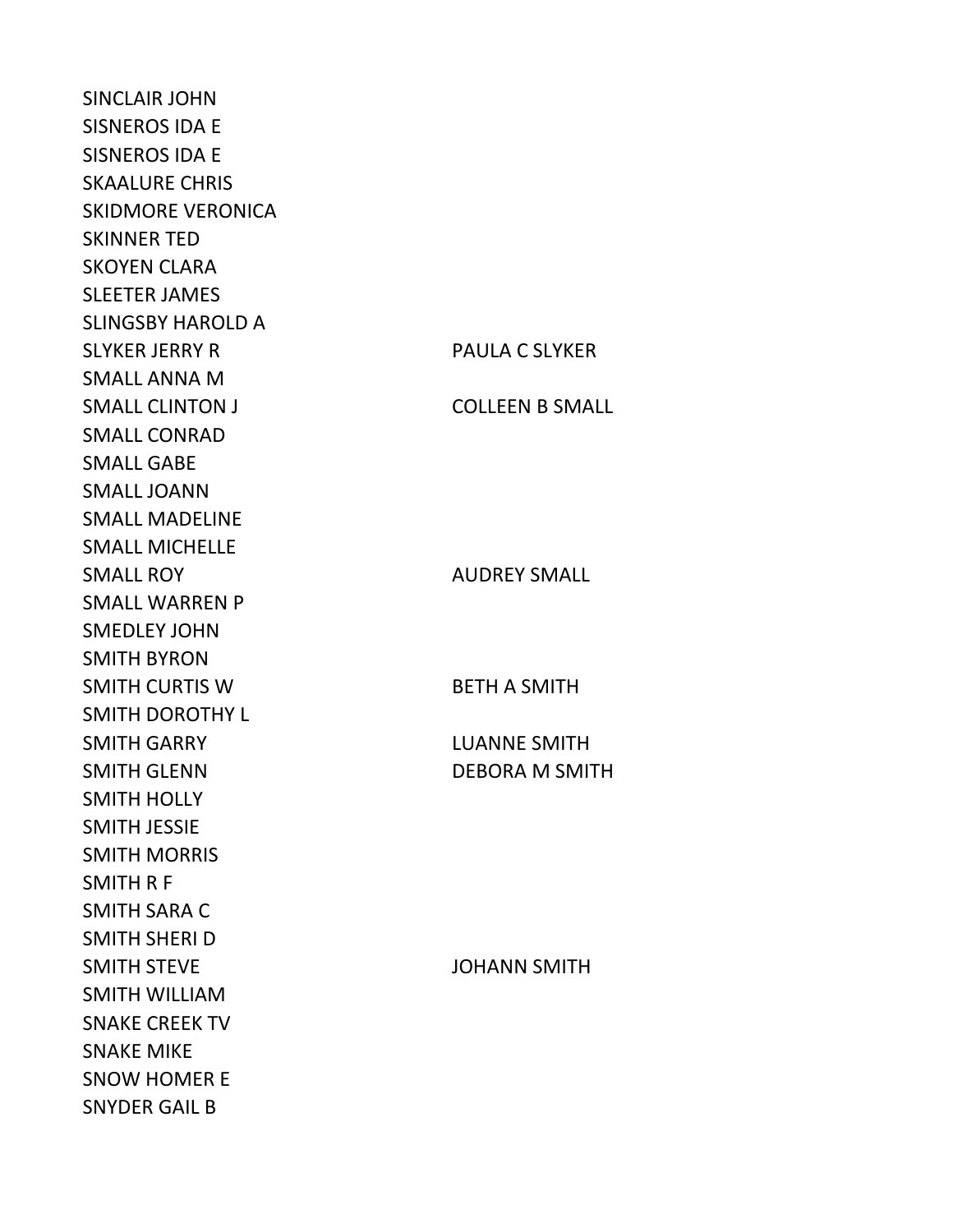SOHM JANA SOLNICKA JULIA SOLOMON HARRY SOLONAR WALDO SORKNESS H M SPAHT GUS SPANG DWIGHT SPARKS ROBERT SPENCER ROBERT SPENSLEY LLOYD JANET SPENSLEY SPICHER BROS INC SPICHER CHET SPINLER JOSEPH SPRINGER CLAUDE SPRINKLE J L CO SQUAW BUTTE T V CLUB ST DENNIS ESSIE ST DENNIS GLENDA ST MARKS A ST MARKS BILLY ST MARKS C ST MARKS C ST MARKS DAWN ST MARKS M ST MARKS PETER ST MARKS WILLIAM ST PIERRE BRENDA ST PIERRE HARRIET ST PIERRE P ST PIERRE T STAHLBERG AL STAIR JOHN

SOMMARS JACK FRANCES SOMMARS SOUNDING SIDES P SIDES A SOUNDING SPANGLER HARRY E ROBIN A SPANGLER SPENCE RALPH JR TANCY W SPENCE

STALLCUP EUGENE P EUGENE STALLCUP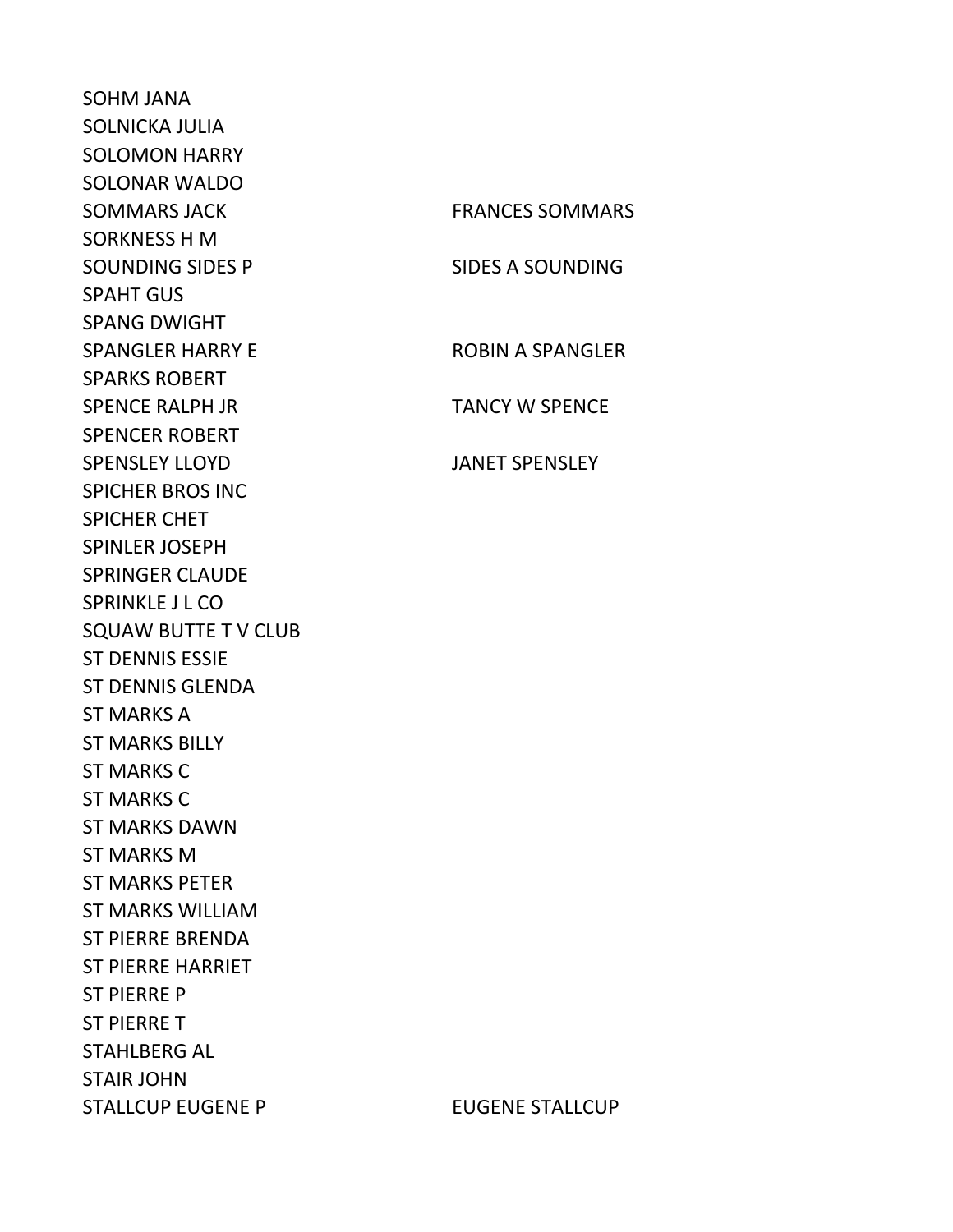STANBERRY EVA L STANDING ROCK ILEEN K STANDING ROCK LATOYA STANDING ROCK M STANDING ROCK TRENT STANDINGROCK VICKIE STANDISH CHAD CAROL STANDISH STANLEY ALDIN STANLEY CLIFFORD SR STANLEY HARVEY STANLEY LEANN M STANLEY RACINE LORETTA STANLEY THERESA STANLEY YOLANDA STAPLES CLINTON M STAPLES GERALD STAPLES ROBERT MARY STAPLES STAPLES ROBERT LORI M STAPLES STARKS HAYES STARR LOREN L<br>MARY F STARR STATELEN EUGENE STECKEL RIP CARLA STECKEL STEFFEN HAROLD STEINHOFF DONALD L STEINKE PAUL STEINMETZ CHAUNCEY GEORGIANN STEINMETZ STELZER RICHARD I STERRY ALTON R NEDRU STERRY STERRY JOHN STEVENS RODNEY STEVENSON MIKE STEWART C W STEWART CLARA STEWART JEFF LESLIE STEWART STEWART MARY STEWART TINA STIFFARM FRANK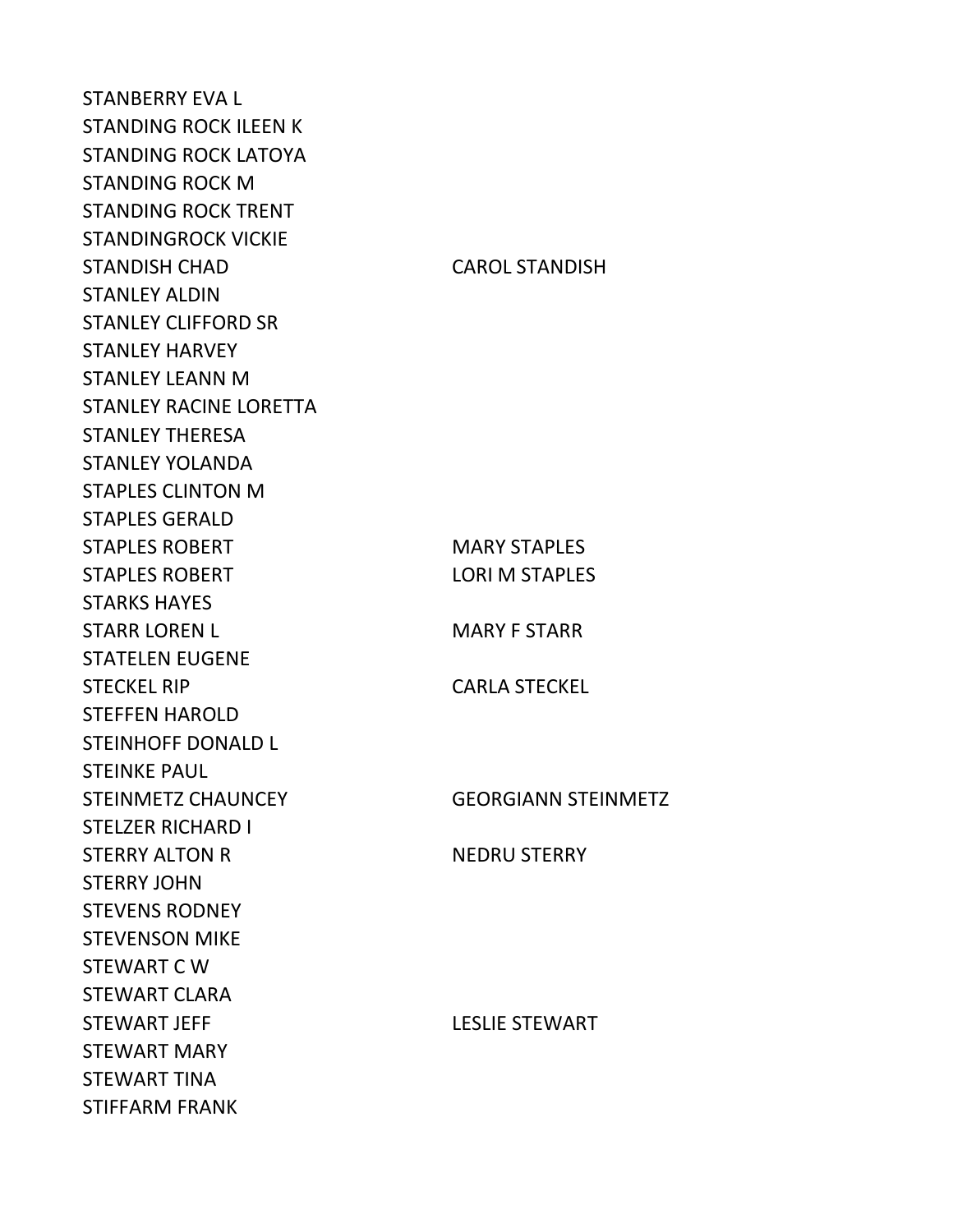STIFFARM RUBY STILWELL DENNIS LORRAINE STILWELL STINCHFIELD HARRISON STINEFORD L C SUE F STINEFORD STIRLING DONALD STOHL EARL H STOKES RIKKI L STONEMAN FARM & RANCH INC STRAIT KENNETH H STRATTON TREVA A STREEPER SCOTT L STRIKER VIVIAN STRISSEL ROGER STRISSEL VIC STUART W R STUCKEY LISA STUMP ANDREA STUMP BILL STUMP CHERYL L STUMP CLIFFORD W STUMP KEITH D STUMP LEON STUMP LINDA STUMP LORETTA STUMP MELISSA A STUMP ODESSA STUMP ROBERT JR STUMP RONALD STUMP VIDA STUMP VIDEL JR STUMP VIDELLA STUMP VINA STUTESMAN J O SULLENS WEBSTER PART SULLIVAN TIMOTHY J SUNCHILD DALLAS PAM SUNCHILD SUNCHILD DUSTIN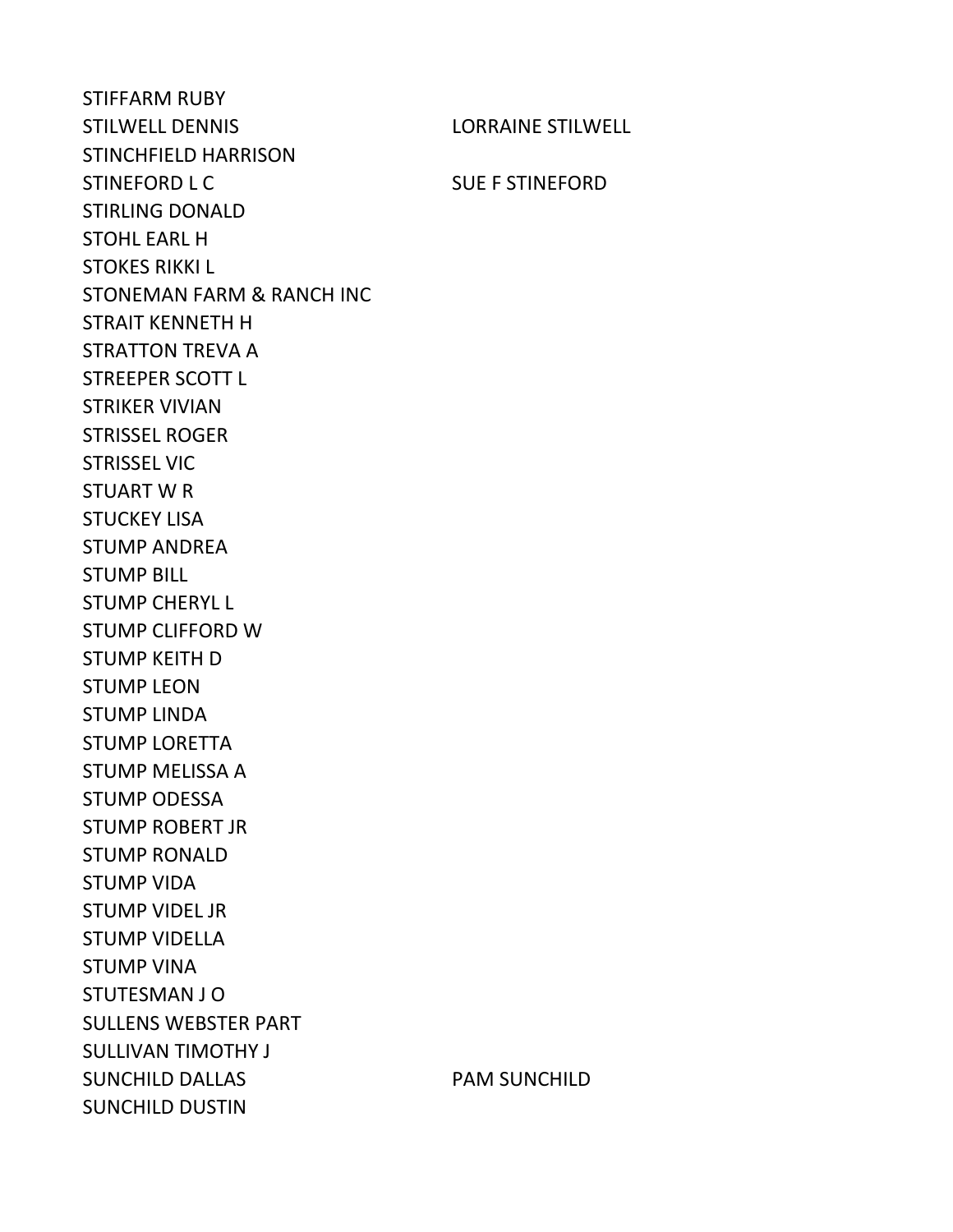SUNCHILD PETE R PAULA LAMERE SUNCHILD ROBERT D SUNCHILD WILFORD SUNDGREN ART SUNDGREN HAROLD K SUTHERLAND DANIEL TWITCH THE ROXANNE SEYMOUR SUTHERLAND DANIEL T SUTHERLAND LINDA M SUTHERLAND RHODA SUTHERLAND ROGER SUTHERLAND THOM SUTTER WILLIAM C SHARYN E SUTTER SWANK TYSHA M SWANSON JOHN L SWANSON SCOTT E SWANSON SCOTT E KIM SWANSON SWATEK SUSAN B SWEET RALPH K MARY P SWEET SWICK CHERYL R SWINDLER LAWRENCE ALVINA SWINDLER SWINNEY JOYCE E SWINNEY WALTER T SWISHER THOMAS H ESTHER M SWISHER SYNDICATED TECHNOLOGIES INC SYVERTSON DOUGLAS T & D FARMS T AND A RUBBER STAMP T I C TACKE JOSEPH J R TACKE TACKE WALTER TAILFEATHERS CHARLES JR BONITA F TAILFEATHERS TALMAGE RONALD R TAYLOR F L TAYLOR ROBERT SHARON TAYLOR TAYLOR VALERIE L TENDOY DORENE TENDOY UDALE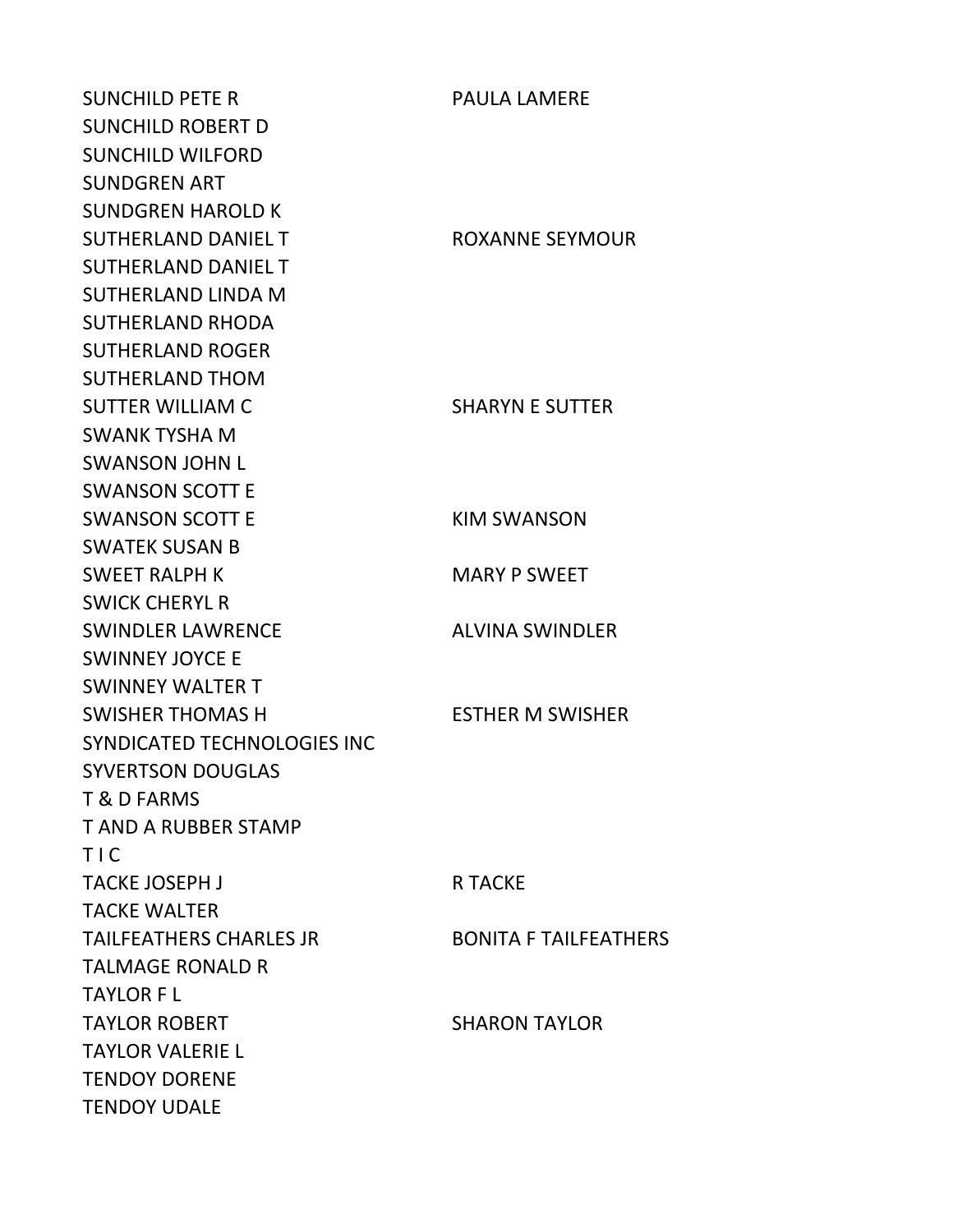TERRY ERNEST TERRY LILA L ERN TERRY TERRY MILTON L<br>BONNIE TERRY TESTER DAVID & SON THACKERAY JOHN THE BOY VERNA THE INDUSTRIAL COMPANY WYOMING THE PEAVEY CO THE PETROL OIL & GAS CORPORATIO THIEL ADELE THOENY ADRIAN THOMAS GARY E JONNI THOMAS THOMAS LARRY S<br>BETH THOMAS THOMPSON BETTY L THOMPSON CURTIS THOMPSON FRANK THOMPSON JOHN THOMPSON THEODORE K THOMPSON TIMOTHY C<br>
NANCY K THOMPSON THOMPSON WANDA THOMPSON WILLIAM F ELAINE H THOMPSON TILLEMAN PAUL TODD DAN TODD JAMES S TOLLEFSON ED TOLLEFSON MARK E MARY P TOLLEFSON TONER ABE TOP SKY B TORREZ LUCIANO PAM TORREZ TOTH JAY TOW WILLIAM W TRAINOR JOHN TREBESCH C W TREBESCH LAWRENCE TRICENTROL US INC TRIGOOD OIL COMPANY TRIMBLE ALBERT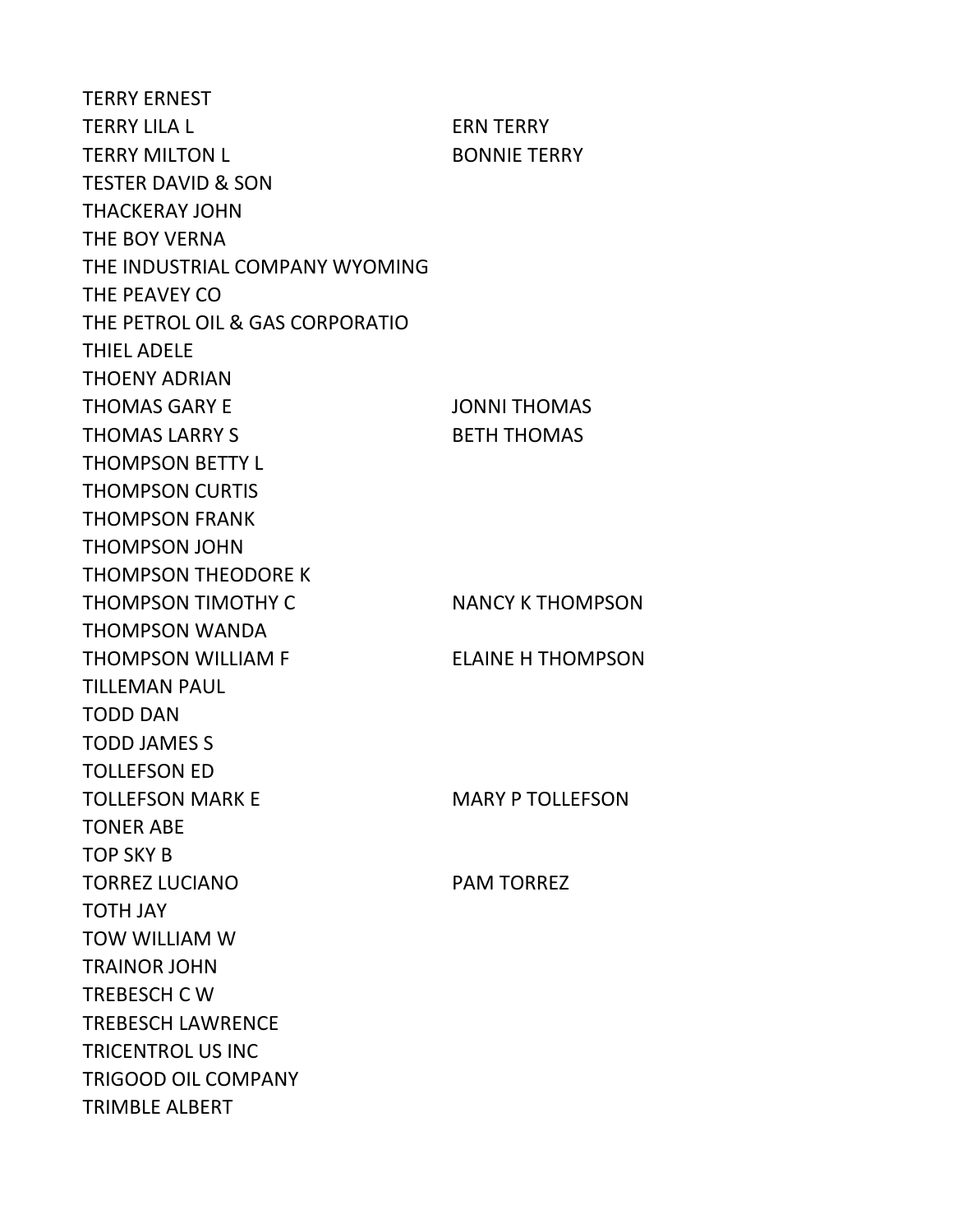TROSTEL DEWEY TURK HENRY V TURNER LOREN A RITA M TURNER TURNER ROBERT TURNER ROBERT LETTER OF DEBBY TURNER TURNER ROBERT S TURNER STAN TUTTLE JAMES TWEDT EMMA TWEDT LYLE D TWEDT OSTRICH FARM TWEET ELAINE TYLER DAVID TYLER EARL D CAROL D TYLER U M C PETROLEUM CORP U S B I A U S GENERAL SERVICES ADMIN ULERY TIMOTHY C VALERIE ULERY ULLERY HAROLD H ULVEN MARTIN KAREN ULVEN UNDERDAL ORLO UNITED AGRI PRODUCTS UNITED CATTLE CO UNIVERSAL GAS INC MT UNRUH CARL F UNRUH SAM VALENCIA FRANCISCO VALENCIA MARIE VAN DESSEL G VAN DESSEL J VANCE CARL STELL VANCE VANDEGENACHTE TERRELL J VANDERMARS TYLER A VANDIVER G M SHARON W VANDIVER VARGAS DOROTHY VAUGHN DOUGLAS VAVRUSKA JACOB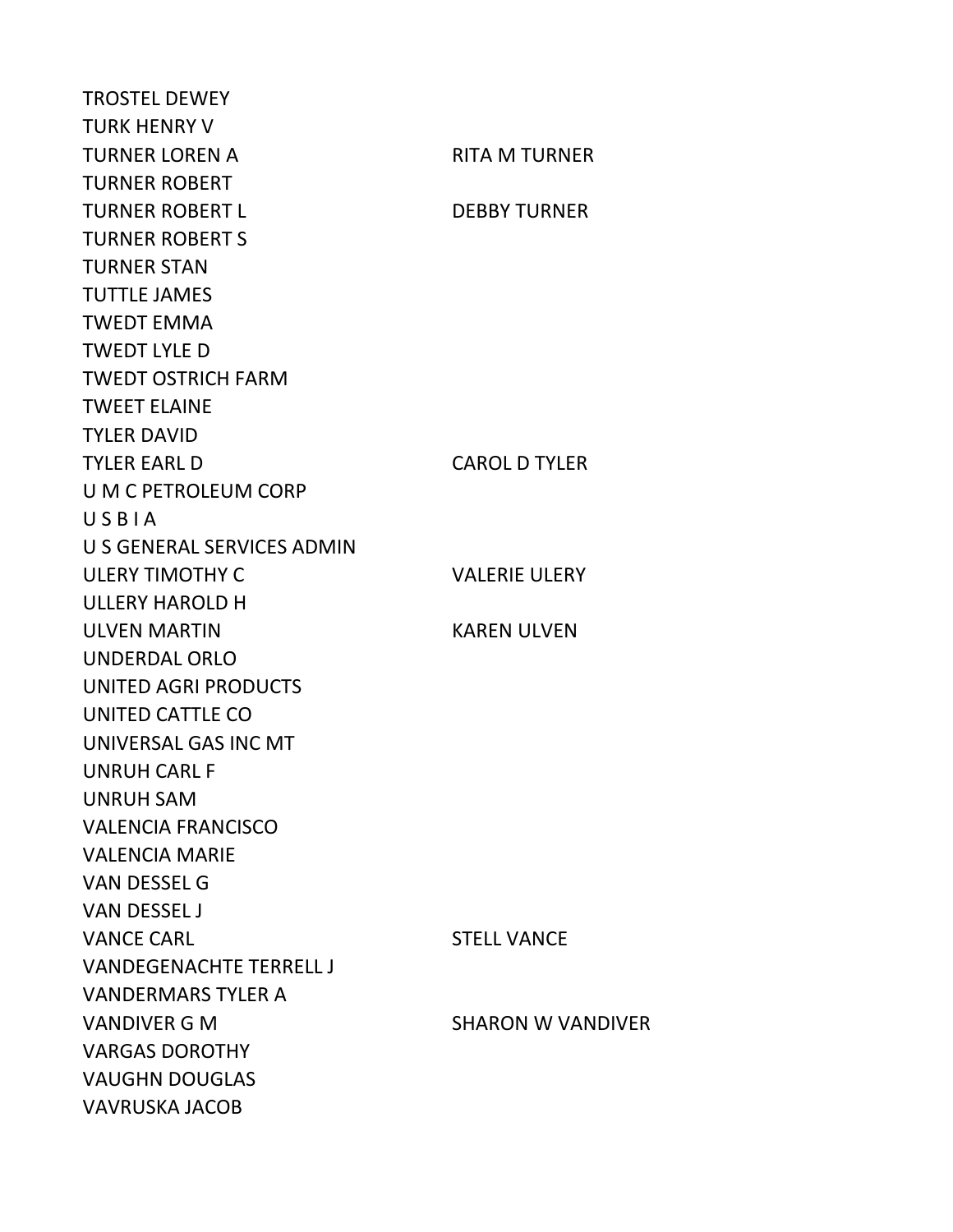VELK LAUREN M DEBRA VELK VELK T B VERCRUYSSEN LEONARD VERKUEHLEN VIRGINIA VERNON RANDALL L VIADUCT IMPLIMENT CO VILLARREAL ARTHUR JANICE VILLARREAL VIRGELLE GREAT N VIRGELLE T V CLUB VISNIC RESERVE LLC THEODORE M VISNIC JR VOGT JACK VOGT PAUL VOISE VOISE ROBERT VOSEN JOHN DIANNE VOSEN VOSEN RAY VOSS OTTO WAGAR TRUCKING WAGGONER BEATRICE WAGNER DOUG J WAGNER MARVIN C WAGNER RODNEY N LORI K WAGNER WALDE ARTHUR A WALDEN CLAUDE WALKER D B WALKER DAVID LACK CONNECT THE LORELLE WALKER WALLNER SHARI WALLS WM WALTERS MARIA WALTON WILLIAM H WANKE WM WARHAWK CARL WARP HERB WARP WARREN WARREN WILLIAM SR WARRICK MONTANA WARWICK RINDA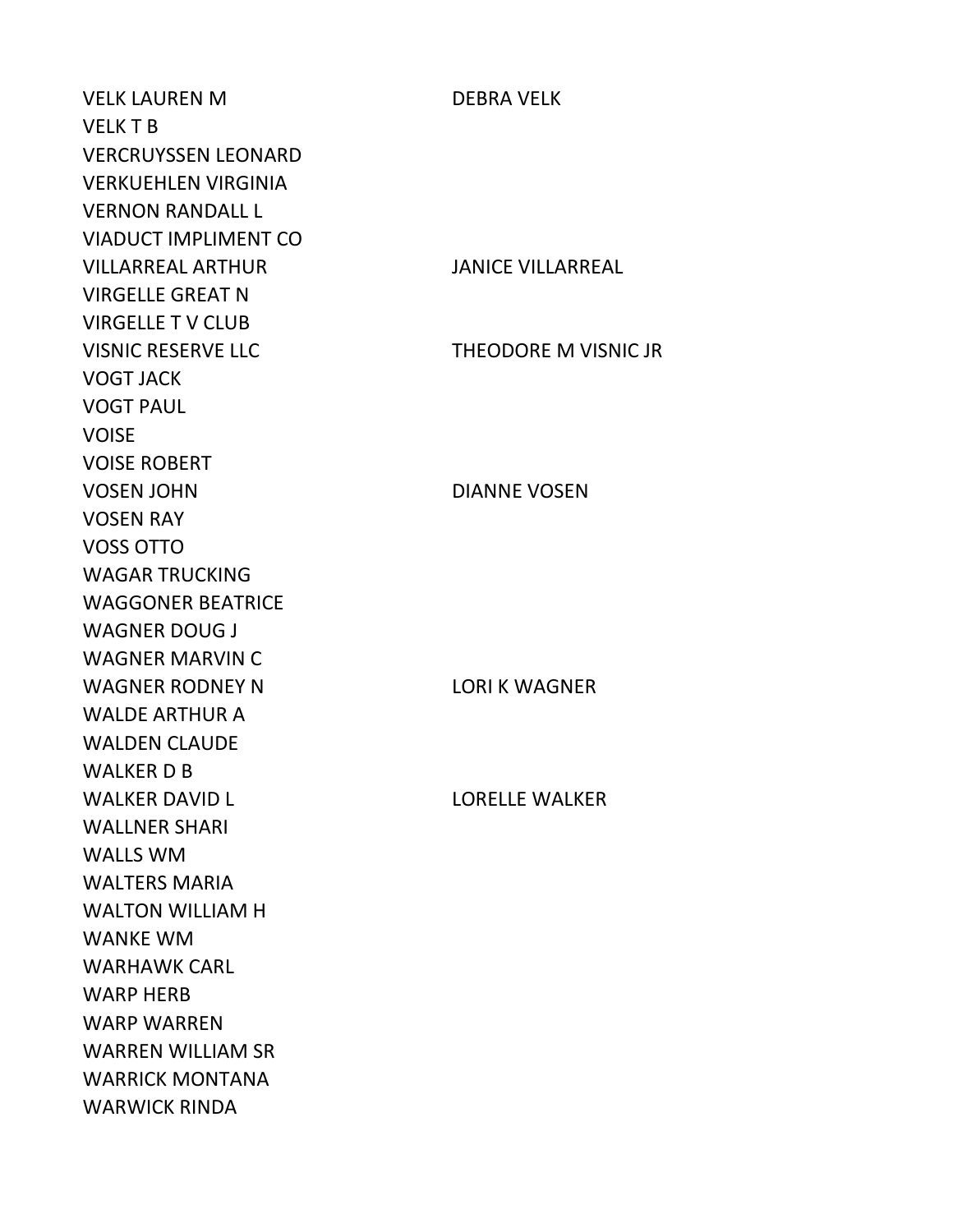WASSMANN GEORGE D WATER & POWER RESOURCES SERVIC WATSON DONALD J WATSON GLENNON WATSON HARRY NORA M WATSON WATSON HOLLY DONALD WATSON WATSON SAM WATTAM / N E D WATTAM WATTAM E D LORNA WATTAM WATTAM SHAWN A WAVRICK STEVE WEASEL BOY GILBERTA WEASELBOY JANA M WEATHERFORD GLOBAL COMPRESSION WEATHERLY WES WEAVING MARY WEBER ALEXANDRA WEDAR CLAUS WEIDENAAR W E WEINMEISTER DAVID P WEISS CHERYL WELCH AVA PARTNERSHP JAMES A WELCH WELCH JOHN J WELCH TIMOTHY R AVA L WELCH WELCH TIMOTHY R AVA L WELCH WELL OFF MAN JOHN WELLS WESLEY WELTE NORMAN WENDT NORMAN WENTWORTH A L WEPSALA MICHAEL A WEST C R WESTERN SECURITY BANK WESTPHAL BROS WESTRICK F A WETSIT ELIZABETH J WEYERS TIMOTHY F DELORIS J WEYERS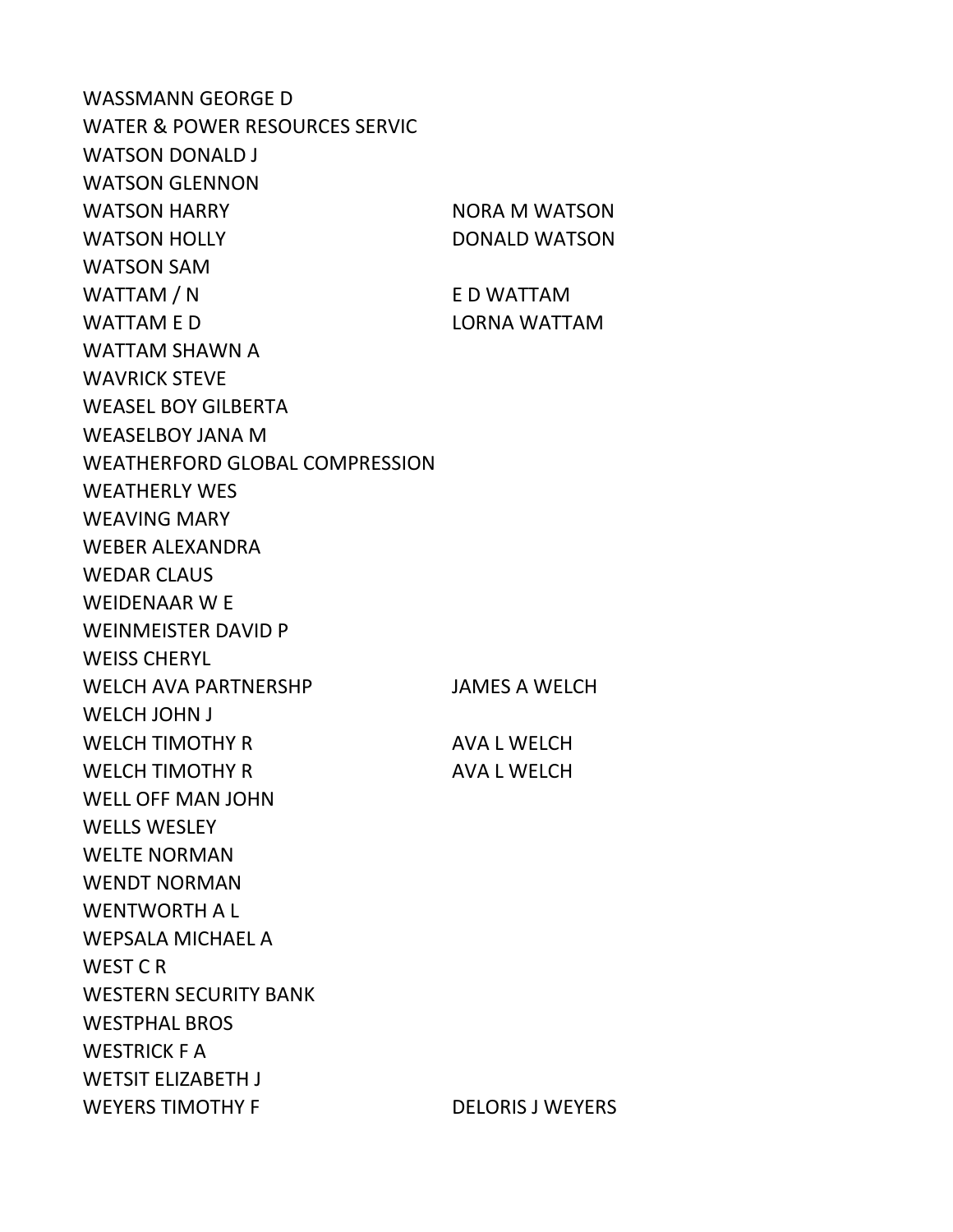WHALAWITSA LINDA WHALEY DELBERT W RENETTA WHALEY WHERLEY BOB WHITAKER EDWIN WHITAKER JAY W WHITAKER JEFF - FARMS R US WHITE JOHN R WHITE THOMAS A WHITEHEAD MARY A WHITFORD MARION WHITFORD MARY A WHITNEY BOB WHITWORTH RON W WICKLUND PHILIP WIEDRIEW FRED E WIENCKE ROBERT F WIEWICK ROBERT WILKINS DAVID MD JANET WILKINS WILKINSON GEO A WILKINSON J M BETTY WILKINSON WILLEY GEORGE D WILLEY J E WILLIAMS BROS CONST RICHARD J WILLIAMS WILLIAMS C E SAR WILLIAMS WILLIAMS DAVID R WILLIAMS HERBERT WILLIAMS JIM WILLIAMS JOHN WILLIAMS JOHN E HELEN WILLIAMS WILLIAMS MICHAEL G<br>ANGELA D WILLIAMS WILLIAMS R S WILLIAMS STEVEN WILLIAMS W J WILLIAMSON C K WILLIAMSON WILLIAMSON W H WILMES DAVE **LUCILLE WILMES** WILSON DAVE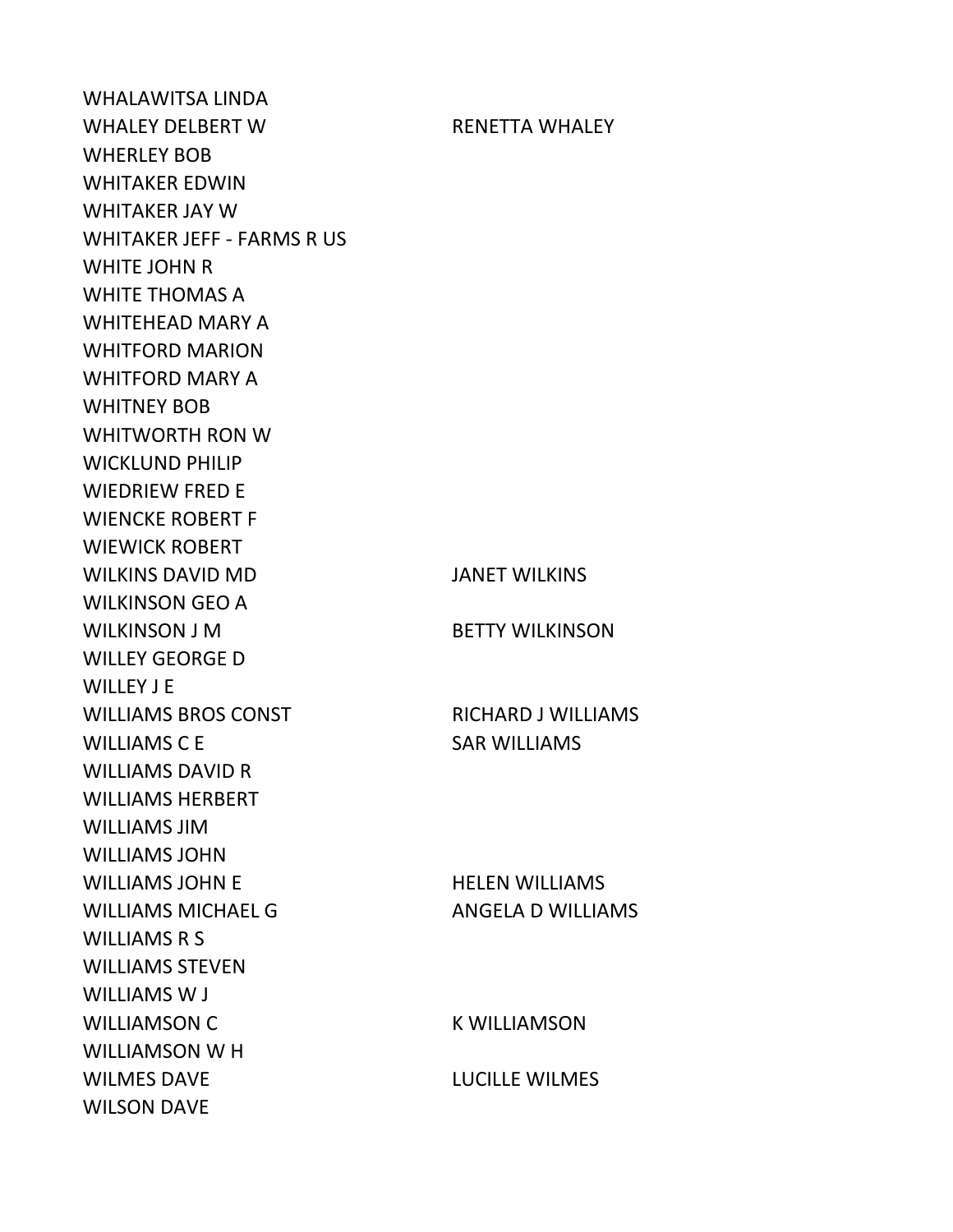WILSON F M WILTSE MARK A SUSAN WILTSE WINCHELL DOUGLAS WINDY BOY EVERETT DSR WINDY BOY JUDITH WINDY BOY JUSTANIA J WINDY BOY RACHAEL WINDY BOY WILLIAM P WINDYBOY JAIME R WINKE SADYE WINTERROWD H J WISE OIL CO LTD WITHERBEE NORMAN WITHERSPOON AMBER JOHNNIE WITHERSPOON JR WITT NELSON M WOEPPEL RICHARD WOLD TRAVIS W WOLERY DANIEL JANINE L WOLERY WOLERY GUY WOLERY ROLAY MAR WOLERY WOLFCHILD CHARLOTTE WOOD BROTHERS WOOD DELBERT R M T WOOD WOOD VAN B WOODCOCK LAND CATTLE WOODRING W H WOODRING WOODS ANTHONY WOODS WALTER WOODWORD G WORDEN PATRICK EDITH WEGNER WORMSBECKER LUDWIG WORRALL FRED H F H WORRALL WRIGHT H E WWC HOLDING CORPORATION Y M RANCH ENES K K Y TEXACO SERVICE YATES BYRON